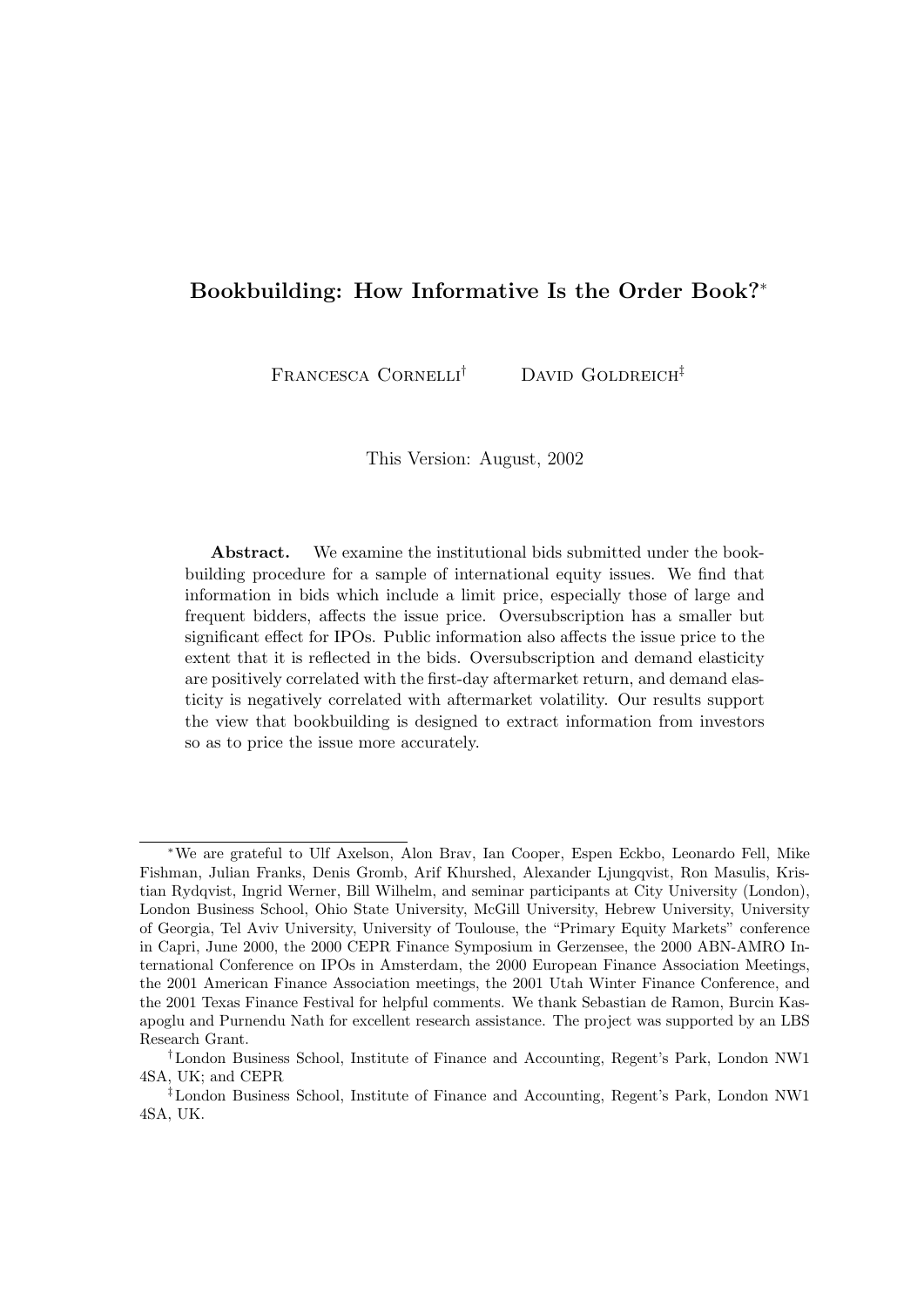Investment banks acting as underwriters in securities offerings conduct the preliminary analysis, choose the offer price, allocate the shares, and stabilize the aftermarket price. In this paper we focus on one of the crucial roles of the underwriter, bookbuilding, and investigate its purpose.

In the bookbuilding procedure, before setting the issue price for an equity offering, the investment bank announces an indicative price range and institutional investors submit bids for shares. Each bid is a request for a quantity of shares, and may include a limit price. Once the bookbuilding process is concluded, the investment bank aggregates the bids into a demand curve and chooses the issue price. Thus, the investment banker has a considerable amount of information available at the time he chooses the price. The price is not set according to any pre-specified rule, but at the discretion of the investment banker in consultation with the issuing firm.

Benveniste and Spindt (1989) and Spatt and Srivastava (1991) argue that bookbuilding is a mechanism that allows the investment banker to extract information from investors which will be helpful in pricing the issue accurately, thus reducing the adverse selection among investors. An alternative view is that, since the underwriter already has privileged information about the issuing firm and its expected cash flows, the purpose of bookbuilding is not to collect further information, but rather to manage the placement of the issue.

In this paper, we investigate whether there is evidence for the information-extraction hypothesis. We analyze the books for 63 international equity issues from a major European investment bank. We first examine whether the investment banker uses the information in the book to set the issue price and the type of information that is most relevant. We then look at the distinction between public and private information. Finally, we consider how the information in the book is reflected in the aftermarket price.

We find that the investment bank relies heavily on the information contained in the bids when setting the issue price. In fact, bids account for most of the crosssectional variation in offer prices (relative to the initial indicative price range). Limit prices submitted by bidders have a particularly strong influence on the issue price.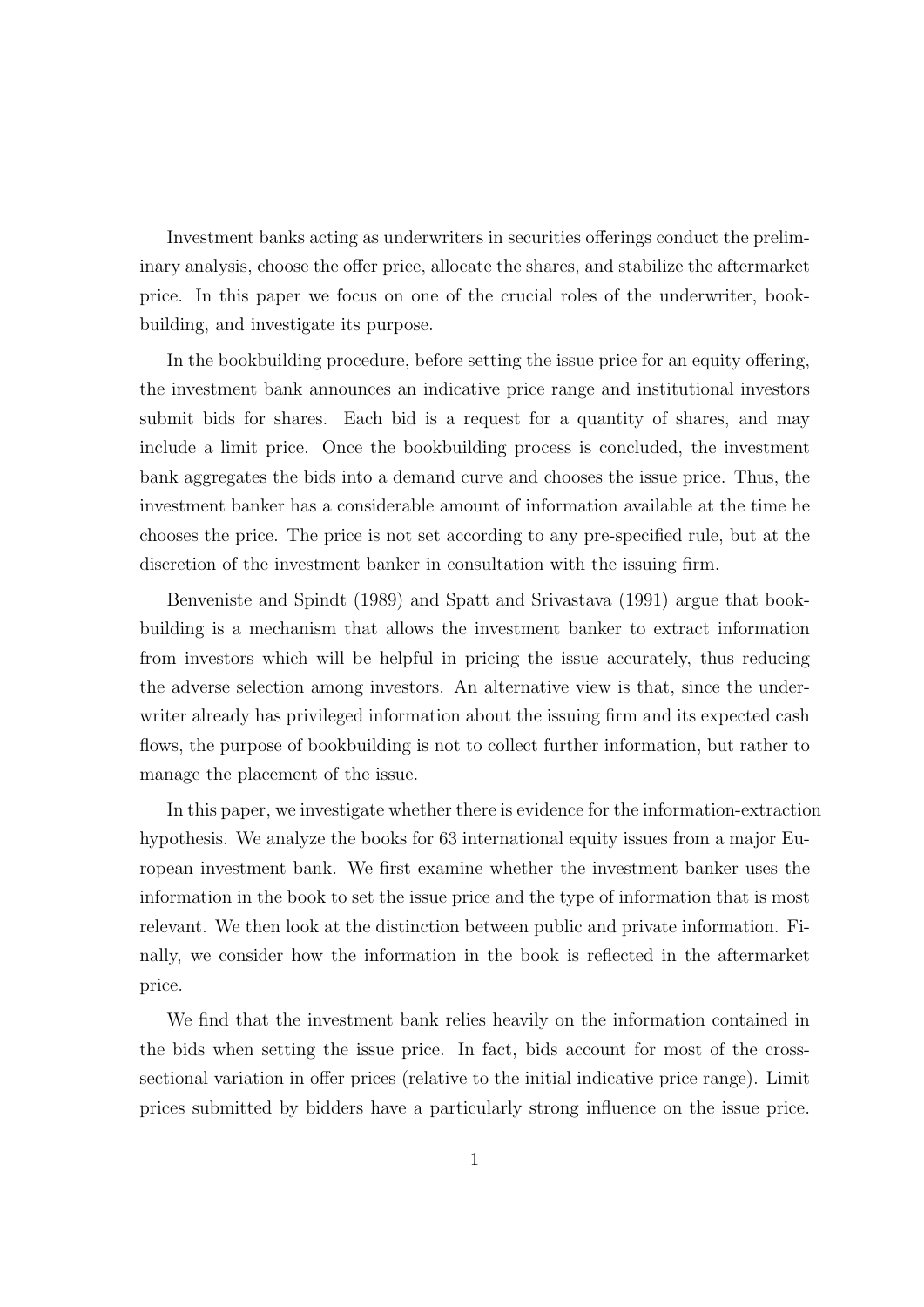The price is set close to the quantity-weighted average of limit prices. Moreover, the investment bank relies more on the average limit price when the bids show a consensus among investors. The level of oversubscription (total demand for shares divided by total supply) also affects the offer price, but to a lesser degree.

We distinguish between different types of bids and find that the issue price is influenced particularly by large bids and bids submitted by investors who frequently participate in the bookbuilding exercise. Since Cornelli and Goldreich (2001) find that the investment banker favors certain bids when allocating shares, we also distinguish between bids that receive a favorable allocation and those that do not. We find that the bids that most influence the issue price are the ones which are favored in the allocation of shares. This is consistent with Benveniste and Spindt (1989) who argue that investors supply information in exchange for a more favorable allocation.

We then distinguish between public and private information. Previous studies (Loughran and Ritter (2002) and Lowry and Schwert (2002)) find that the issue price and the following first-day aftermarket return are affected by public information, such as market index returns and industry. The relation between public information and the first-day aftermarket return suggests that the issue price only partially adjusts to public information. Loughran and Ritter (2002) argue that while partial adjustment to private information is consistent with Benveniste and Spindt (1989), as compensation for information revelation, partial adjustment to public information is not. We find that investors' bids react to public information and that the underwriter, when setting the issue price, relies on this reaction rather than on the public information itself. This suggests that the line between private and public information is somewhat blurred, and the relation between public information and aftermarket return is not necessarily evidence against the information-extraction hypothesis.

To argue that bookbuilding is a process that allows the investment banker to price the issue more accurately, we also need to show that the information in the bids is not misleading. Therefore, we examine whether there is information in the bids that is not completely summarized in the issue price and can predict first-day aftermarket returns. We find that precisely the information least used in setting the issue price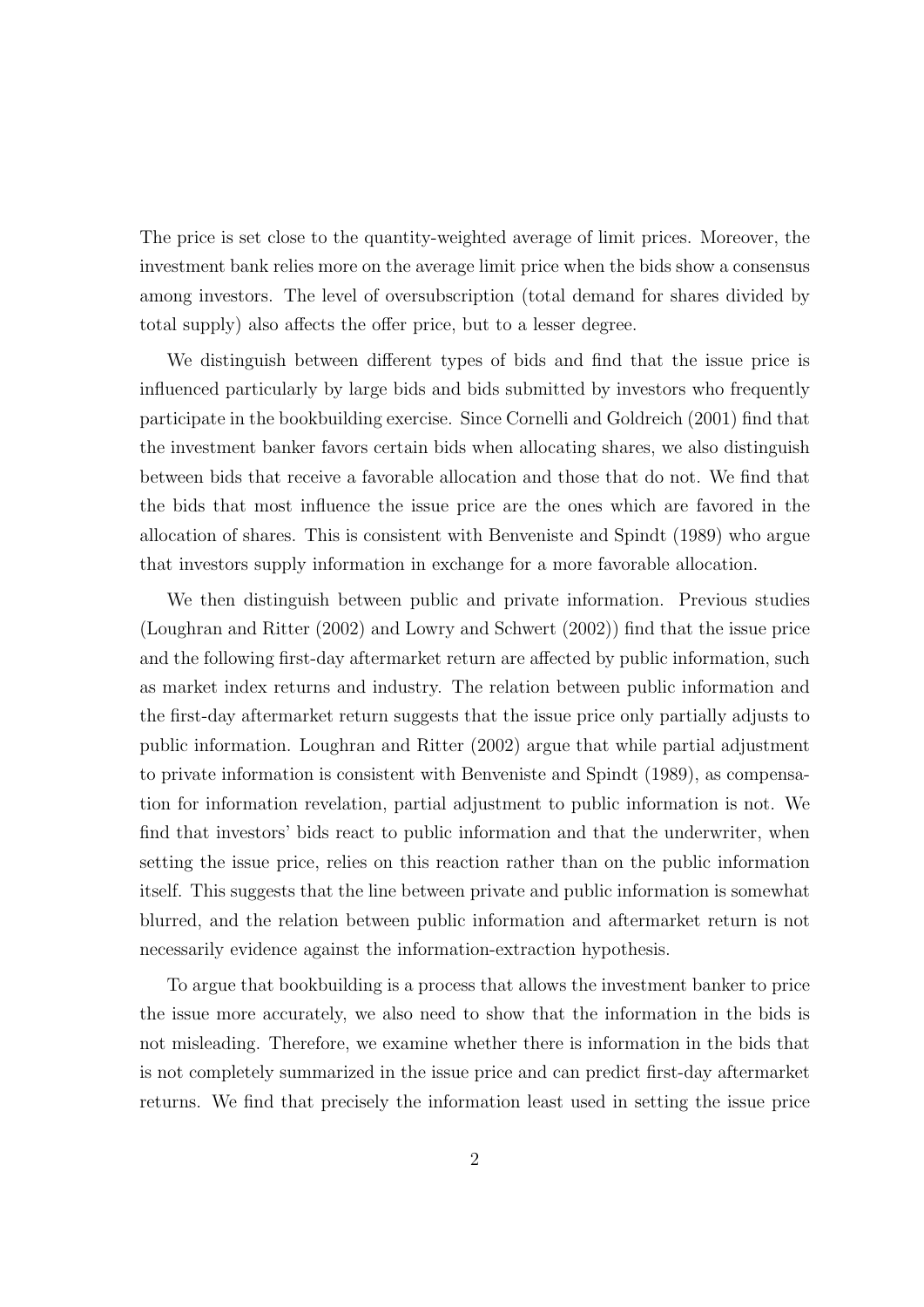helps predict aftermarket returns. In particular, the level of oversubscription is positively correlated with aftermarket returns, which indicates that the issue price only partially reflects the information in oversubscription. Another variable that predicts aftermarket returns is elasticity of demand, which we interpret as a measure of the consensus among bidders about the stock's value. Dispersed limit prices (i.e., lower elasticity) lead to lower first-day returns and higher aftermarket price volatility. This finding is consistent with limit prices containing information about the investors' perception of the value of the shares.

Not all issues in our data set are IPOs. Some of the issues are seasoned equity offerings (SEOs), yet the investment bank built a book because the outstanding equity was illiquid or was small relative to the size of the new issue. Despite the existence of a market price, we find that the investment banker deviates from it on the basis of the information in the book, especially the limit prices. We also detect a tendency of the aftermarket price to return towards the premarket price.

Other papers also study the relation between information available at the time the offer price is chosen and aftermarket returns. Hanley (1993) examines the relation between the IPO price and the preliminary price range and finds that issues priced near the maximum of the range perform better in the aftermarket. Similarly, Loughran and Ritter (2002) document that most IPO underpricing comes from the minority of issues in which the offer price is revised upwards relative to the initial range. One advantage of our paper is that we use detailed information about demand for shares. Thus, we can control for the underwriter's information when he chooses the issue price.

The paper proceeds as follows. Section 1 describes the data and the bookbuilding procedure. Section 2 studies the choice of the issue price. Section 3 considers how public and private information are incorporated into the book and the issue price. In Section 4 we discuss the aftermarket price behavior. Section 5 studies SEOs. Section 6 concludes.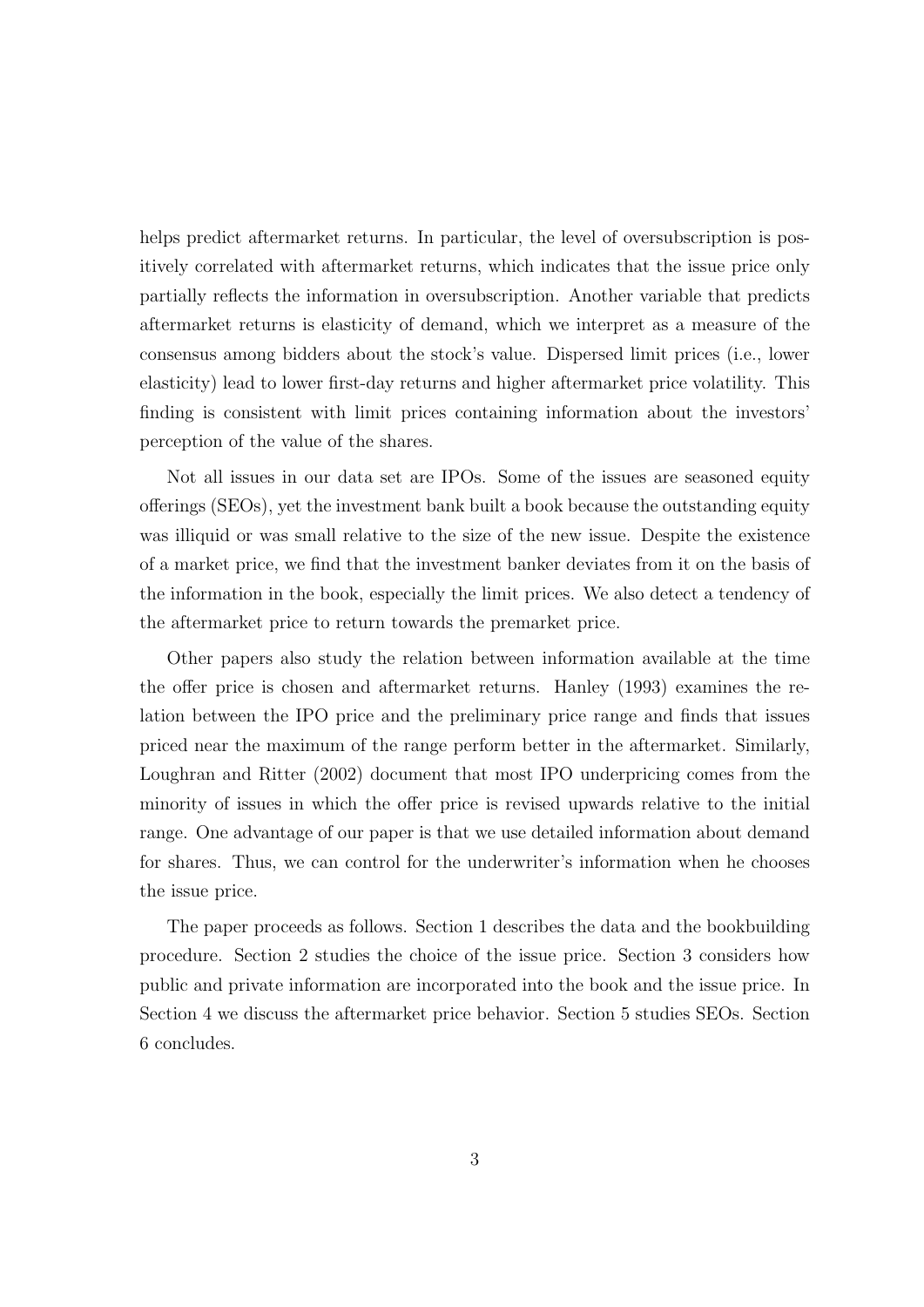## 1. Description of the Bookbuilding Procedure and Summary Statistics

We analyze the book of a major European investment bank for 63 international equity issues between  $1995$  and  $1999<sup>1</sup>$ . The bank has a prominent Wall Street presence and regularly competes with the largest U.S. banks. The issuing companies come from 24 different countries and from many different industries. Of these issues, 37 are IPOs and 26 are SEOs. Twenty of the 63 issues are privatizations (both IPOs and later tranches). Most of the paper focuses on IPOs, while SEOs are discussed in Section 5. Table 1 reports summary statistics for both IPOs and SEOs.

For IPOs, before soliciting bids from investors, the investment banker announces a price range within which he expects to price the issue. This initial range is only indicative and the final issue price may be outside the range. In our sample, the average size of the range is 16 percent, relative to its midpoint. The banker collects bids from institutional investors over a period of approximately two weeks. Immediately after closing the book, the investment bank sets the final issue price. On average, the issue price is 51 percent of the way from the minimum to the maximum of the range.

Our sample includes five IPOs for which the price is set outside of the initial range—four times below the minimum and once above the maximum. The price is set twice at exactly the minimum of the range and 11 times exactly at the maximum of the range. This concentration of issues priced at the extremes of the range (in particular at the maximum of the range) is consistent with Ljungqvist, Jenkinson, and Wilhelm's (2002) result for a large set of international equity offerings.<sup>2</sup> The fact that the investment banker is more willing to price an issue below the range minimum than above the maximum is consistent with Lowry and Schwert's (2002) finding that underwriters appear to incorporate negative information more fully into

<sup>1</sup>This investment bank is the global bookrunner for all issues. In two issues there is a global co-bookrunner, both bulge-bracket firms.

<sup>2</sup>According to the bank that supplied our data, there is still an aversion in Europe to pricing outside the range. Issues priced below the minimum of the range are regarded as an embarrassment, and pricing above the range is resisted by institutional investors, who regard such pricing tactics as taking unfair advantage of their strike bids. However, this tendency is disappearing over time. A U.S. bank that places shares with European investors would face the same difficulties.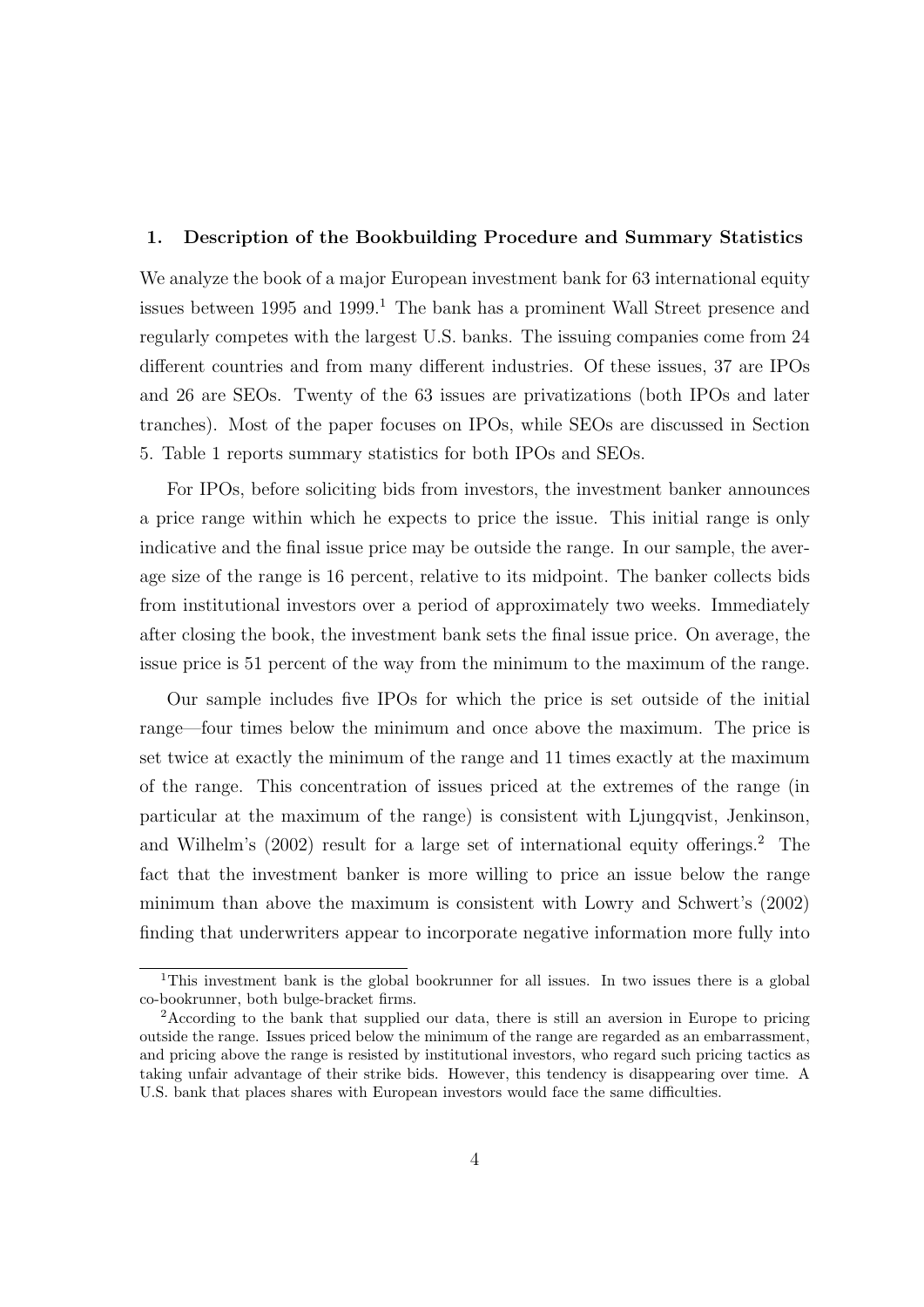the offer price than positive information.

For SEOs no initial price range is given, since the market price already serves as an indication. On average, the SEOs in our sample are priced at a 2.2 percent discount relative to the premarket price (the last market price before the issue price is set).

Bids submitted during bookbuilding can be denominated either in shares or in currency units (e.g., \$5 million worth of shares). The book distinguishes between three types of bids. A "strike bid" is a bid for a specified number of shares or amount of money regardless of the issue price. In a "limit bid" the bidder specifies the maximum price that he is willing to pay for the shares (i.e., a limit price). In a "step bid" the bidder submits a demand schedule as a step function. In other words, a step bid is a combination of limit bids.

Our data set comprises all the information in the book, including each bid submitted, the identity of the bidder, the number of shares (or dollar amount) requested, and any limit price. The book also shows the date when the bid was entered and any subsequent revision (or cancellation) of the bid.

In our sample there are 7,905 different bidders from 65 different countries and territories. The largest numbers of bidders come from the U.S. and the U.K. A total of 318 bidders (4 percent) participate in at least 10 issues and submit 37.4 percent of all bids. A total of 1,500 bidders (19 percent) participate in at least three issues and submit 67.1 percent of all bids.

Most bids are strike bids, but 17.5 percent are limit or step bids. This percentage varies considerably across issues, and in fact, in two of the IPOs there are no limit bids at all. We summarize the information contained in limit and step bids by computing the average limit price, where the average is weighted by the quantities demanded at each limit price.<sup>3</sup>

Bidders can submit bids at any time while the book is open. They can also freely revise their bids: they can change quantities or limit prices, change bids from limit

<sup>3</sup>For step bids, the weights are the additional quantities demanded at each limit price.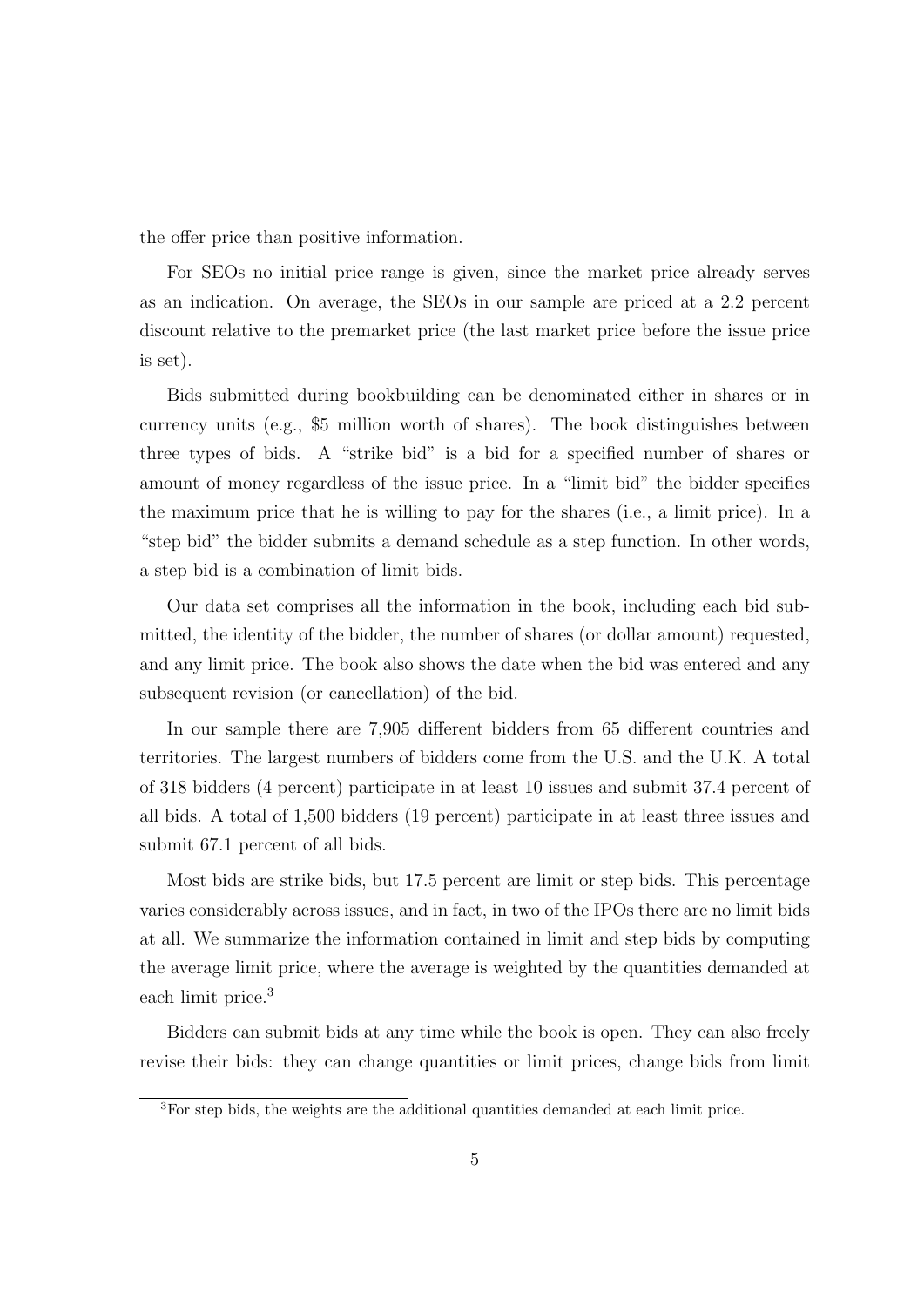to strike (and vice versa), or cancel them. (Overall, 6.4 percent of bids are ultimately cancelled). On average, 56 percent of all demand arrives in the three days prior to the closing of the book. In IPOs, the average limit price changes by 2.8 percent, on average, over the final three days of the book. If an issue becomes very "hot" (i.e., the demand for shares increases dramatically), limit and step bids tend to be converted to strike bids.

After collecting the bids, the underwriter aggregates them into a demand curve and chooses the issue price. The issue price is not set at the point where aggregate demand equals supply. Rather, the underwriter chooses a price at his discretion that is below the market-clearing price. Figure 1 is an example of the demand curve for one issue and shows that demand can even be above the supply over the entire range.<sup>4</sup>

Issues differ substantially in terms of demand; some issues are barely subscribed, and others are heavily oversubscribed. Table 1 shows that the average oversubscription (defined as total demand at the issue price divided by total supply) is 9.1 for IPOs and 3.1 for SEOs. Some IPOs are heavily oversubscribed—up to 62 times the number of shares offered.

Because demand depends on the price at which it is computed, the underwriter is effectively choosing the oversubscription when he sets the issue price. Since oversubscription at the issue price is endogenous, we also consider measures of oversubscription at other points along the demand curve. We compute the oversubscription at a price just above the highest submitted limit price, which captures the demand due to strike bids alone. We also compute the oversubscription at the lowest limit price, which captures the demand from all bids. The difference between these two measures is the demand from limit and step bids.<sup>5</sup> Table 1 presents summary statistics of the different oversubscription measures.

We also consider demand elasticity, which is related to the dispersion of the limit prices. If there are many limit and step bids, and all the limit prices are close to

<sup>4</sup>We define supply as all shares allocated, including those backed by the overallotment option.

<sup>&</sup>lt;sup>5</sup>The difference between the two measures of oversubscription also includes the downward slope due to bids denominated in currency units. However, this effect is small.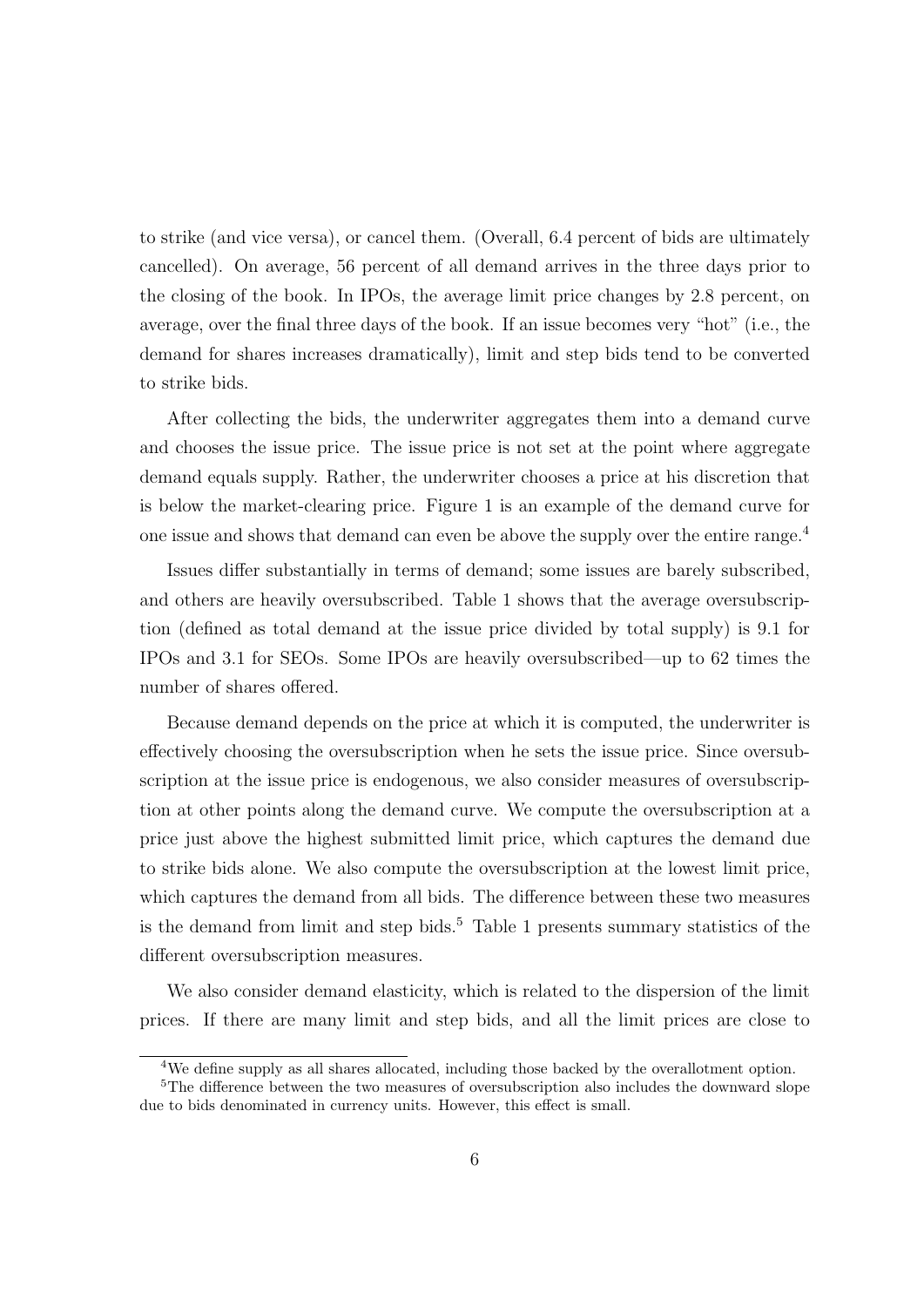each other, then the demand is very elastic. In Table 1 we report average elasticity at both the issue price and the average limit price.<sup>6</sup> The average elasticity is higher for SEOs than for IPOs, reflecting the greater degree of uncertainty surrounding IPOs. When measured at the average limit price, the average elasticities are 6.4 for IPOs and 16.8 for SEOs, the difference being statistically significant. When measured at the issue price, the difference between IPOs and SEOs is smaller and not statistically significant.

After the underwriter sets the price and allocates the shares, aftermarket trading begins. In our sample the average first-day return is 7.6 percent for IPOs and 3.3 percent for SEOs (benchmarked against the domestic stock market).<sup>7</sup>

Since our data come from just one European bank, we address the representativeness of the sample, relative to U.S. banks. In private conversation, a number of practitioners described the bank that supplied our data as competing with major U.S. banks and having a bookbuilding process very similar to that of U.S. banks. Our bank also has a significant presence in the U.S. However, we still want to compare the characteristics of our bank to large U.S. banks.

We compare our bank to the U.S. and non-U.S. banks that underwrite non-U.S. IPOs and whose characteristics are described in Ljungqvist, Jenkinson, and Wilhelm (2002). The bank that supplied us with our bookbuilding data is one of the very top underwriters (by market share) on their list. Ljungqvist, Jenkinson, and Wilhelm (2002) document some important differences between large U.S. banks and non-U.S. banks. Issues underwritten by U.S. banks are much more likely to be marketed in the U.S. and almost always use bookbuilding. In addition, U.S. banks are rarely in junior syndicate positions. On all of these measures, the bank in our study is very similar to U.S. banks and not similar to non-U.S. banks.

Ljungqvist, Jenkinson, and Wilhelm (2002) find that issues in which the lead

<sup>6</sup>We measure elasticity over an interval from the issue price (or the average limit price) to a price which is one percent higher.

<sup>7</sup>The first-day return for SEOs is relatively high, possibly reflecting the relative illiquidity of these shares before the offering.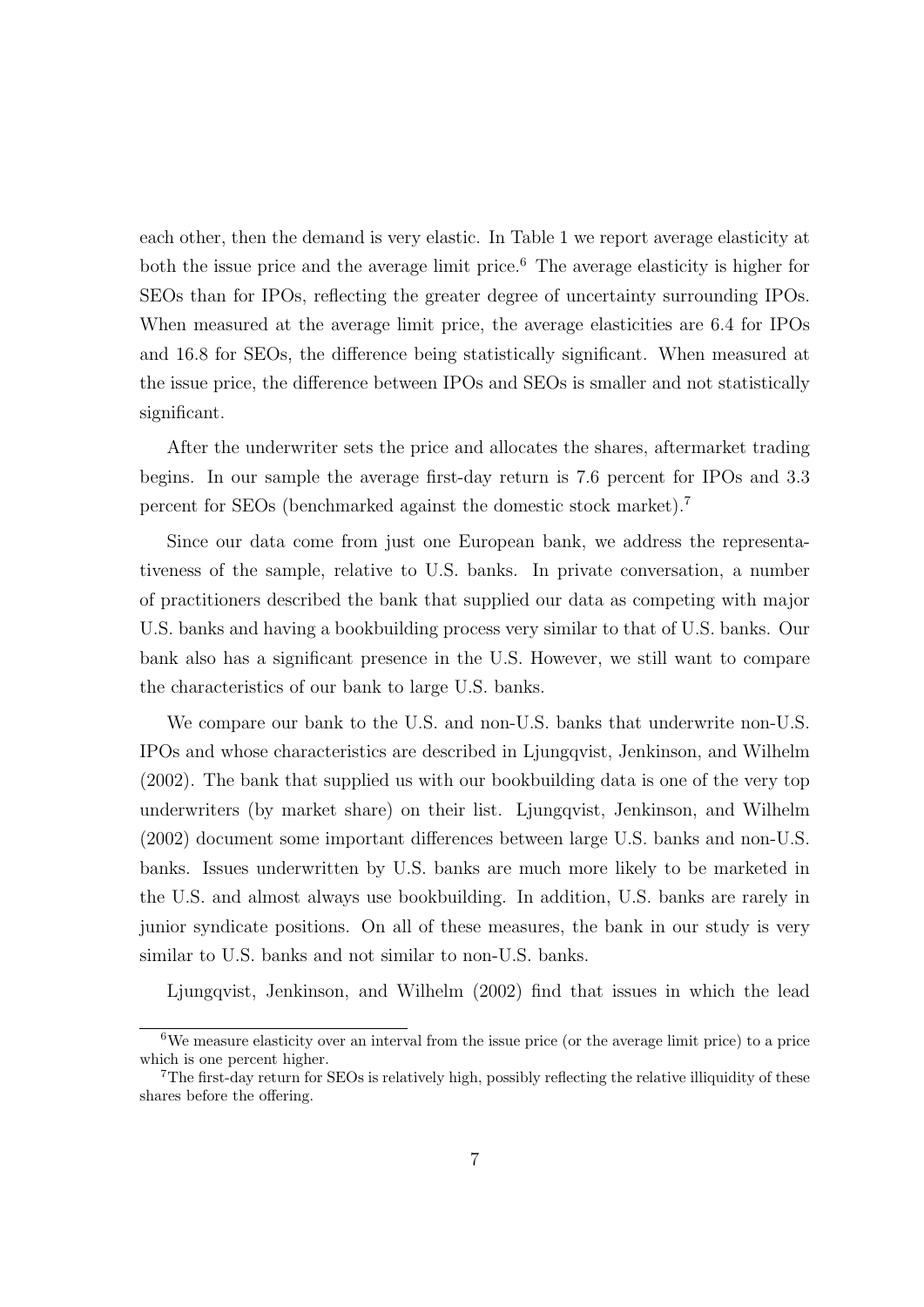underwriter is a U.S. bank have significantly reduced underpricing than do other issues, particularly when marketed to U.S. investors. We find that issues underwritten by our bank have underpricing that is not statistically different from U.S. banks, and is significantly reduced relative to non-U.S. banks, particularly when marketed in the U.S.<sup>8</sup> This result is consistent with the use of a more sophisticated form of bookbuilding, which is more effective in reducing underpricing.

## 2. Determining the Issue Price

In this section we study how the investors' bids are used by the underwriter when choosing the issue price. If the investment banker builds the book only for the purpose of managing the distribution of shares, then the demand in the book should not influence the issue price. In contrast, Benveniste and Spindt (1989) and Spatt and Srivastava (1991) argue that bids provide information that is used to price the issue more accurately. As compensation for providing this information, the investment banker underprices the issue and allocates more shares to the investors who revealed information during bookbuilding. Thus, bookbuilding is in the interest of the issuer, since it can reduce the uncertainty and hence the (adverse selection related) underpricing. If investment banks rely on bids for pricing the issue, we can interpret bookbuilding as information acquisition rather than distribution management.

When we study the effect of the information in the order book on the issue price, we must control for the information available prior to the bookbuilding process. We do so by normalizing the IPO price relative to the initial indicative price range, so that an issue priced at the minimum of the range is set to zero and an issue priced at the maximum of the range is set to one.<sup>9</sup> Formally, the normalized issue price is given by  $(P_I - P_{min})/(P_{max} - P_{min})$ , where  $P_I$  is the issue price and  $P_{max}$  and  $P_{min}$ 

 ${}^{8}$ To conduct this test, we follow the two-stage methodology of Model 5 in Table 8 of Ljungqvist, Jenkinson, and Wilhelm (2002). We find that the coefficients of (our bank x marketed in the U.S.) and (our bank x not marketed in the U.S.) are not significantly different from the coefficient of (U.S.) bank x marketed in the U.S.) and (U.S. bank x not marketed in the U.S.), respectively. We are grateful to Alexander Ljungqvist for conducting this test for us on their data.

<sup>9</sup>On the few occasions on which the investment banker revises the price range, we use the initial range to capture the ex-ante uncertainty.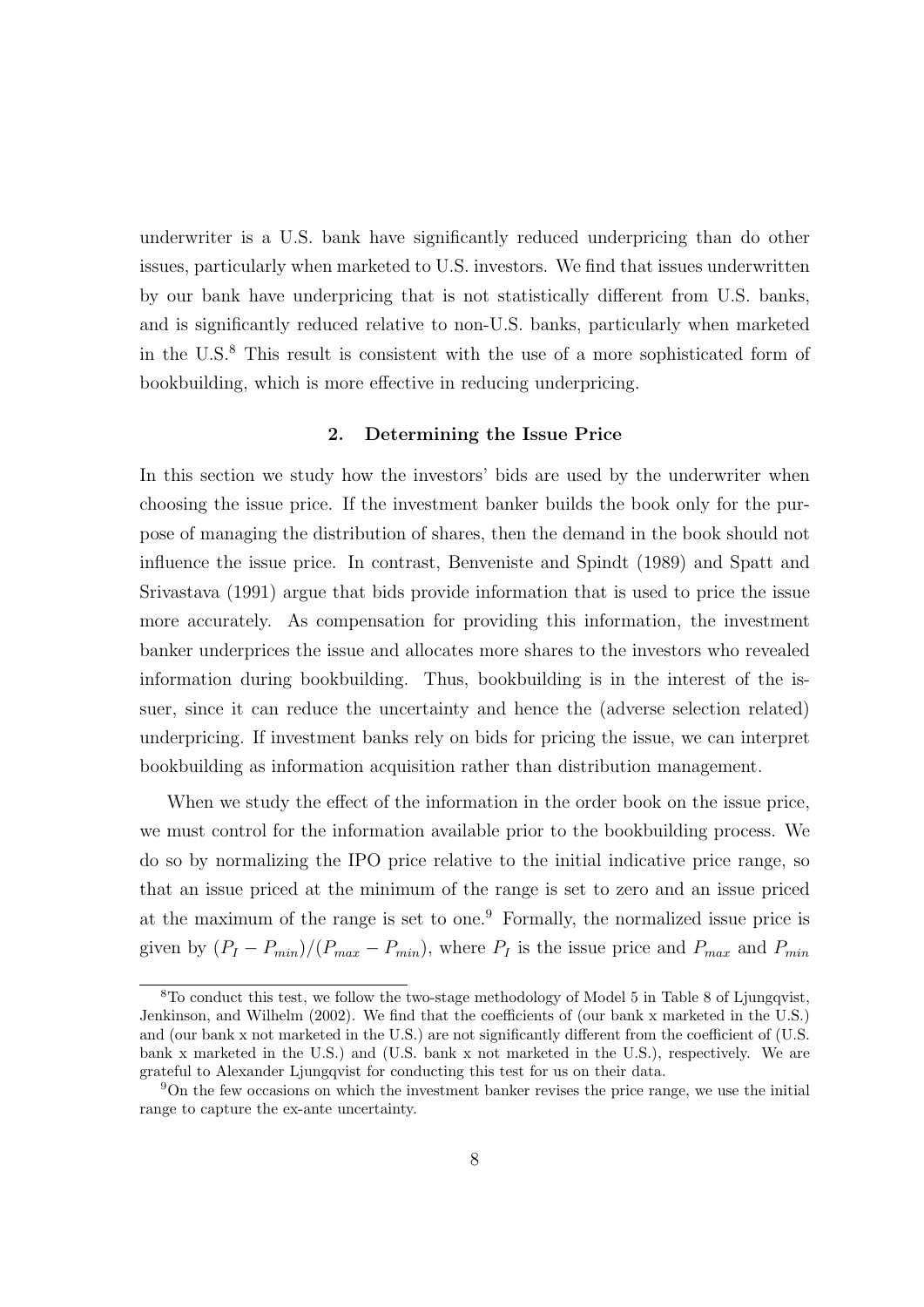are the maximum and minimum of the initial price range. The normalized issue price is below zero or above one when the issue is priced outside the initial range. This normalization assumes that, prior to bookbuilding, the expected issue price is equal to the midpoint of the range. The fact that the average normalized issue price is almost exactly at the midpoint of the range supports the use of the midpoint as a proxy for the pre-bookbuilding expectation of the issue price.

Moreover, this normalization also adjusts for the size of the range. When the issue price differs by a fixed amount from the midpoint, we consider it a large adjustment if the range is narrow, but a small adjustment if the range is wide. This procedure implicitly assumes that a wide range reflects a high degree of uncertainty prior to bookbuilding.

The information in the book is mainly contained in the quantities demanded by investors and their limit prices. We capture the quantity demanded with (the logarithm of one plus) oversubscription. We focus primarily on oversubscription measured at the lowest limit price, capturing the demand from all bids. We also measure oversubscription corresponding to only strike bids, and oversubscription corresponding to only limit and step bids. We characterize limit prices by their quantity-weighted average, normalized relative to the initial range. While oversubscription captures the total demand for the stock, the average limit price captures the maximum that pricesensitive investors are willing to pay. We also look at the consensus among bidders as captured by the elasticity of demand.

Table 2 presents the results of the analysis on the relation between the normalized IPO price and the bids in the book. Regression 1 shows that the average limit price alone explains 81.5 percent of the cross-sectional variation in the sample of normalized IPO prices. The coefficient of the average limit price is positive and statistically different from zero (*p*-value = 0.000), but not from one (*p*-value = 0.154). Thus, the investment banker adjusts the IPO price one-for-one with the average limit price.

The coefficients of the oversubscription variable in Regressions 2 and 3 are also positive and statistically significant. However, the lower R-squared for Regression 2 (37.5 percent) implies that the average limit price, although it comes from a minority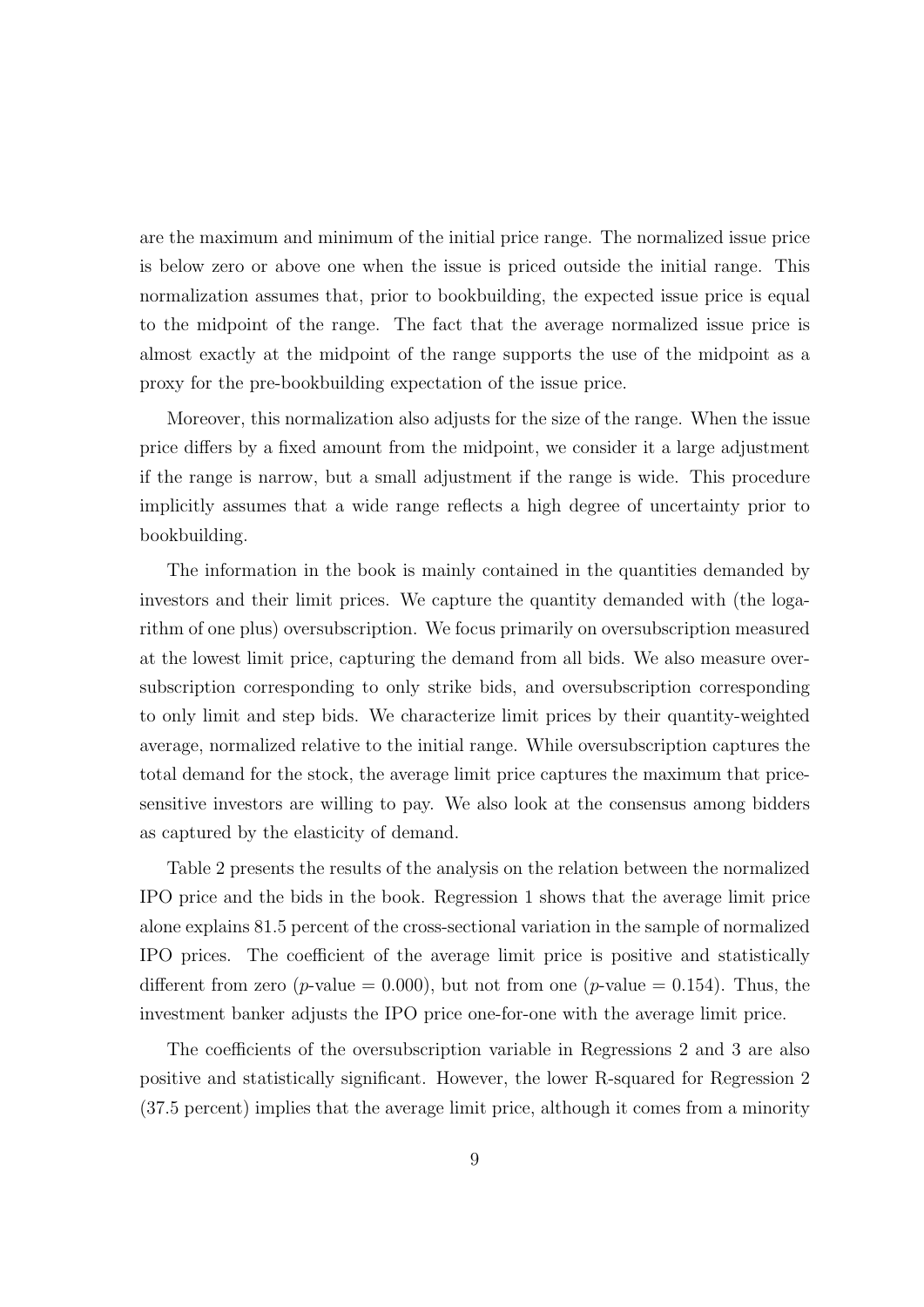of bidders, has far more explanatory power than does oversubscription.<sup>10</sup>

The relative importance of oversubscription and average limit price is also reflected in the size of the coefficients. For example, using the coefficients of Regression 3 and assuming an initial price range of \$50 to \$60, if the average limit price increases by one dollar, the issue price also increases by approximately one dollar. In contrast, the demand for shares would have to increase by at least 68 percent to increase the issue price by the same amount. The logarithm of (one plus) oversubscription would have to change by 3.4 standard deviations to have the same effect as a one standard deviation change in the normalized average limit price.

The importance of both average limit price and oversubscription for choosing the issue price demonstrates the role of bookbuilding as an information extraction mechanism. These bids account for most of the cross-sectional variation in offer prices (relative to the range), suggesting that any initial information gathered by the investment bank is already summarized in the preliminary price range. Building on the preliminary information, investors reveal their own views about the value of the firm relative to the range via their bids.

The greater influence of the average limit price on issue prices is consistent with Cornelli and Goldreich (2001), who show that allocations favor investors who submit limit and step bids relative to investors submitting strike bids. They argue that the allocation is compensation for the additional information provided by limit bids relative to strike bids. As we have shown, limit bids do provide most of the information. Additional information gleaned from oversubscription helps refine the issue price.

Regressions 4 and 5 illustrate robustness to alternative measures of oversubscription. Oversubscription due to strike bids alone has a statistically significant influence on the issue price.<sup>11</sup> Oversubscription due to limit and step bids alone is the only

 $10$ The statistically significant negative intercepts in Table 2 should not be interpreted as evidence of underpricing. Since oversubscription is always positive, the negative intercept merely offsets it. When we repeat the regressions with demeaned oversubscription, the intercept is no longer statistically different from zero.

<sup>&</sup>lt;sup>11</sup>We also find positive coefficients on oversubscription measured at the average limit price and at the midpoint of the range. We do not present the results, since they are very similar to those in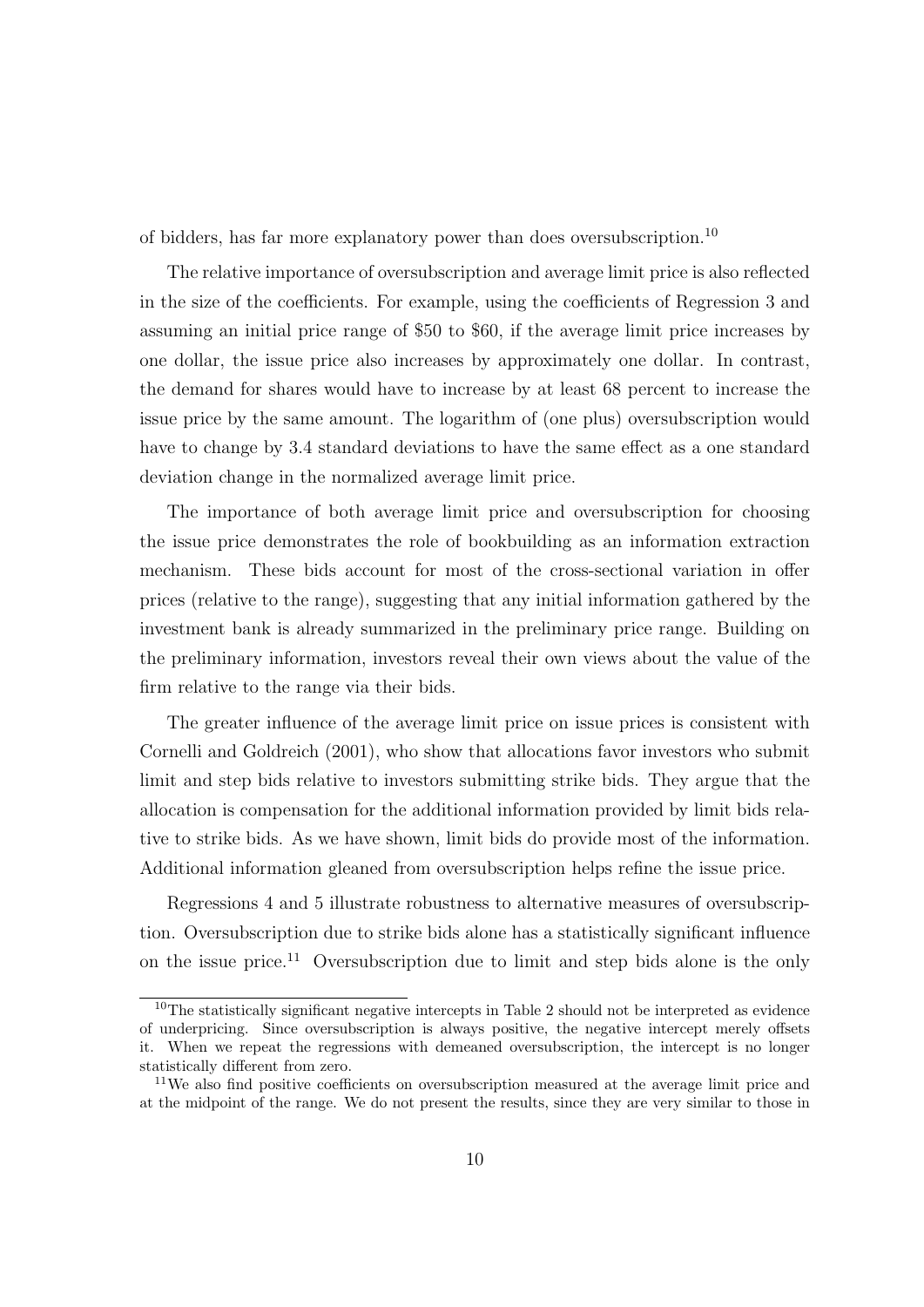measure of oversubscription that is not statistically significant. If we interpret limit prices as information about value, then the total quantity of shares demanded by limit bidders may indicate how many bidders are informed, rather than the extent of their demand for shares.

Regression 6 includes the elasticity of demand as an explanatory variable. A positive coefficient would suggest that the investment banker sets a more conservative price when there is less consensus (i.e., lower elasticity) among the bidders. Rather than measuring elasticity at the issue price, which is endogenous, we measure elasticity at the average limit price.<sup>12</sup> We find that the coefficient of elasticity is not significantly different from zero.

Regression 6 also includes the size of the range as a percentage of its midpoint to capture ex-ante uncertainty about the value of the stock. If this uncertainty is not resolved, the banker might price the issue more conservatively relative to the range. On the other hand, he may have already set the range lower because of this uncertainty and will not further adjust the issue price. The results of the regression show that the effect of the range size on the normalized IPO price is negative but not statistically significant.<sup>13</sup>

Since eight of the IPOs in our data set are privatizations, in Regression 7 we consider separately the effect of the average limit price for privatizations and nonprivatizations. The common argument that a government privatizing a company has different objectives than private issuers does not apply here, since the bidders in the book are primarily foreign institutional investors. On the other hand, since an unsuccessful privatization may hurt its political reputation, the government may price the issue more conservatively. The coefficients of the average limit price are significantly positive for both privatizations and non-privatizations and are not significantly differ-

Regression 3.

 $12$ Since we expect elasticity to enter in a nonlinear way, we use the elasticity of the logarithm of the demand at the average limit price.

<sup>&</sup>lt;sup>13</sup>Since we use range size in the normalization of the dependent variable, we repeat the regression with the issue price normalized relative to the midpoint of the range as the dependent variable. The coefficient remains insignificant.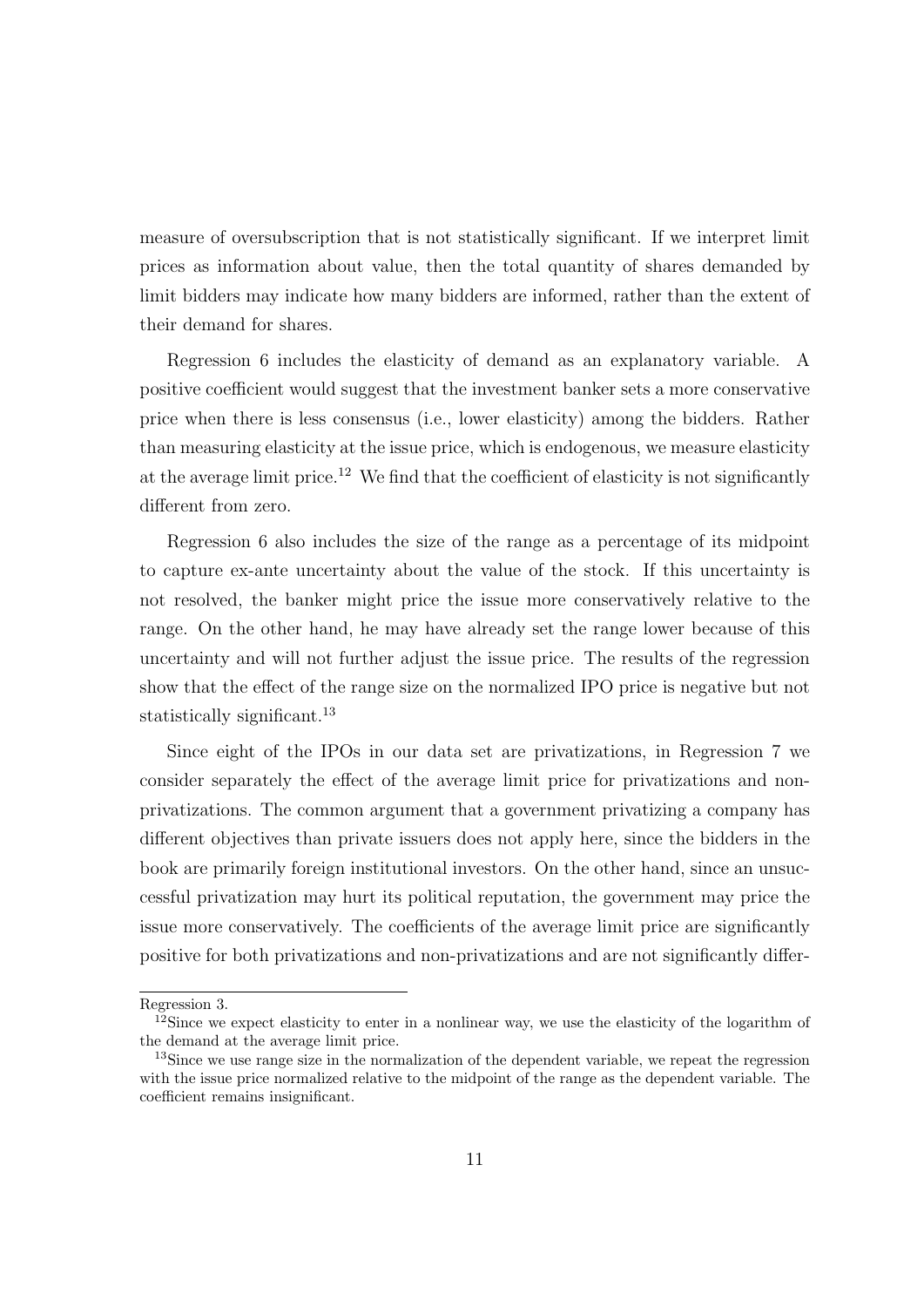ent from each other, suggesting that governments do not set the offer price differently than private issuers.

The concentration of issue prices at the endpoints of the initial range suggests reluctance among bankers to price outside the range. If this (perhaps self-imposed) constraint reflects deviation from the normal pricing rule, the explanatory power of the regression model should rise with the exclusion of such cases. Regression 8 indicates this to be the case. Regression 9 further excludes issues priced outside the range. The explanatory power of the model declines with this specification. Taken together, these results suggest that pricing at the endpoints reflects deviation from the normal pricing rule.

Since we interpret the high R-squared in Table 2 as evidence that, given a price range, the decision of which price to choose in that range is almost completely driven by the opinion of the bidders, we now consider whether the R-squared is driven by the normalization of the issue price. The correlation between the range size and the absolute value of the percentage difference between the issue price and the range midpoint is 0.33 ( $p$ -value = 0.044). Once normalized, there is no longer a statistically significant correlation, suggesting that the normalization correctly adjusts for the uncertainty before the offering.<sup>14</sup> An alternative normalization uses the percentage difference between the issue price and the range midpoint. This alternative normalization adjusts for the expected price level, but not for the uncertainty prior to bookbuilding. Regression 10 indicates that our results are robust to this alternative normalization.<sup>15</sup>

Although we found that neither the elasticity nor the initial range size significantly

 $14$ The normalization may exaggerate the results if there is a negative correlation between the issue price relative to the midpoint and the size of the range. We find a negative correlation, but it is not statistically significant.

<sup>&</sup>lt;sup>15</sup>As an additional check, we also normalize the issue price by using a market-adjusted range that controls for market-wide movements while the book is open. Thus, we ensure that the observed relation is not driven by market movements that affect the limit prices and the issue price in the same direction. If the initial range is set at  $[P_{min}, P_{max}]$  and over the life of the book the stock market rises by a rate r, then our expectations of both the issue price and the limit prices should go up by r, inducing correlation. To correct for this, we define the benchmarked range as  $(1 +$  $r[P_{min},(1+r)P_{max}]$ , where r is the total return on the domestic stock market from the date of the first bid in the book until the pricing date. The results are similar to those in Table 2.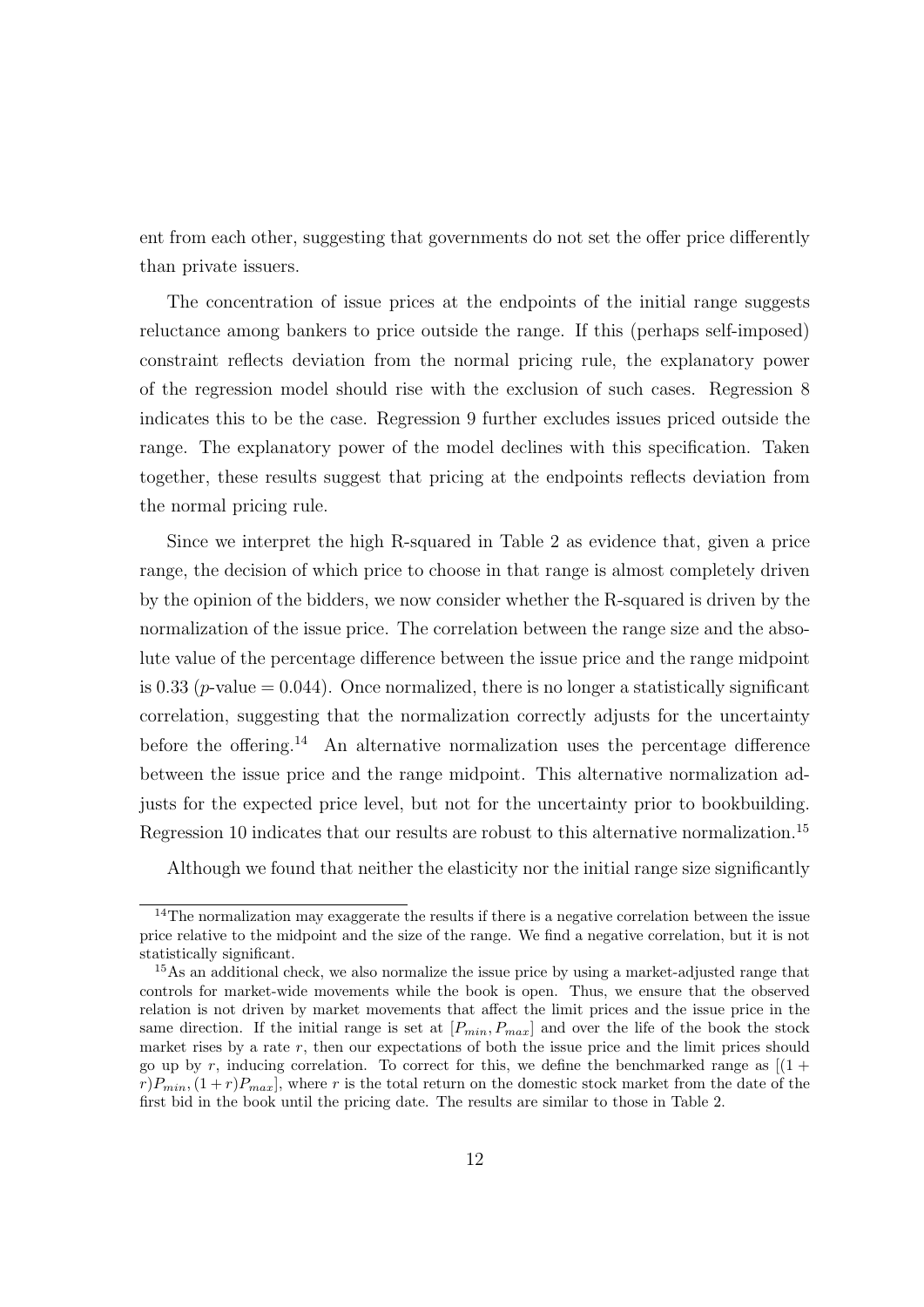influence the issue price (Regression 6), they may still affect the degree to which the investment banker relies on the average limit price. For example, the banker may be more influenced by limit prices that are close together. In Regression 11 the dependent variable is the absolute value of the percentage difference between the issue price and the average limit price. The independent variables include both elasticity and range size. We find that the coefficient of the elasticity is negative and statistically different from zero, suggesting that the investment banker relies more on the limit bids when there is consensus (i.e., when there is less uncertainty remaining at the end of the bookbuilding process). The coefficient of range size remains statistically insignificant, suggesting that this proxy for uncertainty at the beginning of bookbuilding does not influence the extent to which the investment banker relies on the limit bids.

In sum, Table 2 suggests that issue prices are influenced by information contained in limit prices and oversubscription. In Table 3 we explore whether the bank learns more from some key bidders than from others. We distinguish bidders on several dimensions. First, we define a bid as large (small) if the quantity of shares demanded is above (below) the median bid quantity in that issue. We also distinguish between bids from frequent and infrequent investors. We define a frequent investor as one who takes part in at least three issues.<sup>16</sup>

In Panel A, Regression 1 indicates that there is a statistically significant relation between the issue price and the average limit price of large bids, but not of small bids. Similarly, Regression 2 shows that limit prices from bidders who frequently participate in the offerings have explanatory power, but limit prices from infrequent investors do not.<sup>17</sup> This suggests that the underwriter perceives some bidders as more reliable than others, either because of a long relationship with them or because a large bid signifies a stronger commitment. Alternatively, as some recent theories argue, the underwriter favors frequent investors to provide them with an incentive to

 $16$ We repeat this analysis by defining frequent investors as those who participated in at least six issues with very similar results.

 $17$ The number of observations varies in these regressions, since observations are lost when there are no limit bids from a particular subset of bidders in some issues. The loss of observations is also the reason why we do not consider the intersections of these subsets.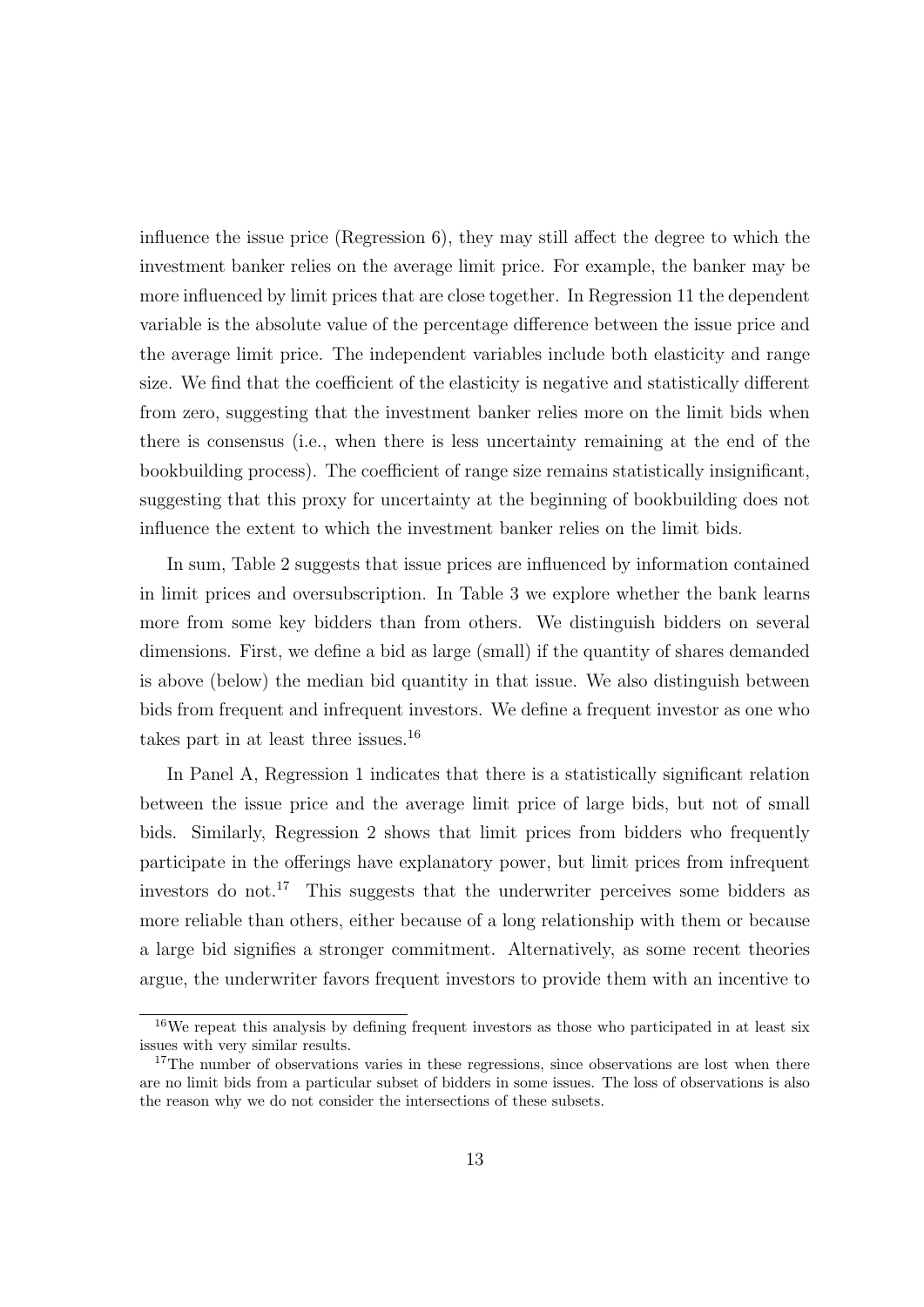collect and reveal information (see, for example, Benveniste and Spindt (1989) and Sherman (2000)).

Since the price is set so that the issue will be oversubscribed, in general investors will be rationed and will receive fewer shares than they demand. As Benveniste and Spindt (1989) argue, the rationing allows the banker to compensate informed bidders through more favorable allocations. We attempt to detect this in the data by identifying favored bidders, defined as those who are awarded a larger fraction of their demand than the median bidder. Consistent with the Benveniste and Spindt (1989) argument, Regression 3 shows that the average limit price from favored bids has substantial explanatory power, but the average limit price from non-favored bids does not.

Finally, in Panel B of Table 3 we divide oversubscription among the different bidder categories. Oversubscription from large bids and frequent bidders is positive and significant, but oversubscription from small bids and infrequent bidders is not significant (although the two coefficients are not significantly different from each other).<sup>18</sup> However, when we compare favored and non-favored bidders, only the oversubscription from non-favored bids is significant (although these two coefficients are also not significantly different from each other). This result is similar to our finding that oversubscription due to limit and step bids is not significant. If favored bidders are the informed ones, then this result might suggest that although the specific information in each bid influences the pricing, the number of informed bidders does not.

# 3. Public and Private Information

In this section, we look at the nature of information contained in the bids and how public and private information from investors are incorporated into the issue price.

Since bookbuilding can take up to three weeks, we first distinguish between early and late bids to determine their relative importance. As information evolves over the bookbuilding period (for example, because of market-wide stock price movements),

<sup>18</sup>In press coverage regarding some issues, the investment bank reported, as a positive note, that the demand was composed of large-size bids.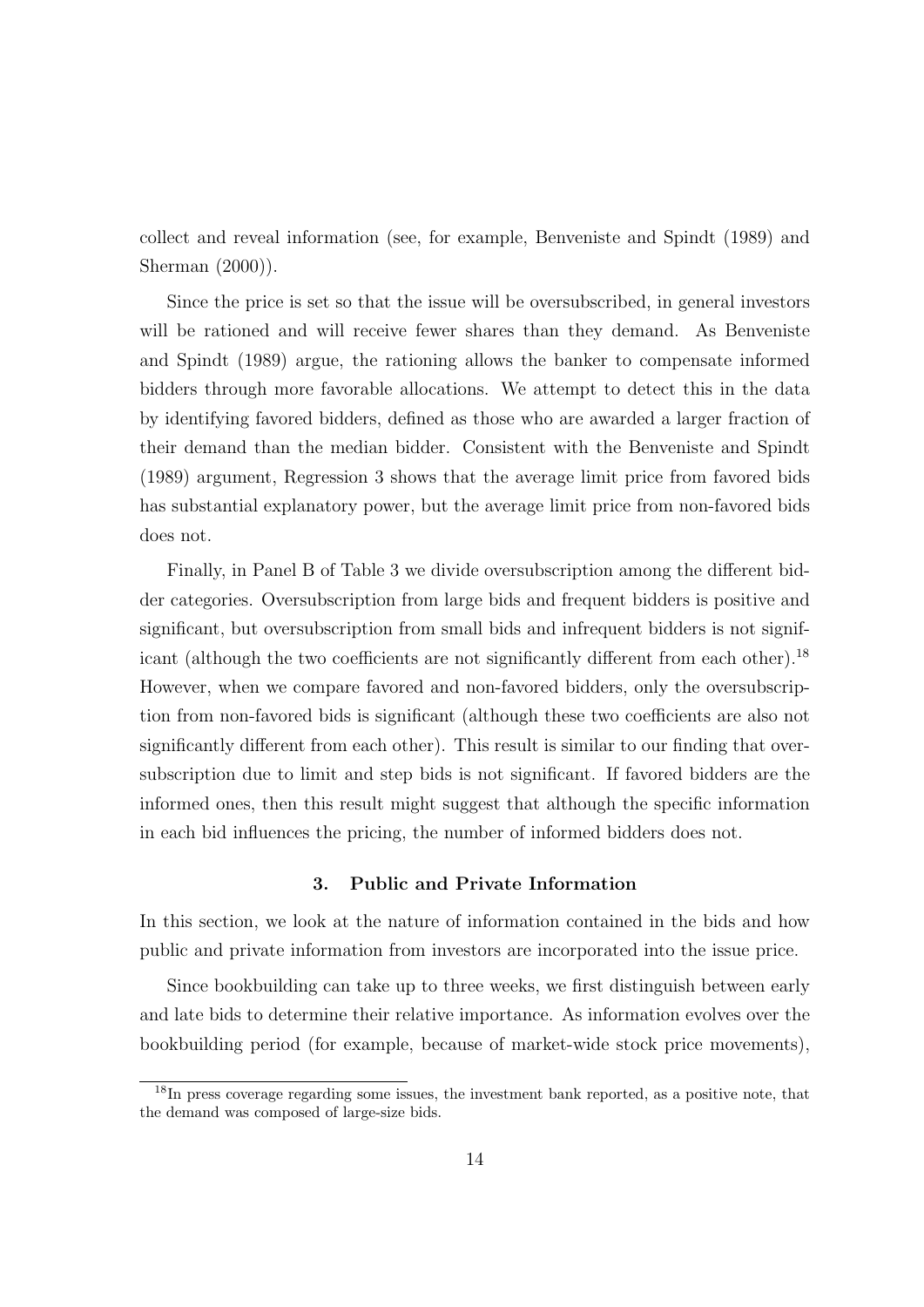late bids should incorporate more information (both public and private) than early bids. In Table 4, we divide the book into two periods: the "early" period, which we define as the period from the beginning of bookbuilding until three days before its conclusion, and the "late" period, consisting of the final three days.

We compute the average limit price from bids in each period and the change in the average limit price between the two periods. In Regression 1, the coefficients of both the average limit price from early bids and the change in the average limit price are statistically significant. Thus, early limit and step bids already contain relevant information that is used in pricing the issue, and further information arrives in the last three days. However, Regression 2 shows that when we introduce the average limit price from late bids, the information from the early period is subsumed by the later bids. When oversubscription is divided between the early and late periods (Regressions 3), oversubscription from late bids is statistically related to the issue price, but the coefficient of early oversubscription, although positive, is statistically insignificant.

The evidence in Table 4 suggests that information arrives from the start of bookbuilding and is refined over time. We might wonder whether the additional information that arrives through late bids is public or private. Some recent papers (Lowry and Schwert (2002) and Loughran and Ritter (2002)) find that the issue price and the first-day aftermarket returns are affected by information that is publicly available at the time of bookbuilding, such as market index returns before or during bookbuilding, industry, and other characteristics of the issuing firm. The relation between public information and aftermarket returns implies that the issue price only partially adjusts to public information. This would contradict the view that bookbuilding is designed to collect information from the bidders, since investors should not be compensated for public information.

To understand the partial adjustment to public information, we examine whether this information affects the issue price directly or if it is filtered through the bids. For example, if the investment banker observes a positive stock market return, will he raise the issue price as a result, or will he do so only if investors bid more aggressively?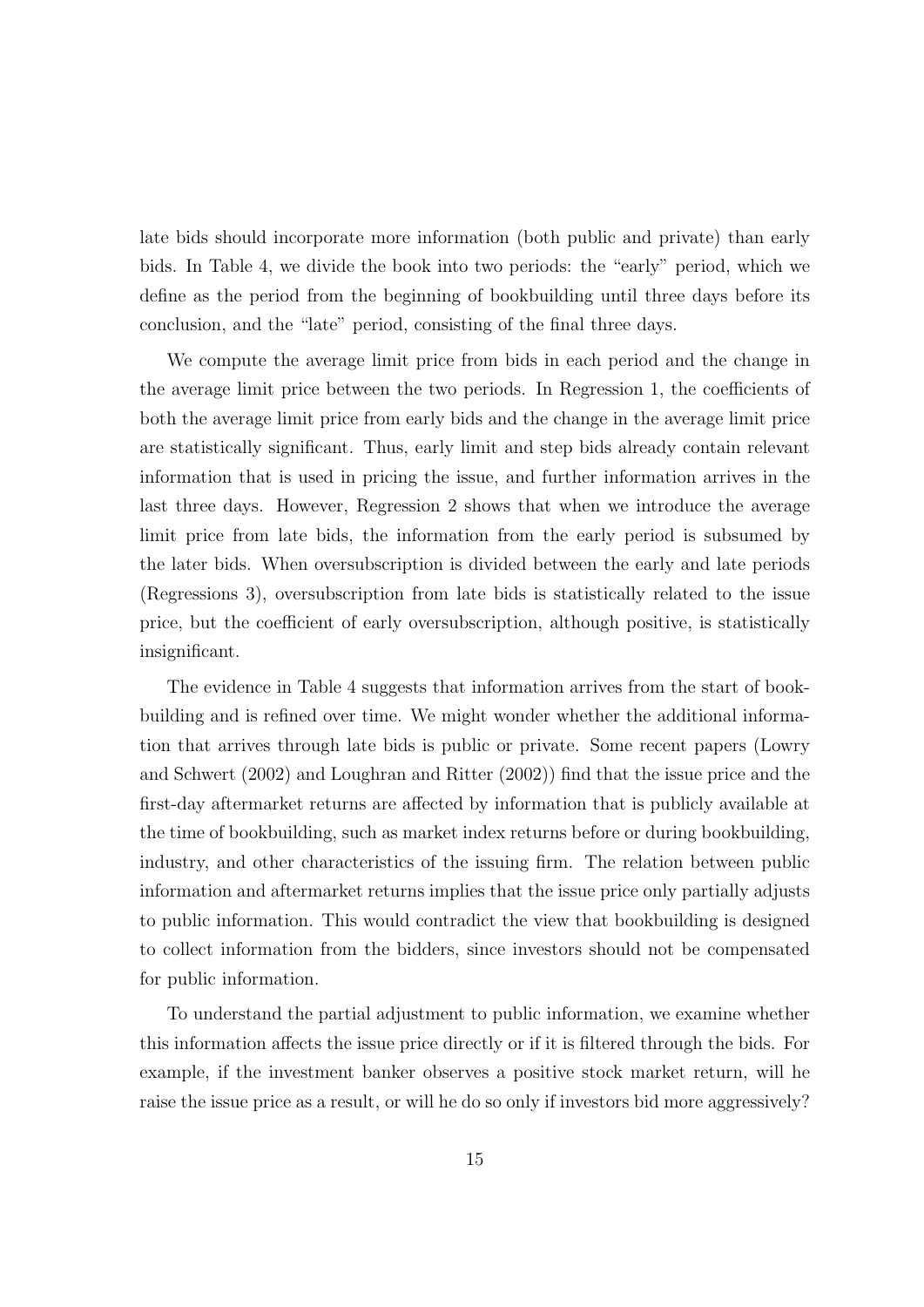If he relies on the reaction of investors to public information, then it could be argued that the bidders should be compensated for conveying their interpretation.

The first type of public information that we consider is the domestic stock market index return during the bookbuilding period.<sup>19</sup> In Table 5 we look at how the market return affects bids and the issue price. To make the issue price and average limit price comparable to the market return, we normalize them relative to the midpoint of the range so that they are all measured in percentage points.<sup>20</sup>

Regression 1 shows that the change in the average limit price is positively and statistically related to the market index return: when the market moves upwards, late bidders bid more aggressively than early bidders. However, the standard error is high and the adjusted R-squared is low, so the market returns have little explanatory power on the change in the average limit price: looking directly at the bids increases the accuracy of the information.

In Regression 2 we regress the issue price on the average limit price from early bids, the market return, and the residuals from Regression 1. These residuals capture the portion of the change in the average limit price that is not due to the market index return. We find that both the market return and the residuals have positive and statistically significant coefficients. Thus, the issue price is influenced by the publicly available market return as well as an additional component in the bids (possibly private information) that is unrelated to the market return.

Since Regressions 1 and 2 show that the market return affects both the bids and the issue price, we want to establish whether the investment banker reacts to the market return directly, or only because of its effect on the bids. Therefore, in Regression 3, we first regress the issue price on the average limit price from early bids and the change in the average limit price. The residuals are the component of the issue price that is not due to the information conveyed through limit prices. In

<sup>19</sup>We also look at market returns over different time intervals before the start of the bookbuilding but they are not significantly related to the issue price.

<sup>&</sup>lt;sup>20</sup>We also conduct the analysis by normalizing issue price and average limit price relative to the range, with similar results.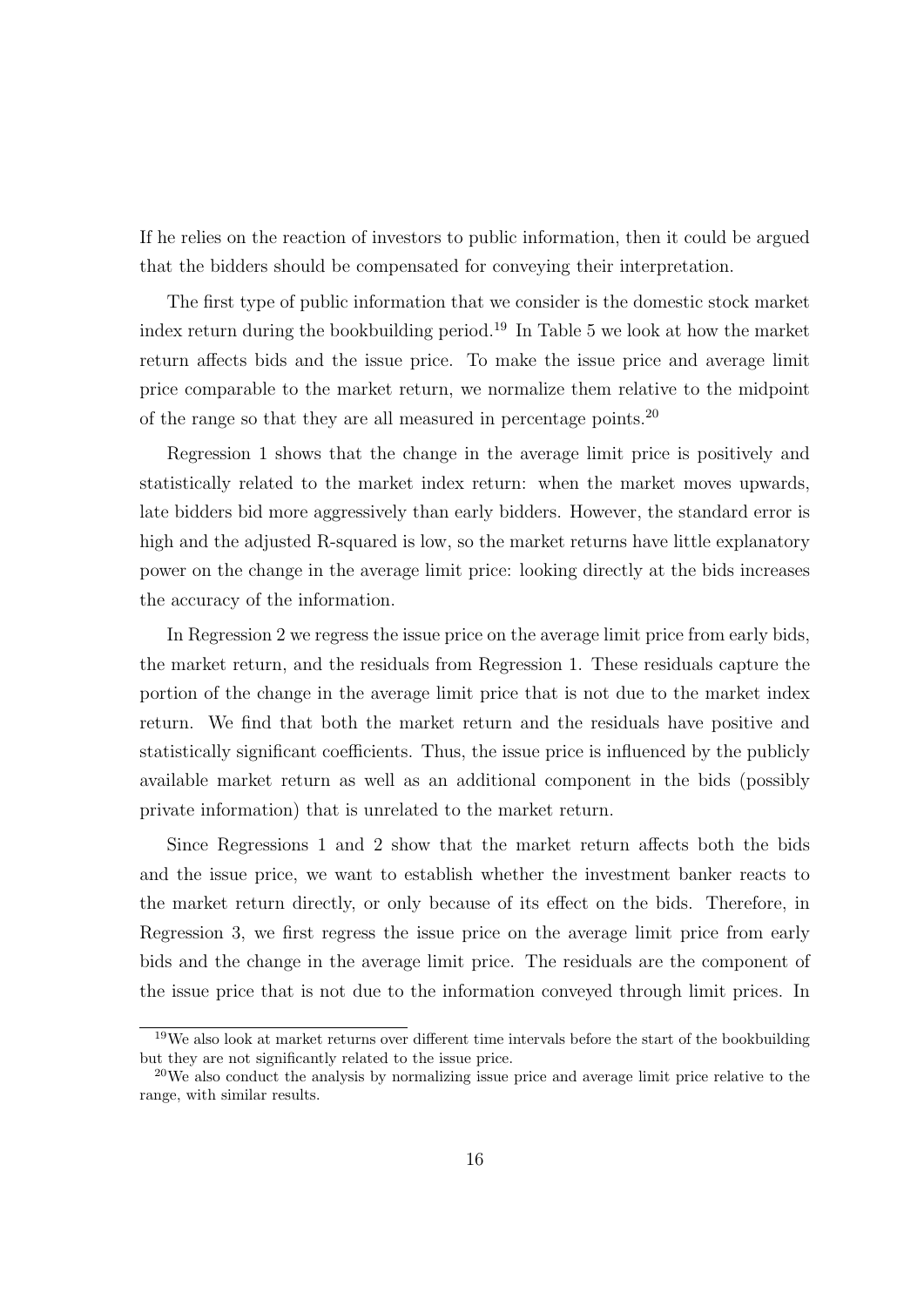Regression 4, we find no statistically significant relation between these residuals and the market index return, suggesting that the market return affects the offer price only as filtered through the bids.

In Table 6, we look at other types of public information. Lowry and Schwert (2002) find that certain firm characteristics affect the offer price. We examine the effect of these characteristics in a manner similar to the one above for market index returns.

We first look at whether there is an industry effect by constructing a dummy which takes a value of one if the firm is in a high-technology industry. In Regression 1, we find a statistically significant and positive relation between the issue price and the hightech industry dummy. In Regressions 2 and 3 we see that this industry dummy affects the bids as well, since both average limit price and oversubscription are significantly higher when the issuing firm is a high-tech company. Again, we want to find out whether this firm characteristic is used directly by the underwriter or only as filtered through the bids. To capture the portion of the issue price that is not explained by limit prices and oversubscription, we use the residuals from Regression 10 in Table 2 (which regresses the issue price on the average limit price and oversubscription). We regress these residuals on the high-tech dummy (Regression 4) and, surprisingly, we find that the coefficient is negative and statistically significant. This suggests that when pricing a high-tech firm, the underwriter actually sets a lower price, conditional on the bids. The reason for this lower pricing may be because high-tech firms are characterized by more uncertainty, and either the investment banker wants to be more conservative in light of the extra risk, or the opinion of the bidders is more valuable (and thus they require a larger compensation).

We also look at the size of the firm, as captured by (the logarithm of) sales.<sup>21</sup> In Regression 5, we find that the size of the firm is statistically significant and negatively related to the issue price. The size of the firm also affects the average limit price (Regression 6) but not the oversubscription (Regression 7). In Regression 8, we

<sup>&</sup>lt;sup>21</sup>We also consider total assets, book-to-market and expected IPO proceeds, but we do not find them to be significantly related to the issue price.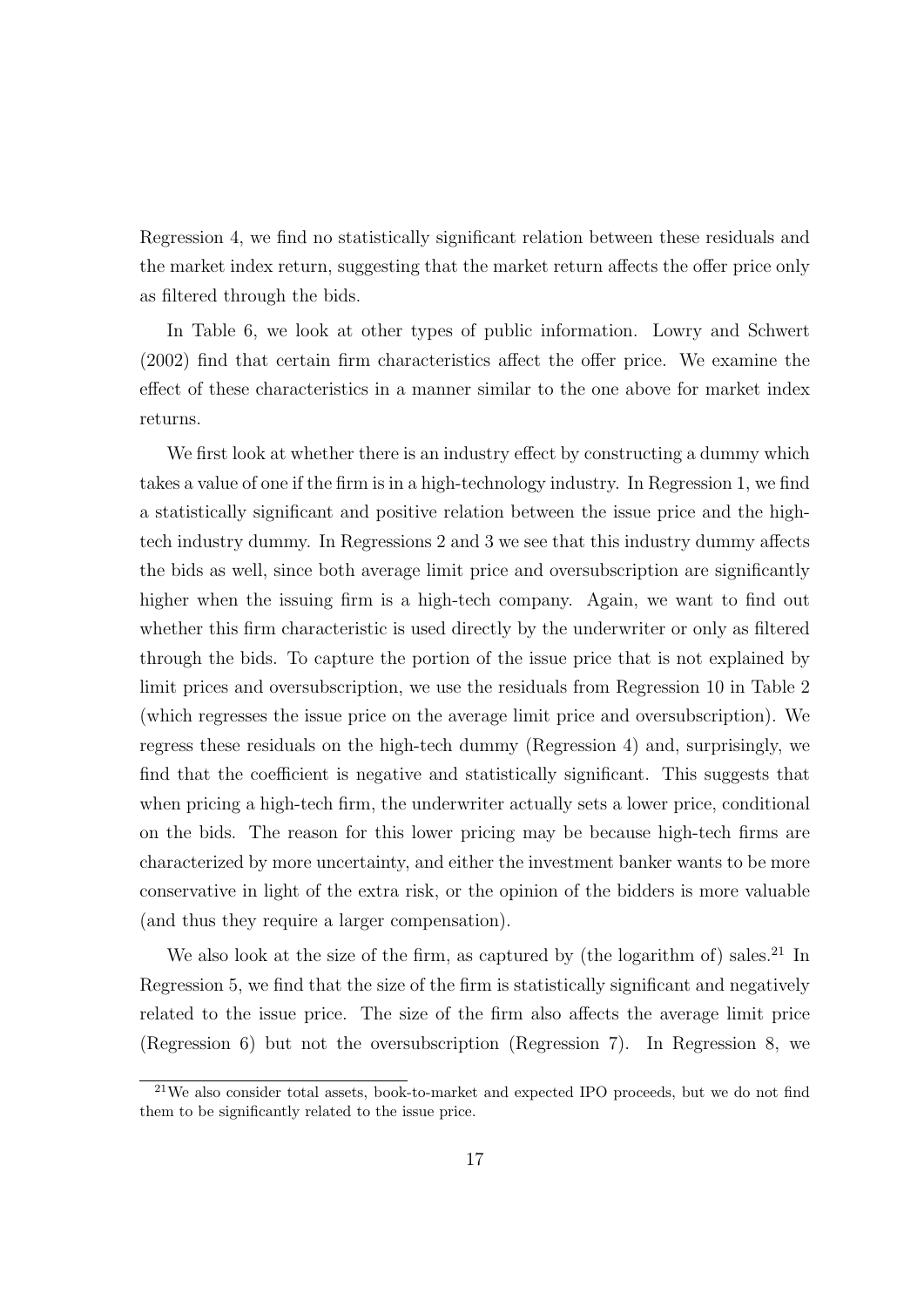regress the portion of the issue price not explained by limit prices and oversubscription (captured by the residuals of Regression 10 in Table 2) on firm size. The coefficient is not statistically significant, suggesting that the underwriter uses this information only to the extent that it is conveyed through the bids. $^{22}$ 

Finally, we consider information spillovers. Benveniste, Busaba, and Wilhelm (2001) argue that when a firm goes public, it produces information that is valuable to other firms in the same industry that also may go public. To compensate the first firm that goes public in an industry, the underwriter bundles issues together, distributing the cost of information acquisition among all firms. Consistent with this theory, Benveniste, Ljungqvist, Wilhelm, and Yu (2001) find that when more firms in an industry go public at the same time, the issuer learns more during the bookbuilding process (as captured by the revision in the price relative to the initial range). To look for this phenomenon, for each IPO in our sample we count the number of IPOs that occur worldwide in the same month and industry (as reported by Datastream).<sup>23</sup> We divide this number by the average number of IPOs per month in the industry, to obtain a measure of IPO activity relative to the normal level.

Regression 9 shows that the issue price is positively and significantly related to the IPO activity in the industry. Consistent with Benveniste, Busaba, and Wilhelm (2002), the larger the number of IPOs in the industry, the higher the information spillovers and the more learning that takes place during bookbuilding. The average limit price, but not the oversubscription, reacts to the volume of IPOs in the industry (Regressions 10 and 11). Moreover, in Regression 12, we see that there is no statistically significant effect of information spillover on the issue price beyond its effect through the bids.

<sup>&</sup>lt;sup>22</sup>Although we do not report the results, we also consider the market where the IPO is listed. Among the major exchanges we only find a (negative) significant effect on issue prices for the London Stock Exchange (including SEAQ). Moreover, the average limit price and oversubscription are not significantly related to this variable, thus the underwriter seems to price issues on the London Stock Exchange less aggressively, relative to the book. We do not find a significant difference for NYSE, Nasdaq, or Hong Kong.

 $^{23}$ For robustness, we also look at IPO volume in the current and previous months combined. We find similar results.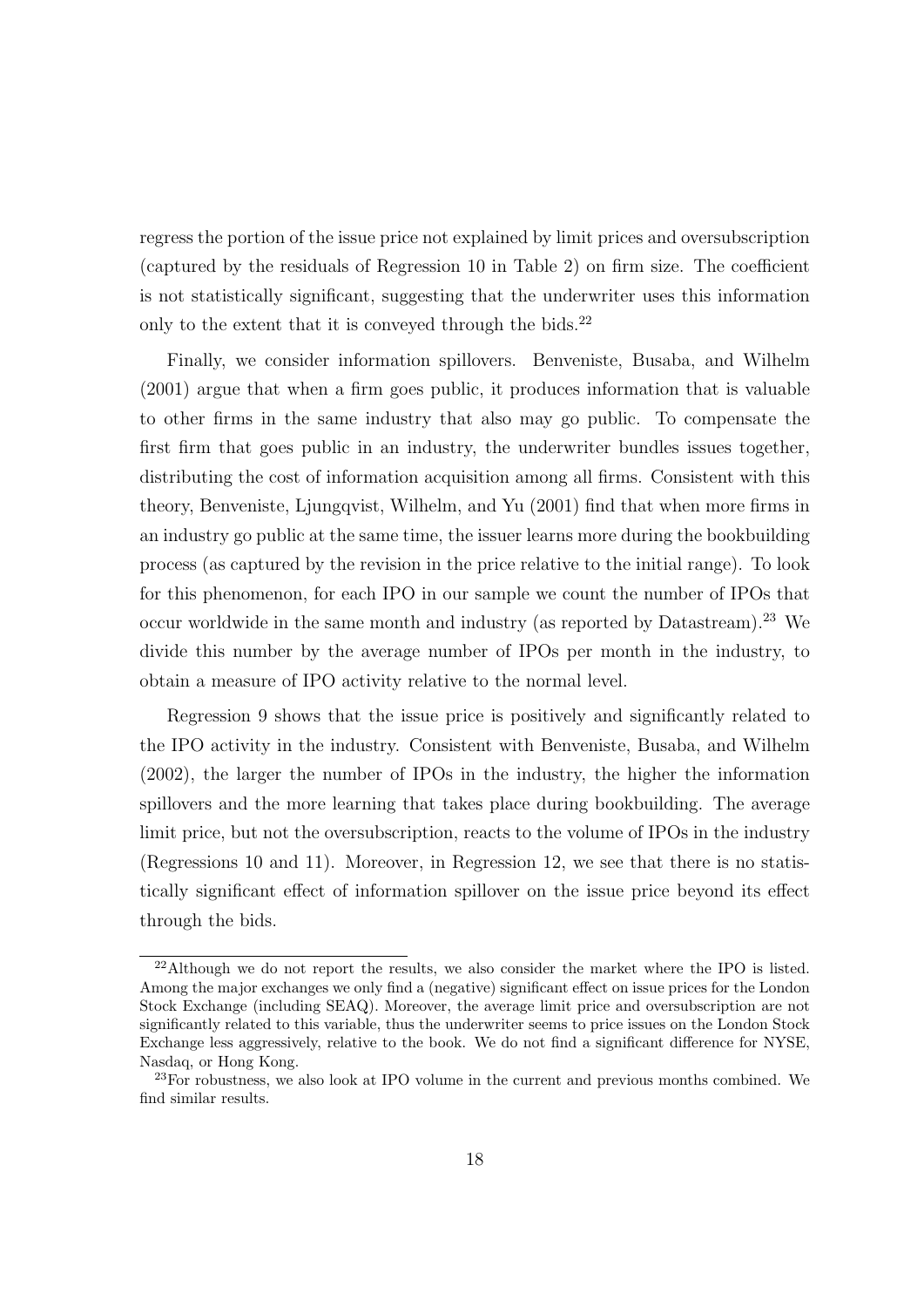To summarize this section, although we find that certain public information affects the issue price, in most cases it arrives through the bids and not directly. Our interpretation is that the banker must see the reaction of the investors to the public information in order to assess its significance. Thus, the distinction between public and private information is not as clear as one might think.

## 4. Information in the Book and Aftermarket Prices

In the previous sections we found that the investment bank relies on the bids in the book to set the issue price and we interpreted it as evidence that the book contains useful information. It still remains to be seen whether the information in the book correctly values the shares, as reflected in the aftermarket.

In this section we study the aftermarket prices at the end of the first trading day, benchmarked relative to the index of the domestic stock exchange of the issuing company.<sup>24</sup> We investigate whether the information collected and used by the underwriter is correct and whether there is residual information in the book which is not captured by the issue price.

In Table 7, Regression 1, we start by studying whether the aftermarket return depends on where in the range the price is set. This may happen if, for example, the investment banker is reluctant to set the issue price outside the range, or because incentive compatibility requires a larger rent to compensate investors who convey a high signal. The coefficient of the (normalized) issue price is positive and statistically significant: issues priced at the maximum of the range outperform issues at the minimum of the range by about 7 percent.<sup>25</sup> This is the partial adjustment phenomenon found by Hanley (1993) and does not depend on the information in the book. It just

 $^{24}$ Although we do not present the results, we repeat the regressions in this section with returns over the period from the end of the first day until the end of the first week and of the second week. We do not find any statistically significant results. However, after the first day, price movement in the first month is limited because of underwriter price-stabilization activities (see Ellis, Michaely, and O'Hara, 2000, and Aggarwal, Prabhala and Puri, 2002).

 $^{25}$ Regression 1 excludes one outlier, which is priced at the maximum of the range and has a first-day return of 70 percent. When we include the outlier, the results are much stronger. To be conservative, we drop that issue from all regressions related to aftermarket returns.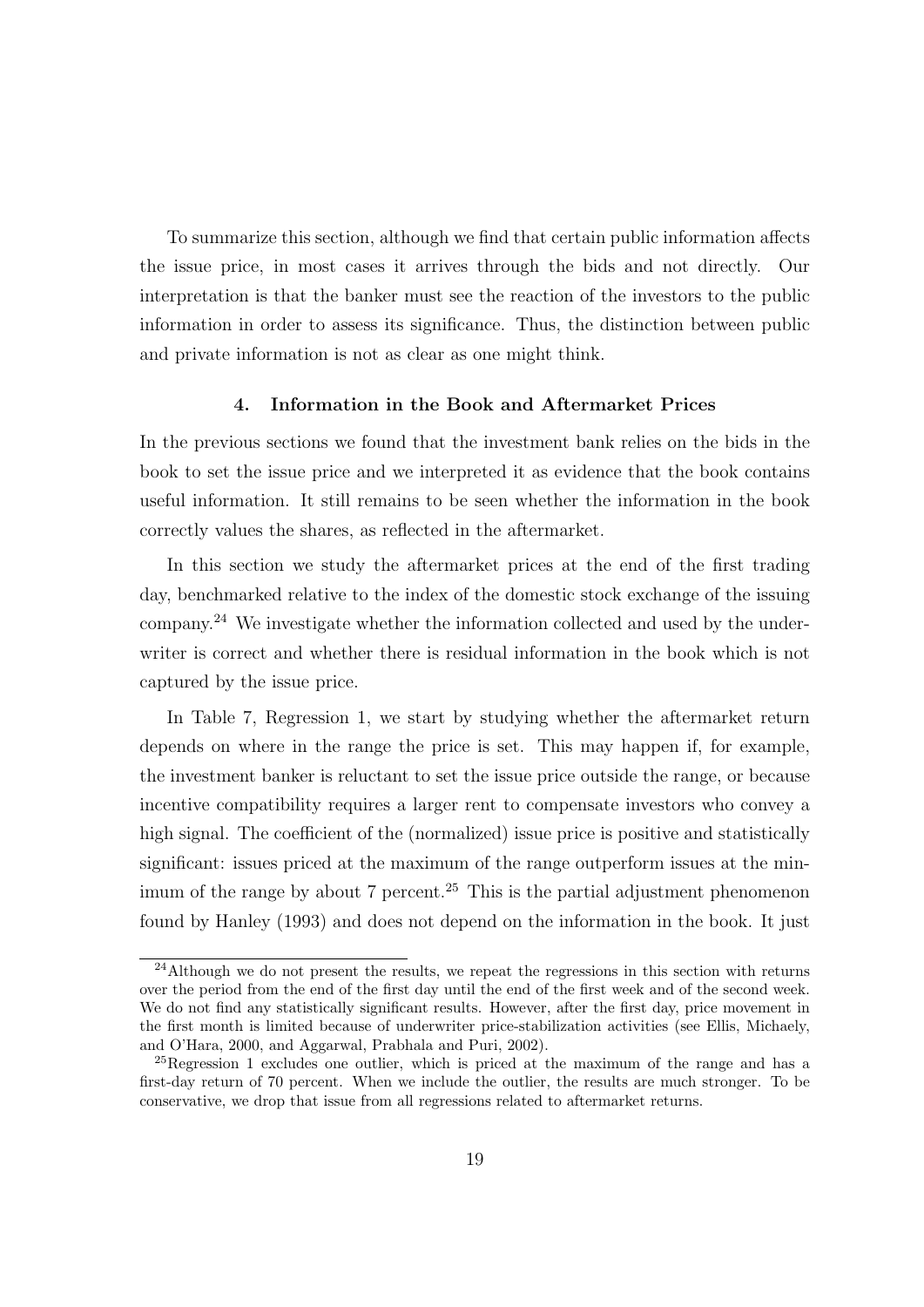means that anyone can predict returns by looking at where the issue is priced in the range.

We then show that the book provides additional information that can predict returns. Regression 2 shows that the larger the oversubscription, the higher is the aftermarket return. Note that the issue price relative to the range is no longer statistically significant. Thus, the explanatory power of the issue price relative to the range may be due to the investment banker not fully responding to a high oversubscription when pricing the issue high in the range. Once we control for oversubscription, the effect disappears.

Since we found that the investment banker is reluctant to price the issue above the range, we check whether he underreacts to oversubscription in general, or only when oversubscription suggests an issue price outside of the range. In Regression 3 we only consider issues for which the price was set strictly in the interior of the range. In Regression 4 we consider issues with an oversubscription that is not excessive (below eight). Since the oversubscription coefficient remains positive and statistically significant in both regressions, the explanatory power is not due to "stickiness" at the top of the range, but to a general tendency of the investment banker to underreact to high levels of oversubscription.

There are several possible explanations for this underreaction to oversubscription. First, as suggested by Loughran and Ritter (2002), when oversubscription is high, the underwriter knows that he can set a higher price, but leaves additional money on the table for agency reasons. Second, since bidders who expect to be rationed may exaggerate their demand, the investment banker deflates the excessive demand to counteract the exaggeration, but he overadjusts for this. Finally, since incentive compatibility requires that high signals are compensated more than low signals, this return is a compensation for the information in the demand.

In Regression 5, the coefficient of the percentage difference between the average limit price and the issue price is not statistically significant. The investment banker appears to accurately use the information in the limit prices when pricing the issue.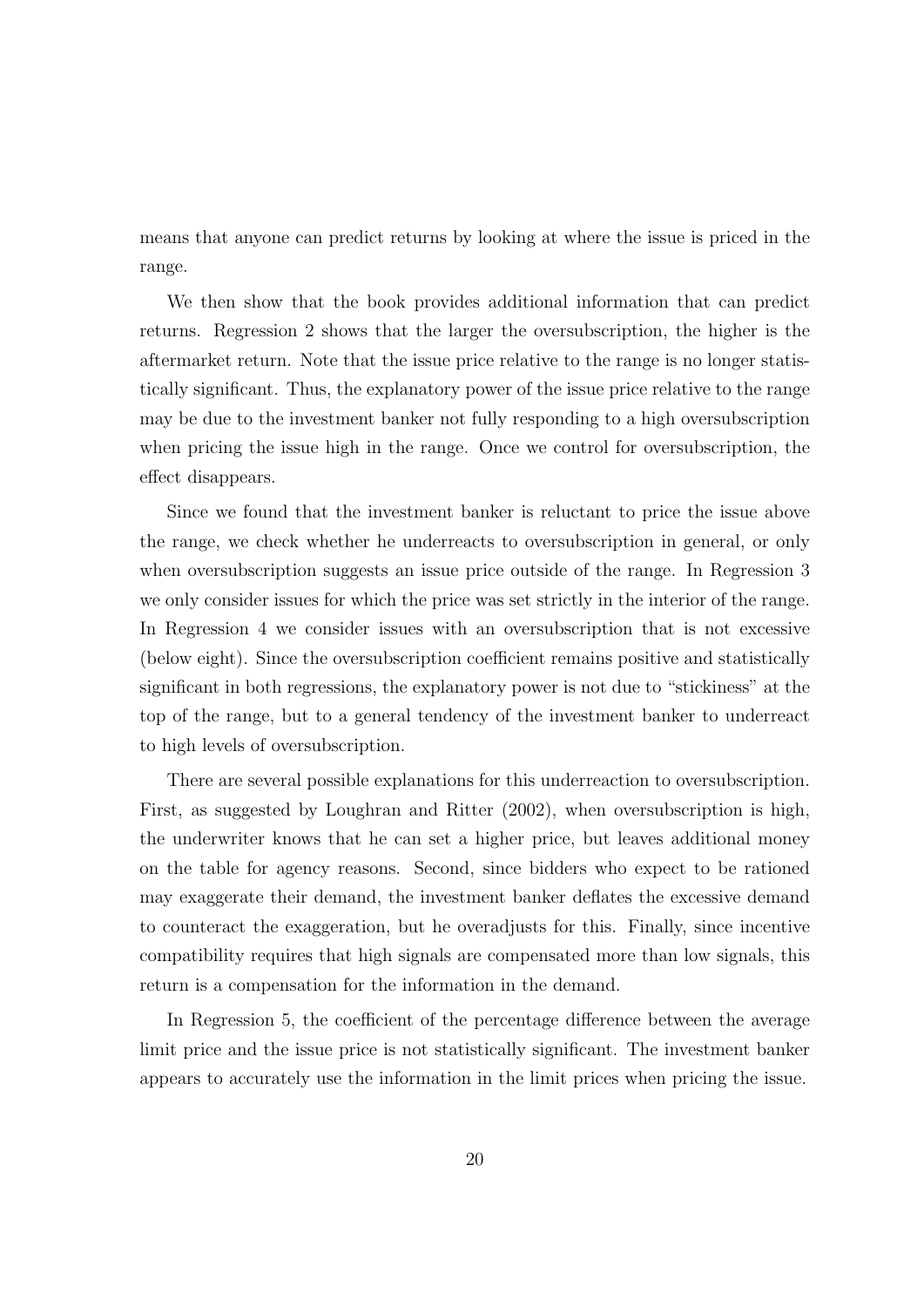In Section 2, we tested whether the investment bank sets a lower offer price if there is lack of consensus among investors and we found that the coefficient on demand elasticity is not statistically significant. In contrast, in Regressions 6 and 7 of Table 7 we use the elasticity of demand (both at the issue price and at the limit price) as an explanatory variable for aftermarket returns, and we find that the coefficient is positive (and in the case of the elasticity measured at the issue price, statistically significant).<sup>26</sup> A lack of consensus among bidders, measured by a low elasticity, means that investors have diverse opinions about the value of the shares and this diversity of opinions results in lower returns. This result is consistent with Kandel, Sarig, and Wohl (1999), who find that the demand elasticity in IPO auctions is positively related to aftermarket returns. They argue that elasticity affects the price of the shares for two reasons: first, an elastic demand may reflect more accurate investor information about the payoff of the security and requires a lower risk premium; second, an elastic demand may indicate high future liquidity, which implies lower transaction costs. However, in their IPO auctions, the elasticity is revealed to the market immediately after the auction and a higher aftermarket return can be interpreted as a reaction to the elasticity announcement. In bookbuilding, the demand curve remains confidential but differences of opinion or differences in valuation are nonetheless translated into lower returns in the aftermarket. This suggests that differences in bids (and especially differences in limit prices) reflect differences of opinion among investors, and that these differences remain after the IPO and affect the share price.

In Table 8, we further investigate the relevance of the consensus among bidders for aftermarket returns. If limit prices convey information about the value of the shares, then a lack of consensus among limit bidders should imply less predictability of aftermarket prices. In Regressions 1 and 2, we test whether consensus among bidders (measured by elasticity at the issue price and at the average limit price) is related to the unexpected portion of aftermarket returns. We compute the expected returns by using the estimated coefficients from Regression 2 in Table 7 (i.e., the

 $^{26}$ In Section 2 we computed the elasticity only at the average limit price, since the elasticity at the issue price would be endogenous. When we study the aftermarket returns, endogeneity is not a problem.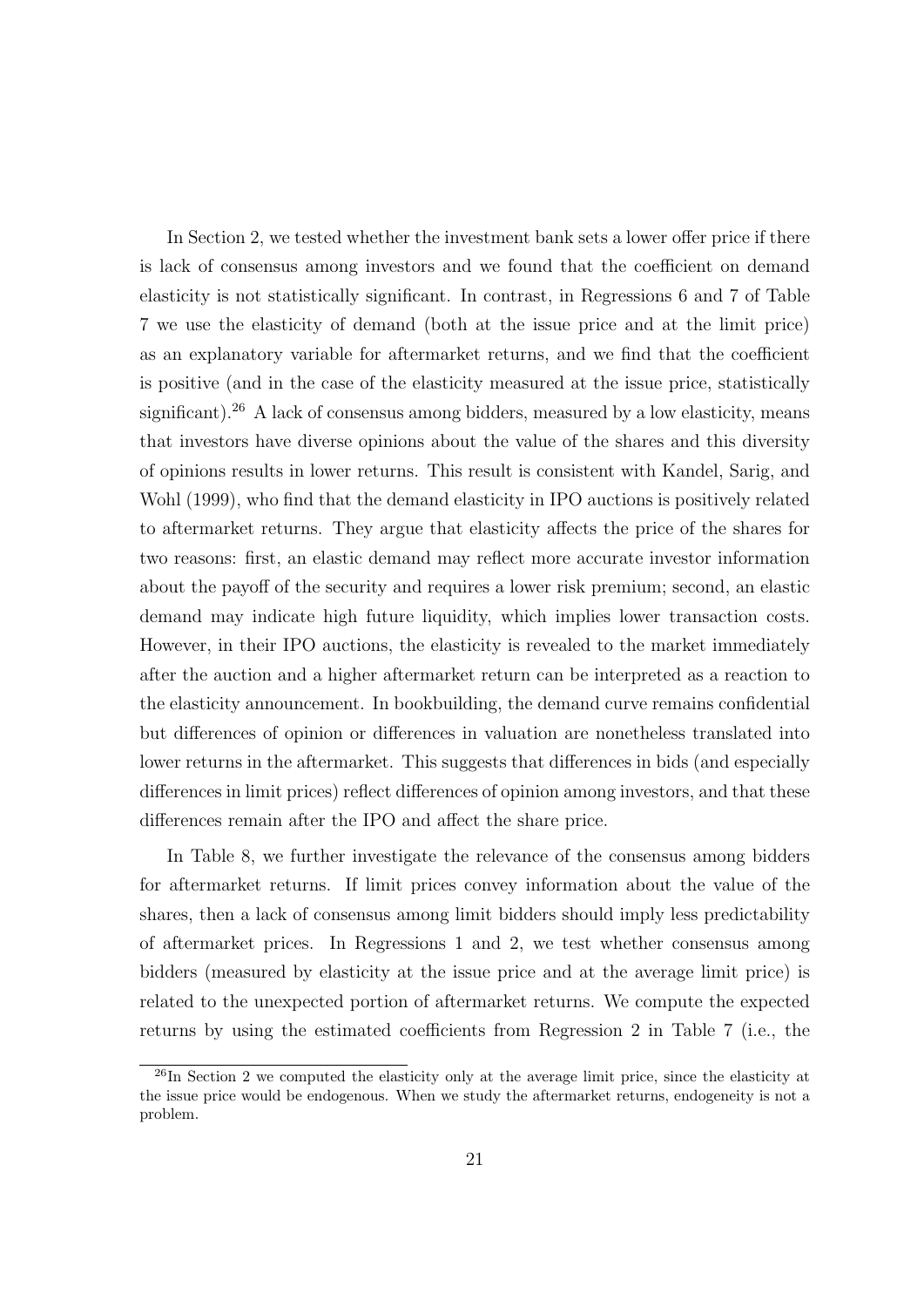expected return conditional on the issue price and oversubscription). The dependent variable is the absolute value of the percentage difference between the actual and expected aftermarket returns. We find that the lower the elasticity, the more the aftermarket returns deviate from the expected returns. In other words, the higher the consensus among investors about the value of the shares, the easier it is to predict the first-day return using the book.

In Table 8, we also look at whether uncertainty or lack of consensus on the value of the shares affect the aftermarket volatility for the first week, two weeks, and four weeks after the issue. The explanatory variables are range size and elasticity. The range size is a measure of uncertainty at the beginning of bookbuilding, which may or may not be resolved during bookbuilding. A low elasticity corresponds to a high degree of residual uncertainty at the end of bookbuilding. The coefficient of elasticity is negative in all cases, and often statistically significant. The lower the consensus, the higher is the volatility of aftermarket returns. Differences of opinion among limit bidders remain in the market after the shares start trading. This volatility effect occurs despite the price stabilization activities over this period that dampen volatility. The coefficient of the range size is positive and often significant, suggesting that some of the initial uncertainty is still present. These findings justify the common assumption in the empirical IPO literature that aftermarket volatility can serve as a proxy for ex-ante risk.

Finally, in Table 9 we test whether demand from certain groups of bidders has more predictive power for aftermarket returns than does demand from other bidders. We find that oversubscription due to large bids and frequent bidders has explanatory power. These are the same types of bids that are relevant in determining the issue price, so the investment banker is correct in assuming that these bidders are informed. The coefficients of oversubscription from small bids and infrequent bidders is not statistically significant. We also find that the oversubscription from late bidders is related to aftermarket returns, but oversubscription from early bidders is not, although the difference between the coefficients is not statistically significant.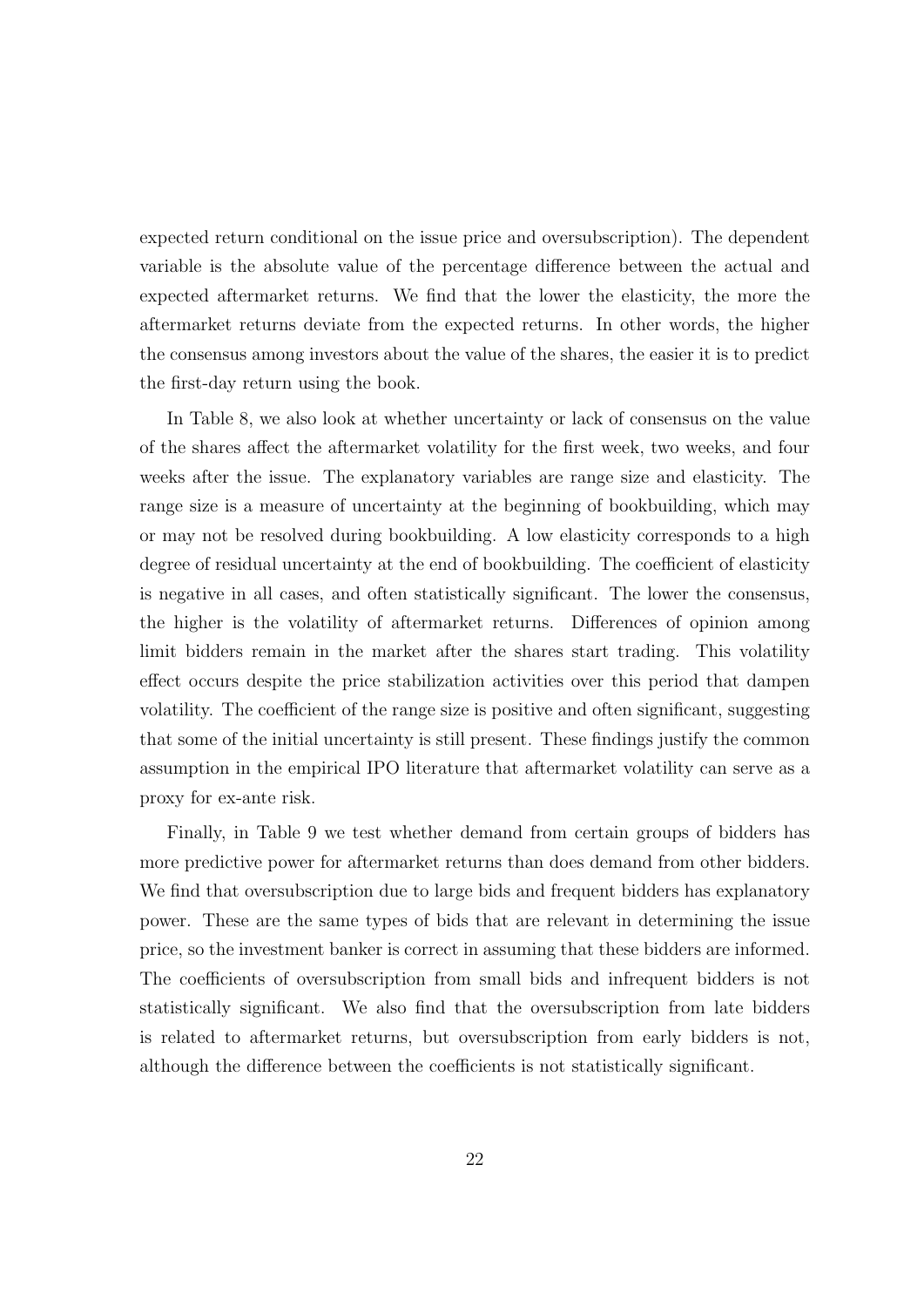### 5. Seasoned Equity Offerings

While most of the analysis in this paper focuses on IPOs, in this section we study the information content of the book for seasoned equity offerings. The investment banker used bookbuilding for these SEOs despite a readily available premarket price, either because the stock was illiquid or the number of shares being issued was large relative to the shares already trading. The banker was concerned that the issue of additional stock might affect the market price, so he could not completely rely on the existing price.

In Table 10, we study the choice of the issue price in SEOs. SEOs do not have initial price ranges, since the pre-issue information is captured by the market price prior to the offering. Therefore, the normalized dependent variable in the regressions is the percentage difference between the issue price and the last premarket price before the issue. The independent variables are the average limit price (also normalized relative to the premarket price), oversubscription, and elasticity of demand. In Regression 1, we find that even for SEOs the average limit price is very important ( $p$ -value  $=$ 0.000), although the offer price does not move one-for-one with the average limit price as it does for IPOs. However, oversubscription and elasticity of demand are not statistically significant. Although these results are less strong than those for IPOs, they show that even for SEOs there is information provided by investors through bookbuilding beyond the existing market price.

In Regressions 2 through 4, we find that limit prices from different categories of bidders have different impacts on the issue price. As for IPOs, large bids and bids from favored bidders (as determined by the ex-post allocation of shares) are also more relevant in determining the issue price. In contrast to the IPO results, there is no statistically significant difference between the coefficients of the average limit price from frequent and infrequent bidders.

Regression 5 examines whether the investment banker relies more on the average limit price when the investors agree about the share value, i.e., when the elasticity of demand is higher. As in the case of IPOs, the higher the elasticity, the less the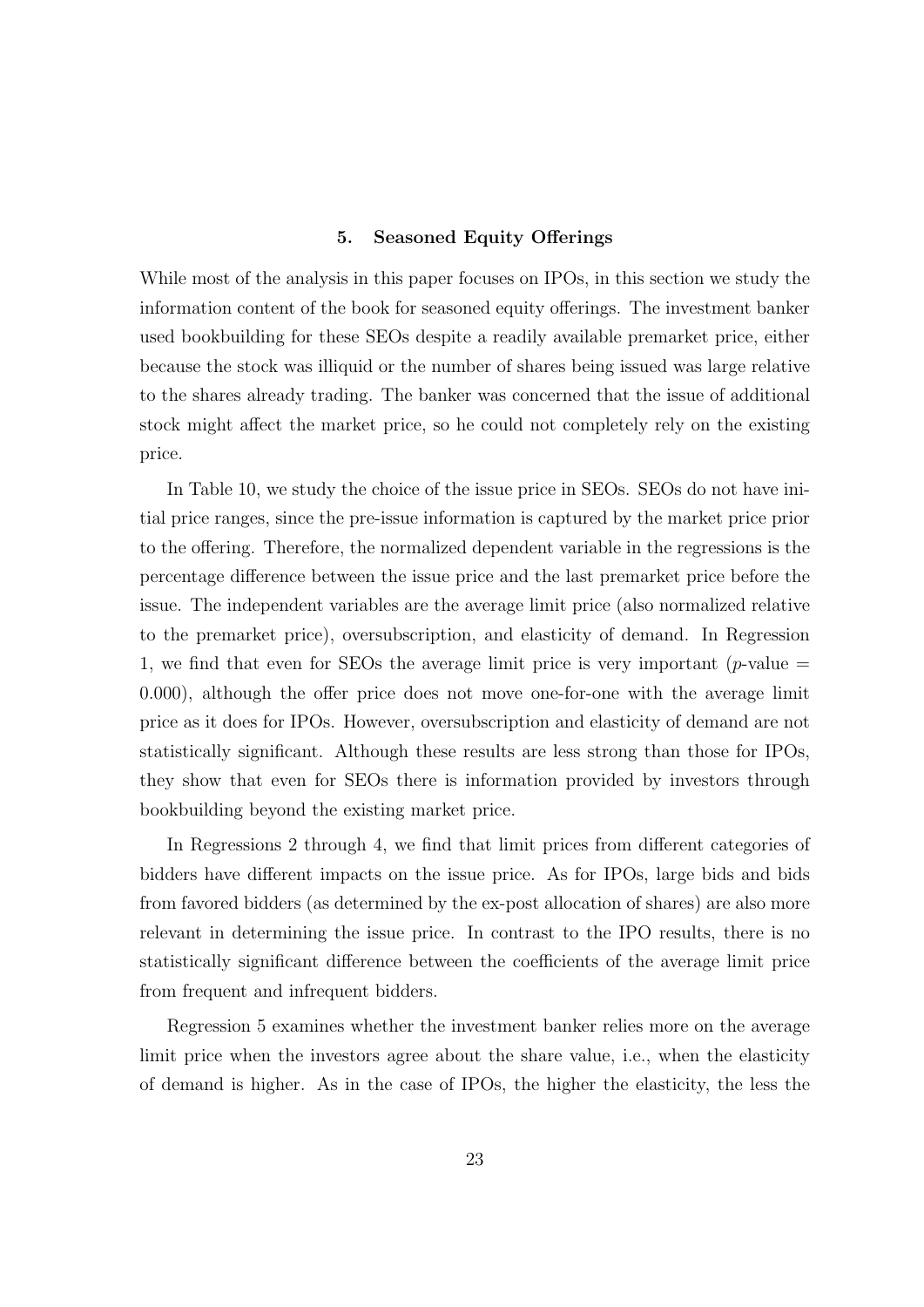investment banker deviates (in absolute value) from the average limit price.

In Table 11 we study the first-day aftermarket returns of seasoned issues. Since the issue price deviates from the premarket price, we first look at whether the aftermarket price reverts to the original level. To capture this effect, we use the percentage difference between premarket price and issue price as an independent variable. The regressions also include independent variables for oversubscription, the percentage difference between average limit price and issue price, elasticity of demand, the volatility of the market price in the month preceding the bookbuilding, and oversubscription from different subsets of bidders. The variable that is consistently related to aftermarket return is the percentage difference between premarket price and issue price. For almost all the regressions, the coefficient is significantly different from zero, but not significantly different from one. On average, when the issue is priced at a discount, the aftermarket price reverts to its premarket level.

This result is consistent with Smith (1977), who shows that in fixed price offerings, the offer price is below the market price both before and after the new issue. It can be explained by Parsons and Raviv's (1985) model in which the offer price is set sufficiently low to encourage investors with high valuations to purchase shares at the offering, rather than buying shares at a subsequently lowered price. In the context of bookbuilding, our results indicate that the investment banker looks at investors' reservation values, to determine an issue price at which he will be able to place the shares.

We find no evidence that aftermarket returns can be predicted by total oversubscription. In contrast, when oversubscription is separated into different groups of bidders (Regressions 3, 4, and 5), we find that oversubscription from large bids, frequent bidders, and late bidders is related to post-SEO returns. Regarding uncertainty prior to the issue, we find that elasticity, which serves as a proxy for uncertainty at the end of bookbuilding, is significantly related to aftermarket returns. The pre-issue volatility of the stock price, which is a proxy for uncertainty before and during bookbuilding, is positively related to aftermarket returns but of only marginal statistical significance (*p*-value  $= 0.089$ ).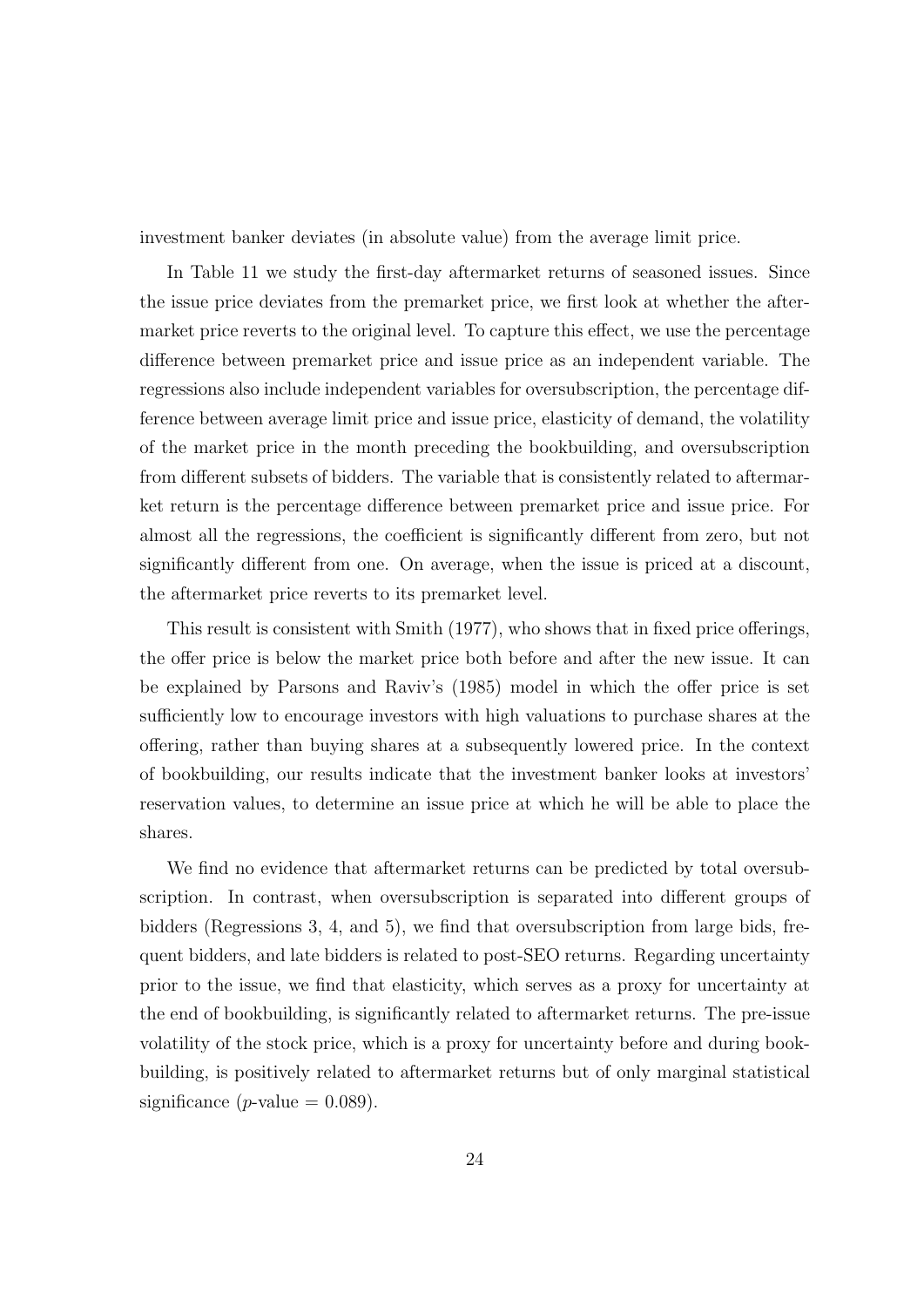## 6. Conclusions

We examine 63 books built by a large investment bank prior to both IPOs and SEOs. We find a strong relation between the limit prices submitted by bidders and the issue price, especially for bids from large and frequent bidders. The level of oversubscription has a smaller but significant effect on the issue price for IPOs. We do not find that oversubscription is generally related to SEO prices. Although certain publicly available information affects IPO prices, this information mostly affects the issue price via the bids. These results support the hypothesis that the investment banker extracts pricing information from investors through the bookbuilding process.

We also find a positive relation between oversubscription and aftermarket returns in IPOs. We interpret this relation as the investment banker only partially adjusting for the information in oversubscription when he sets the issue price. Elasticity of the demand, which captures the consensus among bidders, is positively related to aftermarket returns and negatively related to aftermarket volatility.

Finally, we find that when the price of a seasoned equity offering differs from its premarket price, the aftermarket price tends to revert to the premarket level.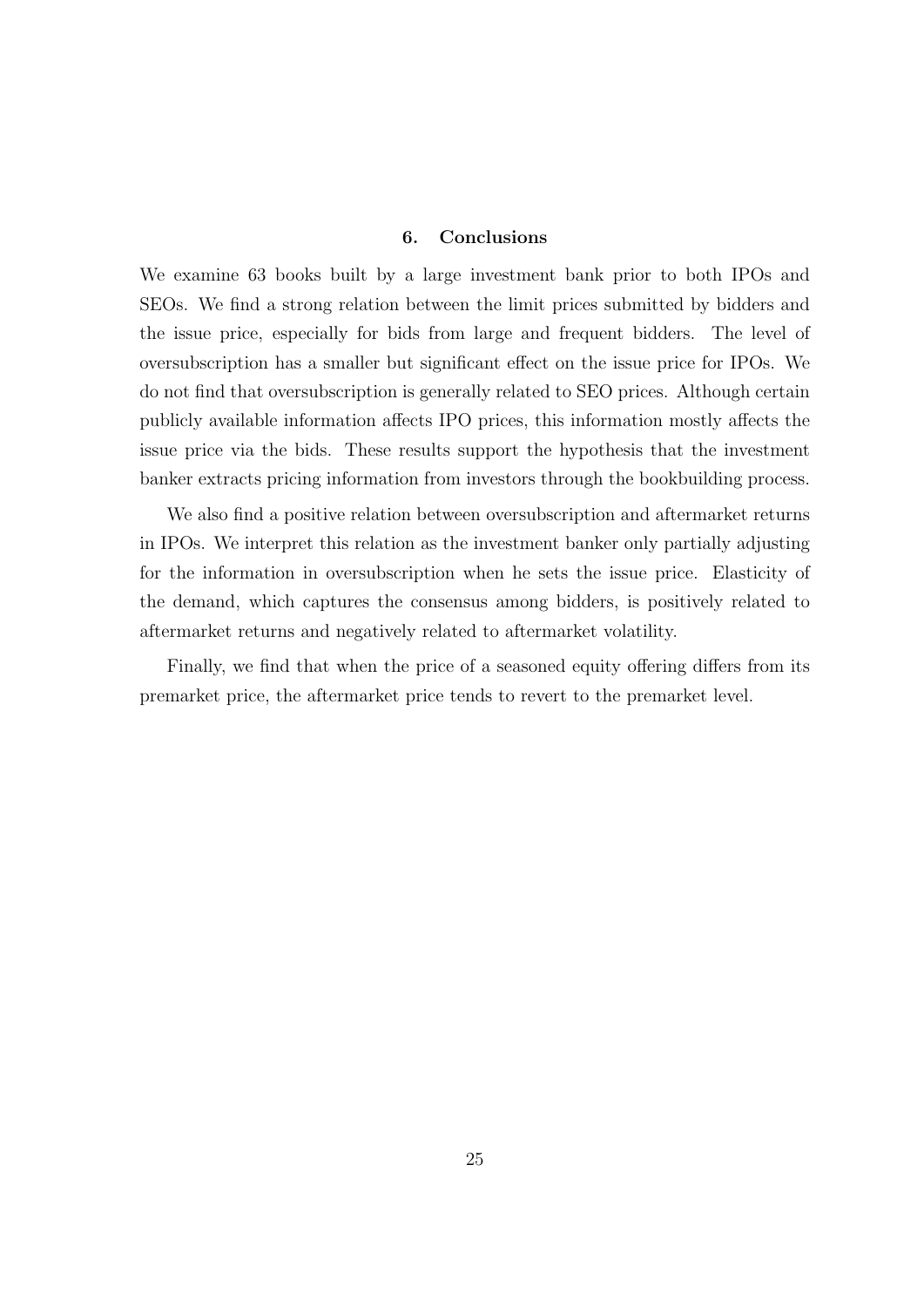### References

- Aggarwal, R., Prabhala, N.R. and M. Puri, 2002, Institutional Allocation in Initial Public Offerings: Empirical Evidence, Journal of Finance 57, 1421-42.
- Benveniste, L.M., W.Y. Busaba and W. J. Wilhelm, 2002, Information Externalities and the Role of Underwriters in Primary Equity Markets, Journal of Financial Intermediation 11, 61-86.
- Benveniste, L.M., A. Ljungqvist, W. J. Wilhelm and X. Yu, 2002, Evidence of Information Spillovers in the Production of Investment Banking Services, Journal of Finance, forthcoming.
- BENVENISTE, L.M. AND P.A. SPINDT, 1989, How Investment Bankers Determine the Offer Price and Allocation of New Issues, Journal of Financial Economics 24, 213-232.
- Benveniste, L.M., and William J. Wilhelm, 1990, A comparative analysis of IPO proceeds under alternative regulatory environments, Journal of Financial Economics 28, 173-207.
- CORNELLI, F. AND D. GOLDREICH, 2001, Bookbuilding and Strategic Allocation, Journal of Finance 56, 2337-70.
- Ellis, K., Michaely, R. and M. O'Hara, 2000, When the Underwriter is the Market Maker: An Examination of Trading in the IPO Aftermarket, Journal of Finance 55, 1039-74.
- HANLEY, K.W., 1993, The Underpricing of Initial Public Offerings and the Partial Adjustment Phenomenon, Journal of Financial Economics 34, 213-250.
- Ibbotson, R.G., J.L. Sindelar and J.R. Ritter, 1994, The Market's Problems with the Pricing of Initial Public Offerings, *Journal of Applied Corporate Fi*nance 7, 66-74.
- Kandel, S., O. Sarig and A. Wohl, 1999, The Demand for Stocks: An Analysis of IPO Auctions, Review of Financial Studies 12, 227-248.
- Ljungqvist, A., T. Jenkinson and W. Wilhelm, 2002, Global Integration in Primary Equity Markets: The Role of U.S. Banks and U.S. Investors, Review of Financial Studies, forthcoming.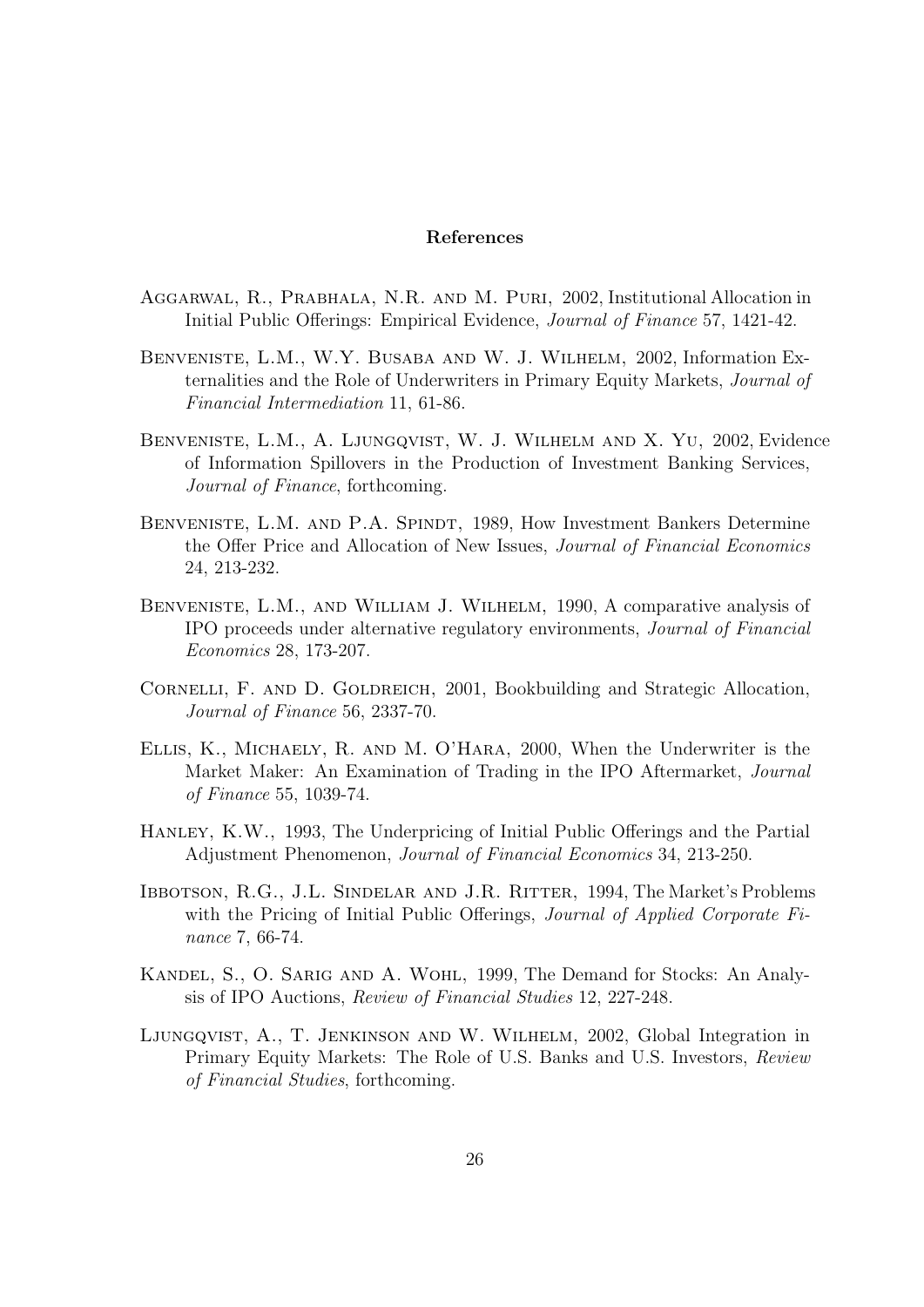- LOUGHRAN, T. AND J.R. RITTER, 2002, Why Don't Issuers Get Upset About Leaving Money on the Table in IPOs?, Review of Financial Studies 15, 413-443.
- LOWRY, M. AND G.W. SCHWERT, 2002, Is the IPO Pricing Process Efficient?, mimeo, University of Rochester.
- PARSONS, J.E. AND A. RAVIV, 1985, Underpricing of Seasoned Issues, Journal of Financial Economics 14, 377-397.
- Sherman, A. E., 2000, IPOs and Long Term Relationships: An Advantage of Book Building, Review of Financial Studies 13, 697-714.
- SMITH, C.W., 1977, Alternative methods for raising capital: Rights versus Underwritten Offerings, Journal of Financial Economics 5, 273-307.
- Spatt, C. and S. Srivastava, 1991, Preplay Communication, Participation Restrictions, and Efficiency in Initial Public Offerings, Review of Financial Studies 4, 709-726.
- WHITE, H., 1980, A Heteroskedasticity-Consistent Covariance Matrix Estimator and a Direct Test for Heteroskedasticity, Econometrica 48, 817-838.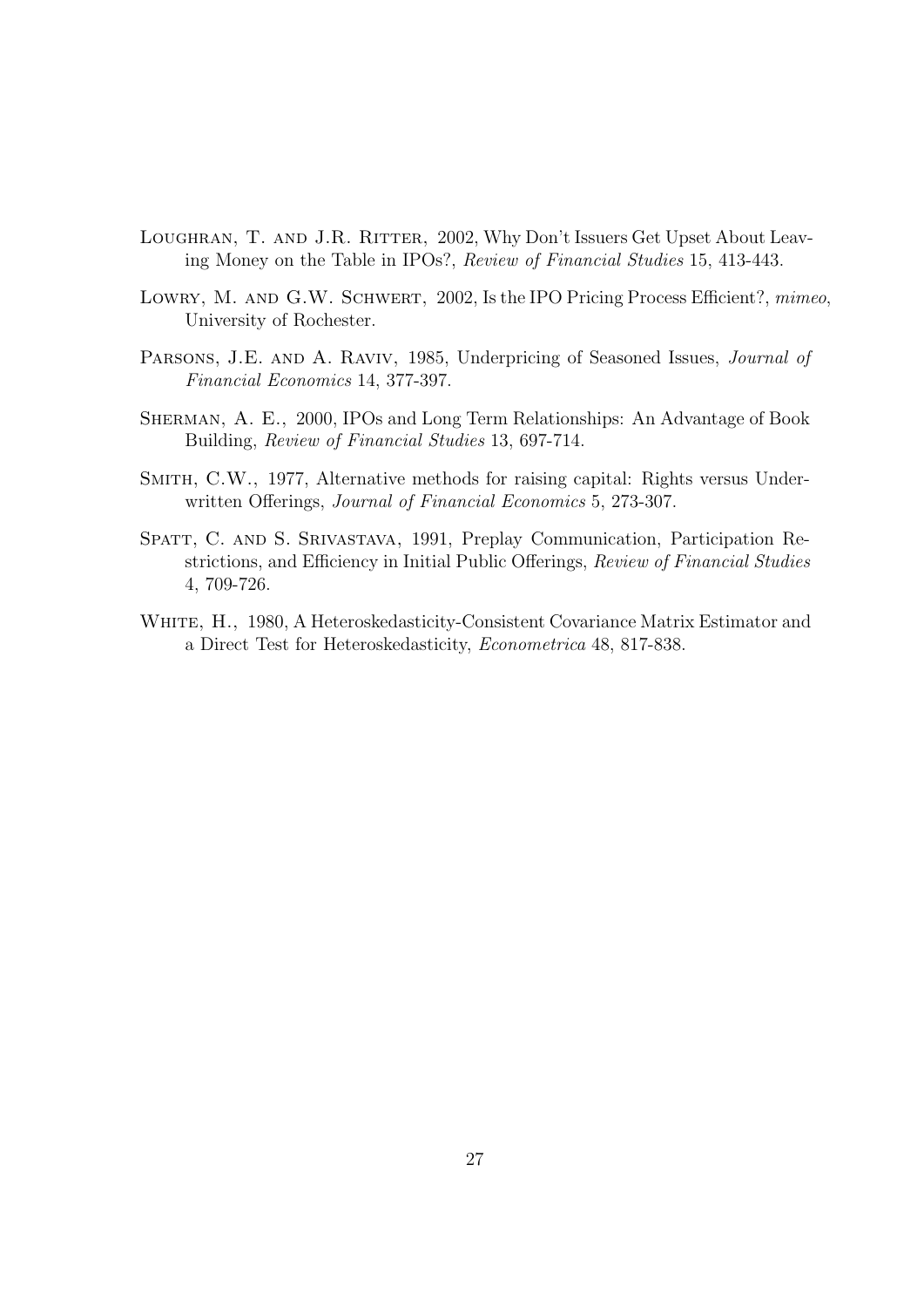

# Figure 1: Example of Supply and Demand Curves

This figure shows the demand and supply curves for a single issue in our sample. In this example, demand is greater than the supply over the entire price range.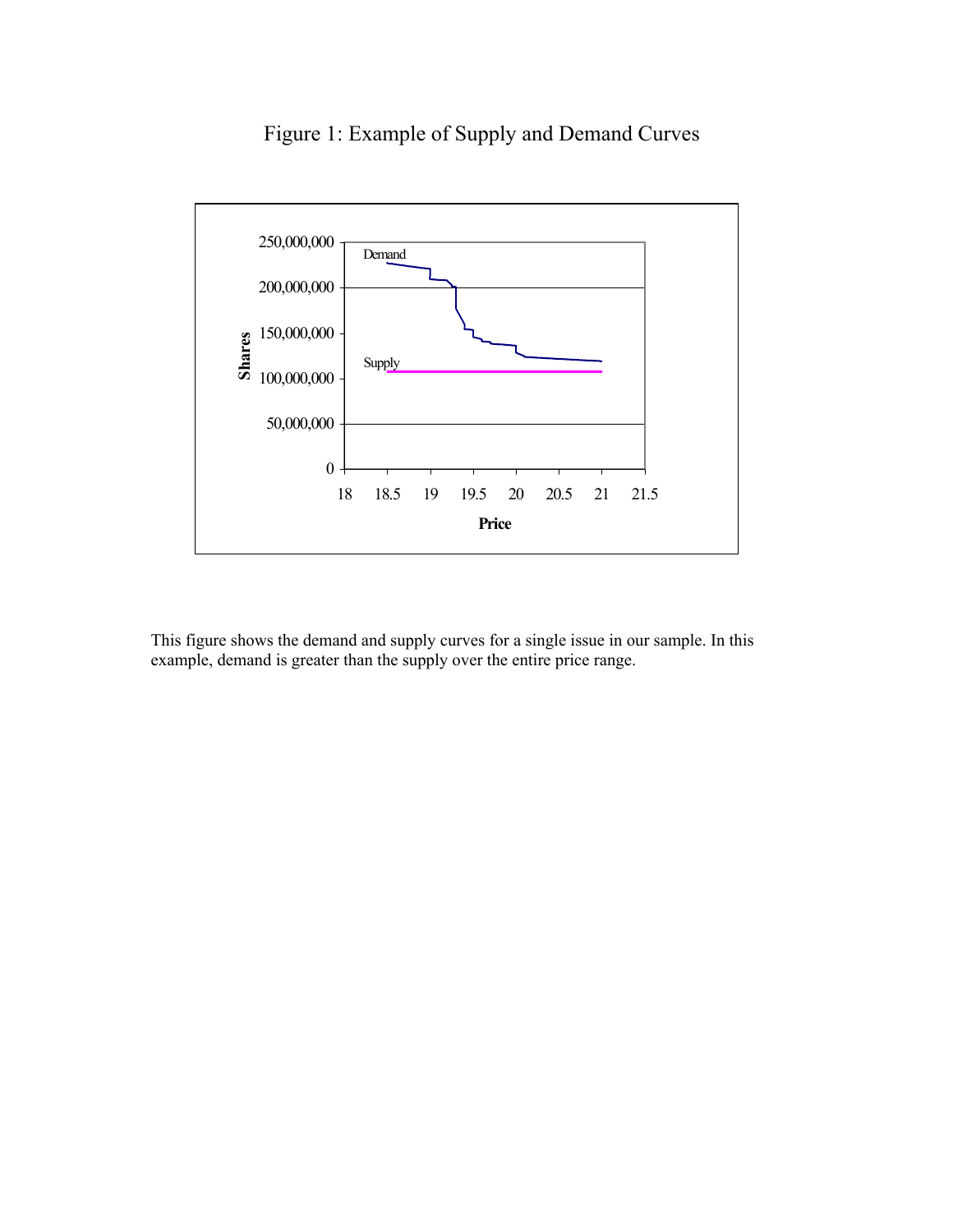## **Table 1: Summary Statistics of Issue and Bid Characteristics**

This table reports summary statistics of issue and bid characteristics for the IPOs and SEOs in the sample. All statistics (except *Number of Issues* and *Number of Privatizations*) are computed across the issues. *Issue Price* and *Average Limit Price* (the quantity-weighted average of all limit prices in an issue) are normalized by the initial price range for IPOs and by the last premarket price for SEOs. *First-Day Return* is benchmarked relative to the domestic stock market index. *Elasticity* is the elasticity of demand computed from the issue price or the average limit price to a price 1% higher. *Oversubscription* is the total demand for shares divided by the total number of shares issued (including overallotment).

|                                           |        | <b>IPOs</b>                  | <b>SEOs</b>                   |
|-------------------------------------------|--------|------------------------------|-------------------------------|
| <b>Issue Characteristics:</b>             |        |                              |                               |
| Number of Issues                          |        | 37                           | 26                            |
| Number of Privatizations                  |        | 8                            | 12                            |
| Range Size (relative to midpoint)         | mean   | 16.3%                        | N/A                           |
|                                           | median | 14.8%                        | N/A                           |
| Issue Price (normalized)                  | mean   | 0.51                         | $-2.17%$                      |
|                                           | median | 0.67                         | $-1.92%$                      |
|                                           | max    | 1.50                         | 0.26%                         |
|                                           | min    | $-1.20$                      | $-7.24%$                      |
|                                           |        | (relative to range)          | (relative to premarket price) |
| First-Day Return (benchmarked)            | mean   | 7.57%                        | 3.27%                         |
|                                           | median | 4.29%                        | 3.73%                         |
| <b>Bid Characteristics:</b>               |        |                              |                               |
| Number of Bids per issue                  | mean   | 411                          | 236                           |
|                                           | median | 375                          | 172                           |
| Number of Limit & Step Bids per issue     | mean   | 62                           | 55                            |
|                                           | median | 29                           | 41                            |
|                                           |        |                              |                               |
| Average Limit Price (normalized)          | mean   | 0.49                         | $-1.48%$                      |
|                                           | median | 0.49                         | $-1.61%$                      |
|                                           | max    | 1.55                         | 2.73%                         |
|                                           | min    | $-0.92$                      | $-9.57%$                      |
|                                           |        | (relative to range)          | (relative to premarket price) |
| <b>Standard Deviation of Limit Prices</b> | mean   | 0.75%                        | 0.36%                         |
| (normalized)                              | median | 0.48%                        | 0.27%                         |
|                                           |        | (relative to range midpoint) | (relative to premarket price) |
| Elasticity - at issue price               | mean   | 12.8                         | 17.5                          |
|                                           | median | 3.6                          | 13.7                          |
| - at average limit price                  | mean   | 6.4                          | 16.8                          |
|                                           | median | 1.0                          | 10.2                          |
| Oversubscription - at issue price         | mean   | 9.1                          | 3.1                           |
|                                           | median | 4.5                          | 2.8                           |
|                                           | max    | 62.3                         | 7.9                           |
|                                           | min    | 1.2                          | 1.3                           |
|                                           |        |                              |                               |
| - all bids                                | mean   | 9.9                          | 3.4                           |
|                                           | median | 5.4                          | 3.1                           |
| - strike bids                             | mean   | 8.0                          | 2.1                           |
|                                           | median | 3.0                          | 2.1                           |
| - limit and step bids                     | mean   | 1.9                          | 1.3                           |
|                                           | median | 1.4                          | 1.2                           |
|                                           |        |                              |                               |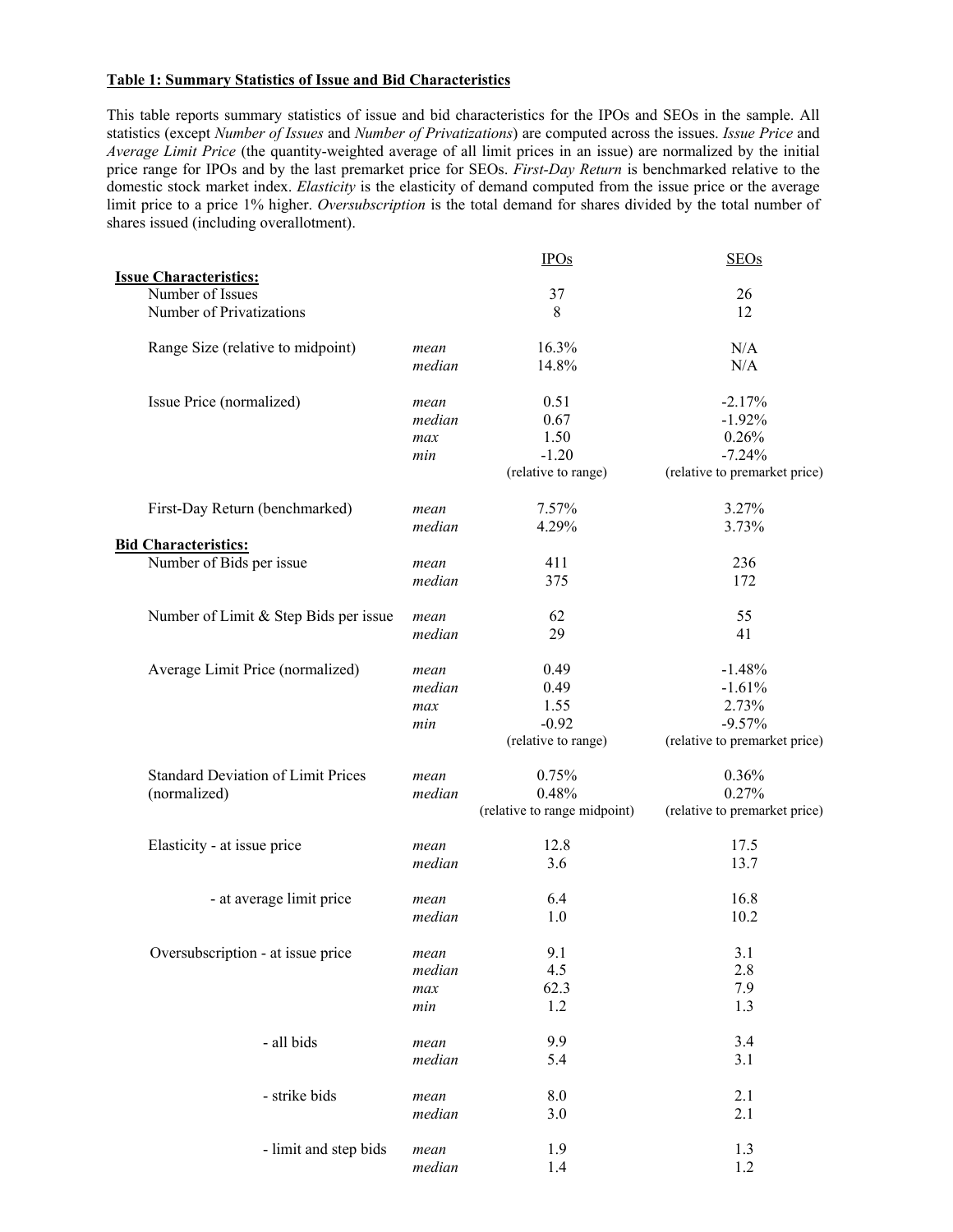#### **Table 2 : The Choice of the Issue Price (IPOs)**

This table reports regression coefficients for various model specifications. Heteroskedasticity-adjusted *t*-statistics, using White's (1980) variancecovariance matrix, are in parentheses. Except where otherwise specified, the dependent variable is the issue price normalized by the initial price range. *Average Limit Price* is the quantity-weighted average of all limit prices and is normalized by the initial price range. *Oversubscription* is the logarithm of 1 + total demand/supply of shares, with demand measured at various prices. *Elasticity* is the elasticity of the logarithm of demand computed from the average limit price to a price 1% higher. *Range Size* is measured relative to its midpoint. In Regression 10 the dependent variable is the issue price divided by the range midpoint, and the average limit price is normalized by the range midpoint. In Regression 11 the dependent variable is the absolute value of (issue price/average limit price  $-1$ ).

| Dependent variable (Regs 1 to 9):<br>Issue Price (normalized by initial price range) |                     |                     |                     |                     |                     |                     |                     | excluding<br>range<br>endpoints | only<br>range<br>interior | Dependent<br>variable:<br>Issue price<br>normalized<br>by midpoint | Dependent<br>variable:<br>Absolute value<br>of (issue price /<br>avg lim price-1) |
|--------------------------------------------------------------------------------------|---------------------|---------------------|---------------------|---------------------|---------------------|---------------------|---------------------|---------------------------------|---------------------------|--------------------------------------------------------------------|-----------------------------------------------------------------------------------|
|                                                                                      | Reg <sub>1</sub>    | Reg <sub>2</sub>    | Reg 3               | Reg 4               | Reg <sub>5</sub>    | Reg 6               | Reg 7               | Reg 8                           | Reg 9                     | Reg 10                                                             | Reg 11                                                                            |
| Intercept                                                                            | $-0.06$<br>$(-0.9)$ | $-0.31$<br>$(-1.3)$ | $-0.34$<br>$(-4.0)$ | $-0.24$<br>$(-3.6)$ | $-0.12$<br>$(-1.1)$ | $-0.25$<br>$(-1.8)$ | $-0.35$<br>$(-4.0)$ | $-0.30$<br>$(-3.5)$             | $-0.22$<br>$(-3.5)$       | $-0.35$<br>$(-4.3)$                                                | 0.04<br>(1.9)                                                                     |
| Average Limit Price                                                                  | 1.12<br>(13.3)      |                     | 0.96<br>(11.0)      | 0.97<br>(10.2)      | 1.10<br>(13.0)      | 0.93<br>(10.1)      |                     | 1.05<br>(13.3)                  | 0.90<br>(6.7)             | 0.91<br>(12.0)                                                     |                                                                                   |
| Oversubscription (all bids)                                                          |                     | 0.41<br>(4.5)       | 0.18<br>(4.0)       |                     |                     | 0.19<br>(4.1)       | 0.19<br>(4.0)       | 0.11<br>(3.9)                   | 0.12<br>(3.1)             | 0.19<br>(4.5)                                                      | $-0.01$<br>$(-1.0)$                                                               |
| Oversubscription (strike bids)                                                       |                     |                     |                     | 0.15<br>(3.9)       |                     |                     |                     |                                 |                           |                                                                    |                                                                                   |
| Oversubscription (limit and step bids)                                               |                     |                     |                     |                     | 0.07<br>(0.8)       |                     |                     |                                 |                           |                                                                    |                                                                                   |
| Elasticity                                                                           |                     |                     |                     |                     |                     | 0.01<br>(0.4)       |                     |                                 |                           |                                                                    | $-0.01$<br>$(-2.4)$                                                               |
| Range Size                                                                           |                     |                     |                     |                     |                     | $-0.68$<br>$(-1.3)$ |                     |                                 |                           |                                                                    | 0.07<br>(0.8)                                                                     |
| Average Limit Price<br>(privatizations only)                                         |                     |                     |                     |                     |                     |                     | 0.92<br>(7.8)       |                                 |                           |                                                                    |                                                                                   |
| Average Limit Price<br>(non-privatizations only)                                     |                     |                     |                     |                     |                     |                     | 0.97<br>(10.3)      |                                 |                           |                                                                    |                                                                                   |
| Adjusted R-squared                                                                   | 81.5%               | 37.5%               | 87.3%               | 87.4%               | 81.3%               | 86.9%               | 87.0%               | 93.7%                           | 81.9%                     | 88.8%                                                              | 2.2%                                                                              |
| $\mathbf N$                                                                          | 35                  | 37                  | 35                  | 35                  | 35                  | 35                  | 35                  | 23                              | 18                        | 35                                                                 | 35                                                                                |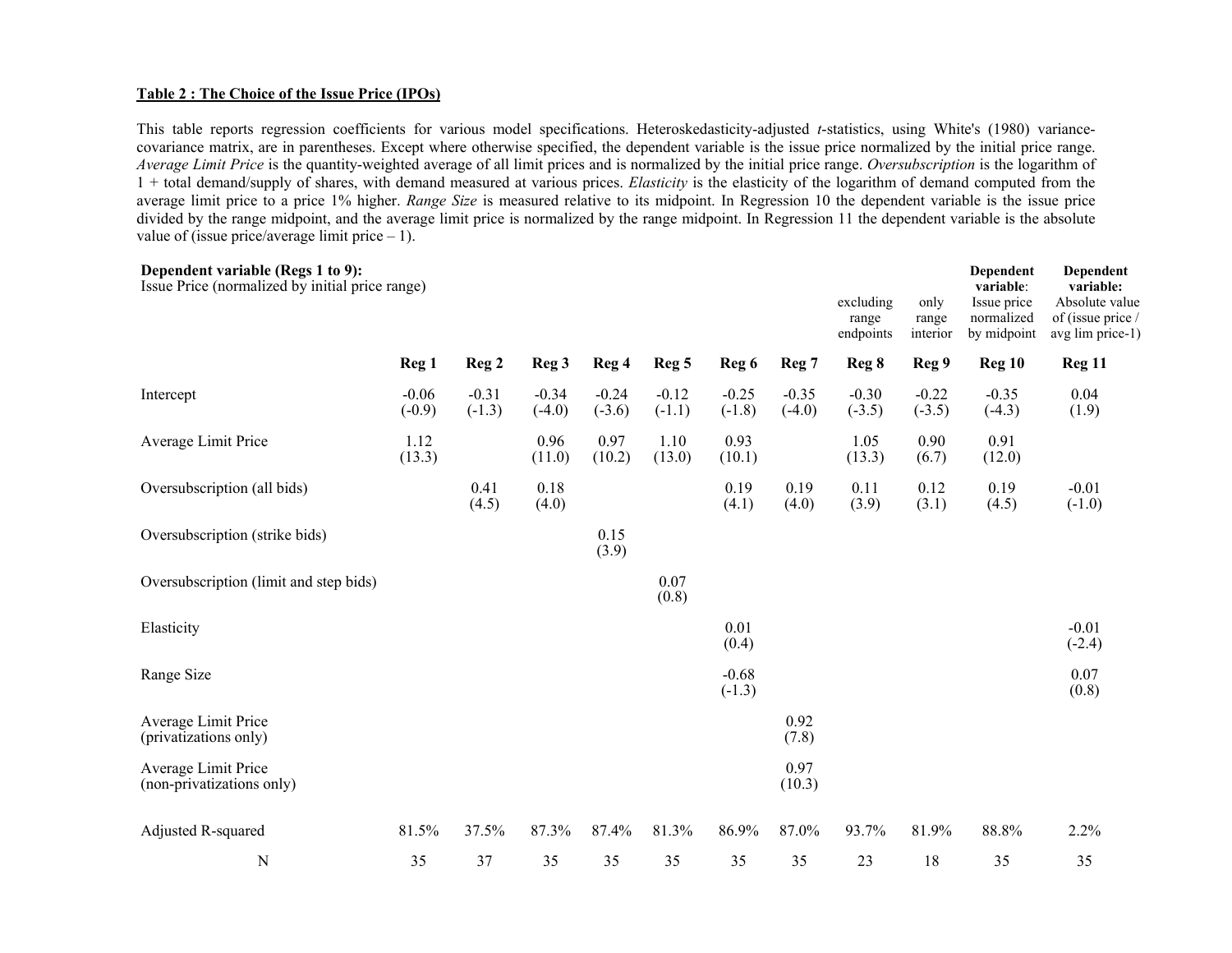## **Table 3: Influence of Different Types of Bidders (IPOs)**

This table reports regression coefficients (and heteroskedasticity-adjusted *t*-statistics in parentheses) for various model specifications. The dependent variable is the issue price normalized by the initial price range. *Average Limit Price* is the quantity-weighted average of all limit prices and is normalized by the initial price range. *Oversubscription* is the logarithm of  $1 +$  total demand/supply of shares. Large (small) bids are bids with a quantity above (below) the median in an issue. Frequent (infrequent) bidders are bidders who participate in at least (fewer than) three issues. Favored bids are bids that are awarded more shares (as a percentage of the bid quantity) than the median bid.

#### **Dependent variable:**

Issue Price (normalized by initial price range)

| r anel A: Average mint price of unferent types of bidders |                                    |                                    |                                   | r aner B: Oversubscription of unferent types of bidders |                     |                     |                     |
|-----------------------------------------------------------|------------------------------------|------------------------------------|-----------------------------------|---------------------------------------------------------|---------------------|---------------------|---------------------|
| $=$                                                       | Reg <sub>1</sub>                   | Reg <sub>2</sub>                   | $=$<br>Reg 3                      |                                                         | Reg 4               | Reg <sub>5</sub>    | Reg 6               |
| Intercept                                                 | $-0.32$<br>$(-4.7)$                | $-0.26$<br>$(-3.1)$                | $-0.41$<br>$(-5.1)$               | Intercept                                               | $-0.38$<br>$(-3.3)$ | $-0.29$<br>$(-3.7)$ | $-0.27$<br>$(-3.5)$ |
| Oversubscription<br>(all bids)                            | 0.18<br>(4.3)                      | 0.15<br>(2.6)                      | 0.18<br>(4.3)                     | Average Limit Price<br>(all bids)                       | 0.96<br>(11.3)      | 0.98<br>(10.9)      | 0.93<br>(11.1)      |
| Average Limit Price<br>(large bids)                       | $1.14$ <sup>†††</sup><br>(6.2)     |                                    |                                   | Oversubscription<br>(large bids)                        | 0.24<br>(2.7)       |                     |                     |
| Average Limit Price<br>(small bids)                       | $-0.20$ <sup>†††</sup><br>$(-1.2)$ |                                    |                                   | Oversubscription<br>(small bids)                        | $-0.13$<br>$(-0.7)$ |                     |                     |
| Average Limit Price<br>(frequent bidders)                 |                                    | $1.25$ <sup>†††</sup><br>(4.8)     |                                   | Oversubscription<br>(frequent bidders)                  |                     | 0.15<br>(2.8)       |                     |
| Average Limit Price<br>(infrequent bidders)               |                                    | $-0.29$ <sup>†††</sup><br>$(-1.3)$ |                                   | Oversubscription<br>(infrequent bidders)                |                     | 0.05<br>(0.5)       |                     |
| Average Limit Price<br>(favored bids)                     |                                    |                                    | $1.15^{\dagger\dagger}$<br>(9.0)  | Oversubscription<br>(favored bids)                      |                     |                     | 0.01<br>(0.2)       |
| Average Limit Price<br>(non-favored bids)                 |                                    |                                    | $-0.23$ <sup>††</sup><br>$(-1.9)$ | Oversubscription<br>(non-favored bids)                  |                     |                     | 0.25<br>(2.9)       |
| Adjusted R-squared                                        | 86.7%                              | 86.0%                              | 89.1%                             | Adjusted R-squared                                      | 87.0%               | 86.3%               | 84.9%               |
| $\mathbf N$                                               | 34                                 | 29                                 | 32                                | ${\bf N}$                                               | 35                  | 35                  | 35                  |

Panel A: Average limit price of different types of bidders **Panel B:** Oversubscription of different types of bidders

†††,†† *pairs of coefficients* that are significantly different from each other at the 1%, and 5% confidence levels, respectively.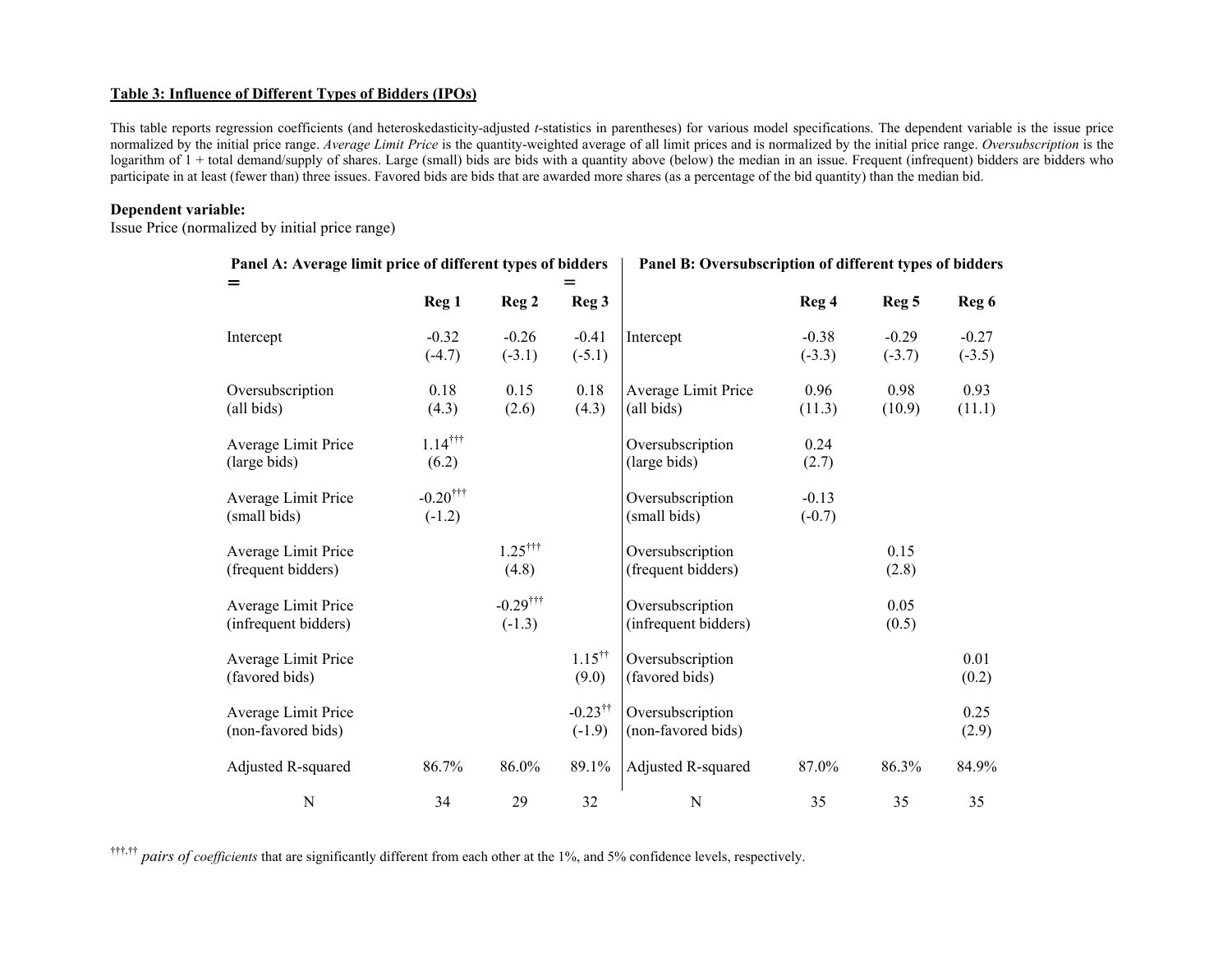#### **Table 4: The Evolution of the Book: How Early Bids Influence the IPO Price**

This table reports regression coefficients (and heteroskedasticity-adjusted *t*-statistics in parentheses) for various model specifications. The dependent variable is the issue price normalized by the initial price range. *Average Limit Price* is the quantity-weighted average of all limit prices and is normalized by the initial price range. *Oversubscription* is the logarithm of  $1 +$  total demand/supply of shares. Early bids are bids received at least three days prior to the closing of the book. Late bids are bids received in the last three days. *∆Avg Limit Price* is the difference between the average limit price in the final book and the average limit price from early bids.

## **Dependent variable:**

=

Issue Price (normalized by initial price range)

|                                     | Reg 1               | Reg <sub>2</sub>    | Reg <sub>3</sub>    |
|-------------------------------------|---------------------|---------------------|---------------------|
| Intercept                           | $-0.25$<br>$(-3.1)$ | $-0.23$<br>$(-3.0)$ | $-0.28$<br>$(-3.9)$ |
| Average Limit Price<br>(all bids)   |                     |                     | 0.96<br>(10.7)      |
| Average Limit Price<br>(early bids) | 0.90<br>(10.3)      | $-0.64$<br>$(-2.6)$ |                     |
| Average Limit Price<br>(late bids)  |                     | 1.57<br>(6.4)       |                     |
| $\Delta$ Avg Limit Price            | 1.32<br>(5.5)       |                     |                     |
| Oversubscription<br>(all bids)      | 0.14<br>(2.6)       | 0.14<br>(3.5)       |                     |
| Oversubscription<br>(early bids)    |                     |                     | 0.07<br>(1.37)      |
| Oversubscription<br>(late bids)     |                     |                     | 0.14<br>(3.06)      |
| Adjusted R-squared                  | 87.0%               | 87.9%               | 86.2%               |
| N                                   | 34                  | 33                  | 34                  |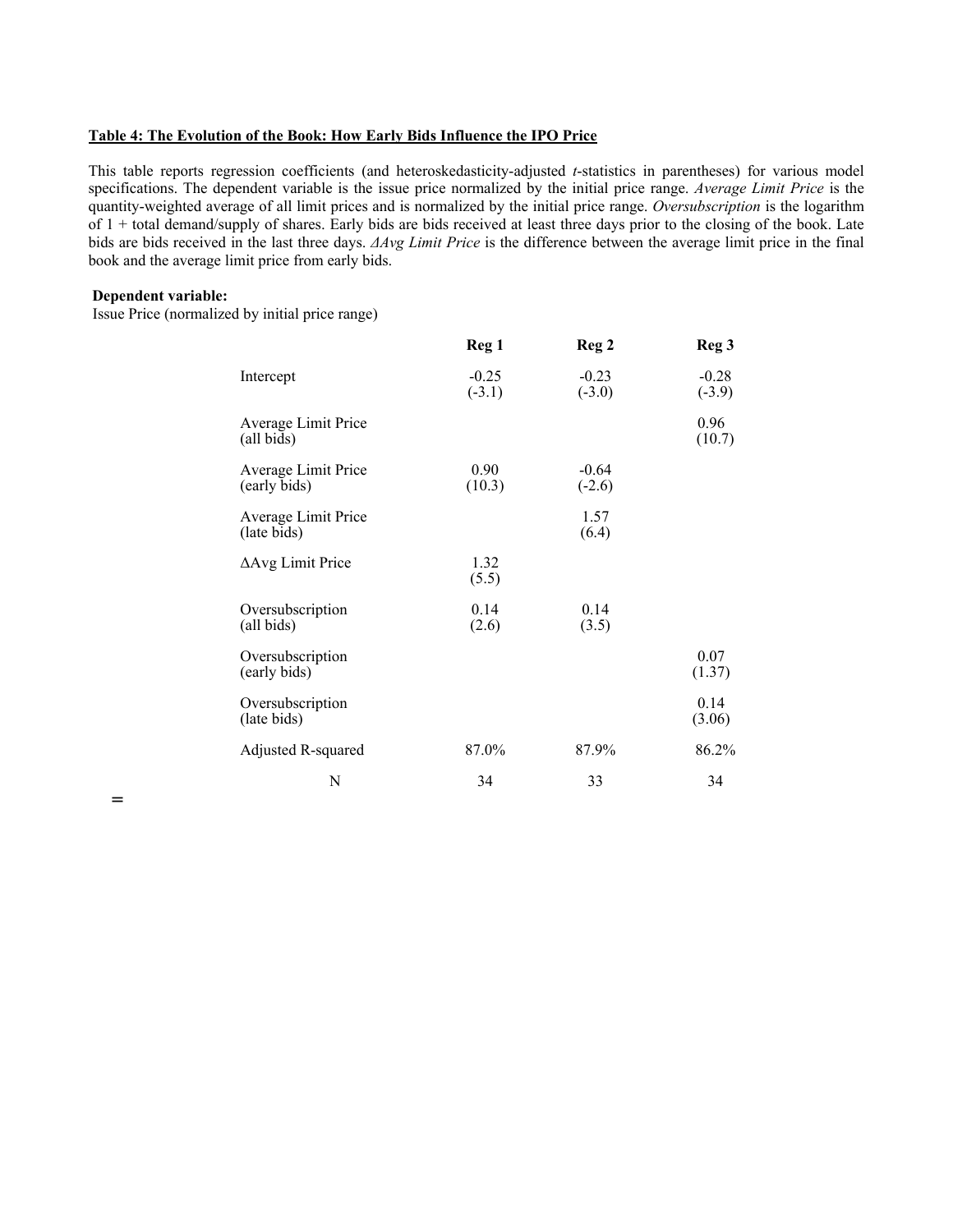## ====**Table 5: Public and Private Information – Market Index Return**

This table reports coefficients (and heteroskedasticity-adjusted *t*-statistics in parentheses) for regressions related to the market index return during the bookbuilding period for IPOs. *Market Return* is the return on the domestic stock market index over the bookbuilding period. *Average Limit Price* is the quantity-weighted average of all limit prices. The issue price and average limit price are normalized by the midpoint of the range. Early bids are bids submitted more than three days before the close of the book. *∆Avg Limit Price* is the difference between the average limit price in the final book and the average limit price from early bids. In Regression 2, the independent variable *Portion of ∆Avg Limit Price not explained by Market Return* is the residual from Regression 1. In Regression 4, the dependent variable *Portion of Issue Price not explained by Avg Limit Price* is the residual from Regression 3. The coefficients of the intercepts are not reported.

|                         | Reg 1:                                   | Reg <sub>2</sub> :                                                                                                                                                              | Reg3:                                                                                              | Reg 4:                                                     |
|-------------------------|------------------------------------------|---------------------------------------------------------------------------------------------------------------------------------------------------------------------------------|----------------------------------------------------------------------------------------------------|------------------------------------------------------------|
| Dependent<br>variables: | ΔAvg Limit Price                         | <b>Issue Price</b><br>(normalized by range midpoint)                                                                                                                            | <b>Issue Price</b><br>(normalized by range midpoint)                                               | Portion of Issue Price not<br>explained by Avg Limit Price |
|                         |                                          |                                                                                                                                                                                 | <b>Independent variables:</b>                                                                      |                                                            |
|                         | Market Return<br>0.190<br>(2.24)         | Average Limit Price<br>(early bids)<br>0.977<br>(13.89)<br>Market Return<br>0.372<br>(4.03)<br>Portion of ΔAvg Limit Price not<br>explained by Market Return<br>1.533<br>(8.52) | Average Limit Price<br>(early bids)<br>0.982<br>(13.84)<br>∆Average Limit Price<br>1.553<br>(8.71) | Market Return<br>0.077<br>(0.84)                           |
|                         | Adjusted R-squared = $1.7\%$<br>$N = 34$ | Adjusted R-squared = $82.3\%$<br>$N = 34$                                                                                                                                       | Adjusted R-squared = $82.7\%$<br>$N = 34$                                                          | Adjusted R-squared = $-2.2\%$<br>$N = 34$                  |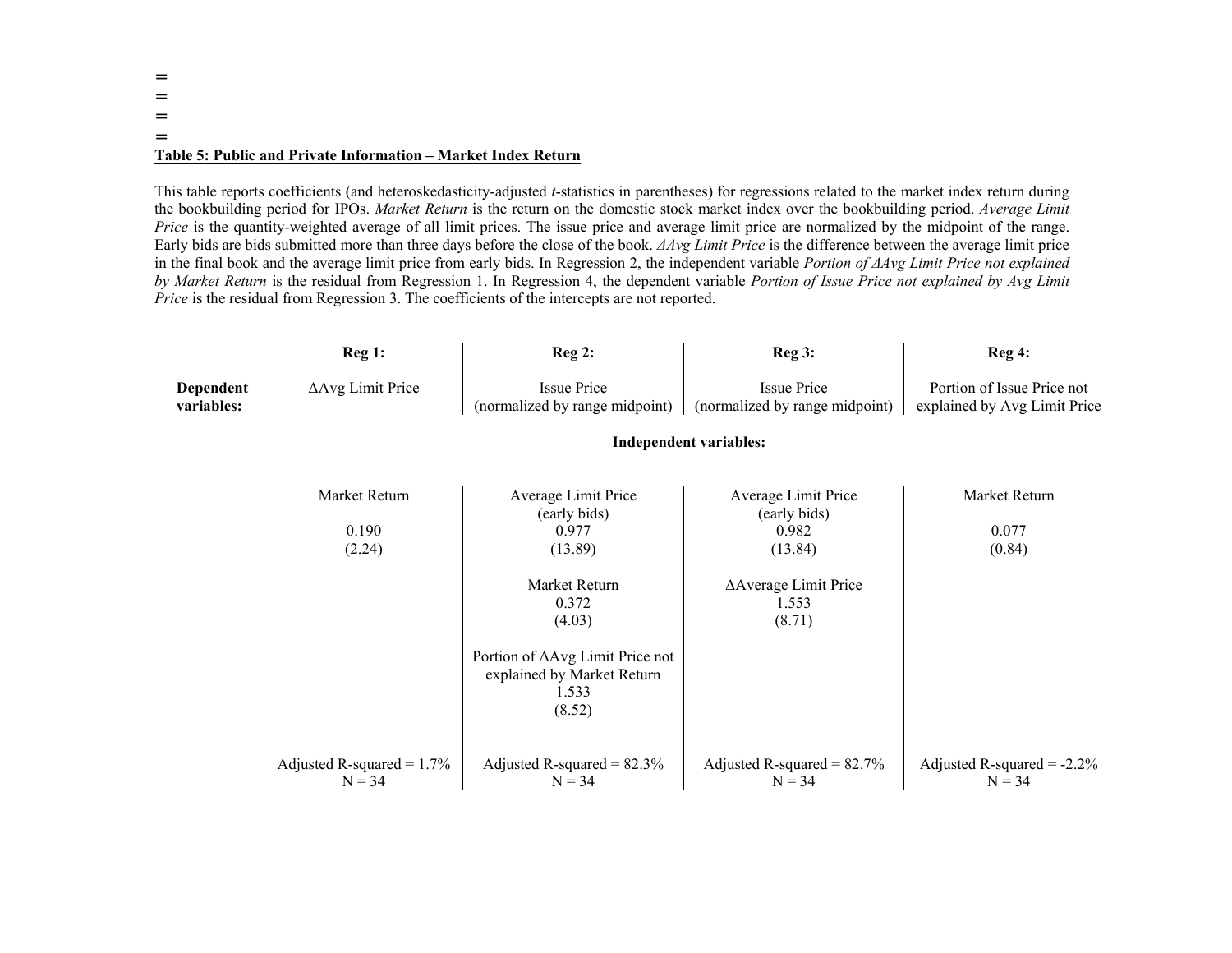#### **Table 6: Public and Private Information – Firm Characteristics**

 This table reports coefficients (and heteroskedasticity-adjusted *t*-statistics in parentheses) for regressions related to the effect of firm characteristics, including *Industry*, *Size*, and *Industry IPO Activity* on the issue price and on the bids. *High Tech* is a dummy equal to one for issuers in a high tech industry. *Size* is the logarithm of annual sales. *Industry IPO Activity* is the number of worldwide IPOs in the industry of the issuer in the current month divided by the average number of monthly IPOs in the industry. The issue price and the average limit price are normalized by the midpoint of the range. *Oversubscription* is the logarithm of 1 + total demand/supply of shares. The dependent variable *Portion of Issue Price not explained by the limit prices and oversubscription* is the residual from Regression 10 of Table 2. The coefficients of the intercepts are not reported.

| Dependent variables:         | <b>Issue Price</b><br>(normalized by range midpoint) | Average Limit Price   | Oversubscription             | Portion of Issue Price<br>not explained by<br>limit prices and<br>oversubscription |
|------------------------------|------------------------------------------------------|-----------------------|------------------------------|------------------------------------------------------------------------------------|
|                              | Reg 1:                                               | Reg2:                 | Reg3:                        | Reg4:                                                                              |
| <b>Independent variable:</b> | High Tech                                            | High Tech             | High Tech                    | High Tech                                                                          |
|                              | 0.084                                                | 0.069                 | 1.073                        | 0.032                                                                              |
|                              | (3.45)                                               | (2.76)                | (2.68)                       | (4.03)                                                                             |
|                              | Adj R-sq. = $5.9\%$                                  | Adj R-sq. = $4.5\%$   | Adj R-sq. = $14.7\%$         | Adj R-sq. = $18.2\%$                                                               |
|                              | $N = 37$                                             | $N=35$                | $N=37$                       | $N = 35$                                                                           |
|                              | <u>Reg 5:</u>                                        | <b>Reg 6:</b>         | <u>Reg 7:</u>                | <u>Reg 8:</u>                                                                      |
| <b>Independent variable:</b> | <b>Size</b>                                          | Size                  | Size                         | Size                                                                               |
|                              | $-0.011$                                             | $-0.008$              | $-0.064$                     | 0.198                                                                              |
|                              | $(-2.19)$                                            | $(-2.01)$             | $(-0.92)$                    | (1.16)                                                                             |
|                              | Adj R-sq. = $3.6\%$                                  | Adj R-sq. = $1.3\%$   | Adj R-sq. = $-0.3\%$         | Adj R-sq. = $3.6\%$                                                                |
|                              | $N=36$                                               | $N = 34$              | $N = 36$                     | $N = 37$                                                                           |
|                              | <b>Reg 9:</b>                                        | <b>Reg 10:</b>        | <b>Reg 11:</b>               | <b>Reg 12:</b>                                                                     |
| Independent variable:        | <b>Industry IPO Activity</b>                         | Industry IPO Activity | <b>Industry IPO Activity</b> | <b>Industry IPO Activity</b>                                                       |
|                              | 0.041                                                | 0.032                 | 0.198                        | 0.005                                                                              |
|                              | (4.60)                                               | (4.03)                | (1.16)                       | (1.40)                                                                             |
|                              | Adj R-sq. = $20.0\%$                                 | Adj R-sq. = $18.2\%$  | Adj R-sq. = $3.6\%$          | Adj R-sq. = $0.2\%$                                                                |
|                              | $N = 37$                                             | $N = 35$              | $N=37$                       | $N = 35$                                                                           |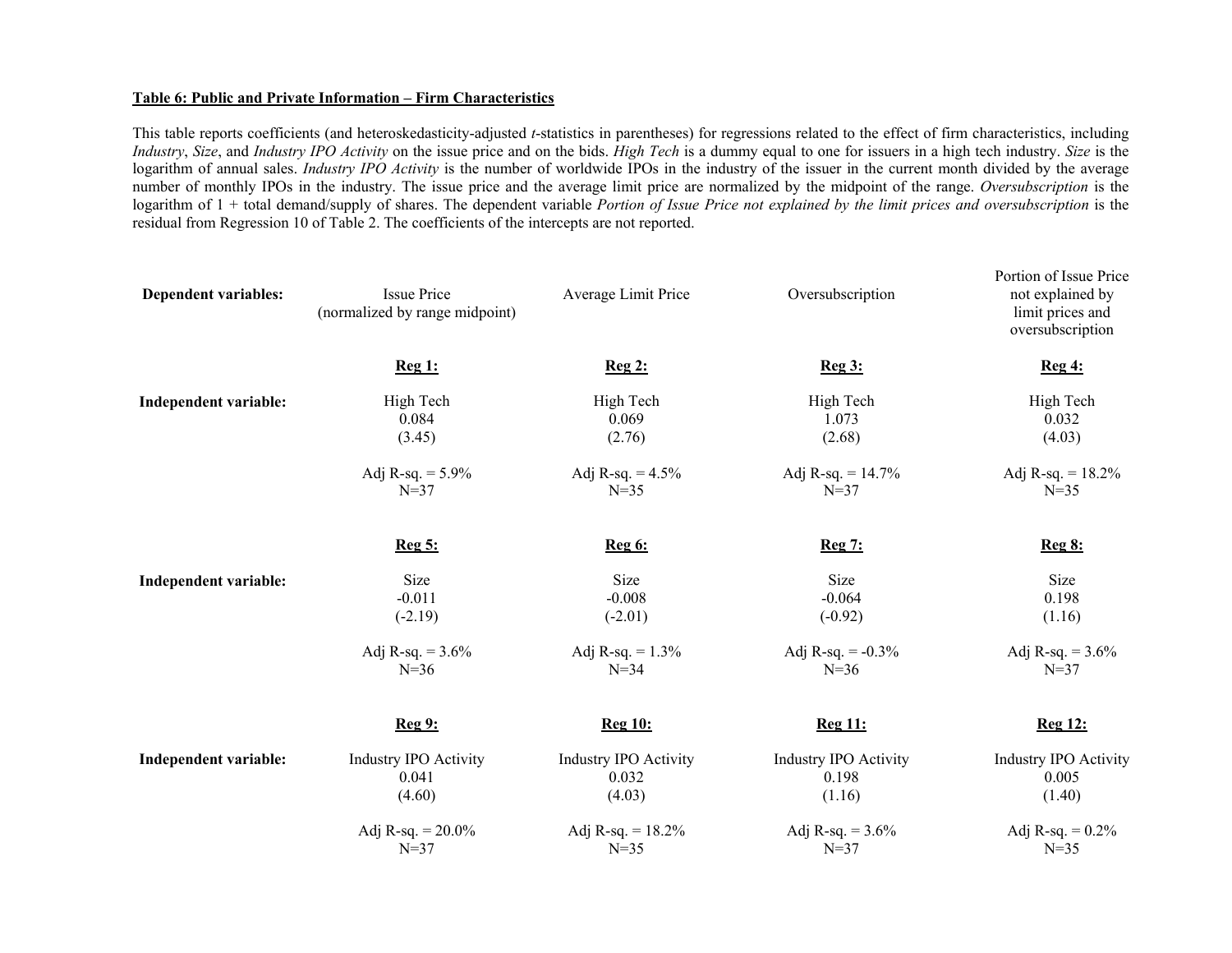#### **Table 7: Aftermarket Return: IPOs**

This table reports regression coefficients (and heteroskedasticity-adjusted *t*-statistics in parentheses) for various model specifications. The dependent variable is the first-day aftermarket return benchmarked relative to the domestic stock market index. *Issue Price* is normalized by the initial price range. *Oversubscription* is the logarithm of 1 + total demand/supply of shares. The average limit price is the quantity-weighted average of all limit prices. *Elasticity* is computed from the issue price (or average limit price) to a price 1% higher.

# **Dependent variable:**

=

First-Day Return (benchmarked)

|                                     | Reg <sub>1</sub> | Reg <sub>2</sub> | Only<br>range<br>interior<br>Reg <sub>3</sub> | Only low<br>oversub-<br>scription<br>Reg 4 | Reg <sub>5</sub> | Reg 6    | Reg 7    |
|-------------------------------------|------------------|------------------|-----------------------------------------------|--------------------------------------------|------------------|----------|----------|
| Intercept                           | 0.02             | $-0.06$          | $-0.05$                                       | $-0.08$                                    | $-0.05$          | $-0.10$  | $-0.09$  |
|                                     | (1.5)            | $(-2.3)$         | $(-1.5)$                                      | $(-2.0)$                                   | $(-1.5)$         | $(-3.0)$ | $(-2.9)$ |
| <b>Issue Price</b>                  | 0.07             | 0.02             |                                               |                                            |                  |          |          |
| (normalized by initial price range) | (3.6)            | (1.1)            |                                               |                                            |                  |          |          |
| Oversubscription (all bids)         |                  | 0.06             | 0.06                                          | 0.08                                       | 0.06             | 0.08     | 0.07     |
|                                     |                  | (3.4)            | (3.4)                                         | (2.4)                                      | (3.4)            | (4.6)    | (4.5)    |
| Percentage difference between       |                  |                  |                                               |                                            | $-0.46$          |          |          |
| average limit price and issue price |                  |                  |                                               |                                            | $(-1.1)$         |          |          |
| Elasticity (at issue price)         |                  |                  |                                               |                                            |                  | 0.014    |          |
|                                     |                  |                  |                                               |                                            |                  | (2.4)    |          |
| Elasticity (at average limit price) |                  |                  |                                               |                                            |                  |          | 0.019    |
|                                     |                  |                  |                                               |                                            |                  |          | (1.4)    |
| Adjusted R-squared                  | 18.7%            | 32.5%            | 21.3%                                         | 13.5%                                      | 36.6%            | 35.3%    | 35.9%    |
| N                                   | 36               | 36               | 19                                            | 22                                         | 34               | 36       | 34       |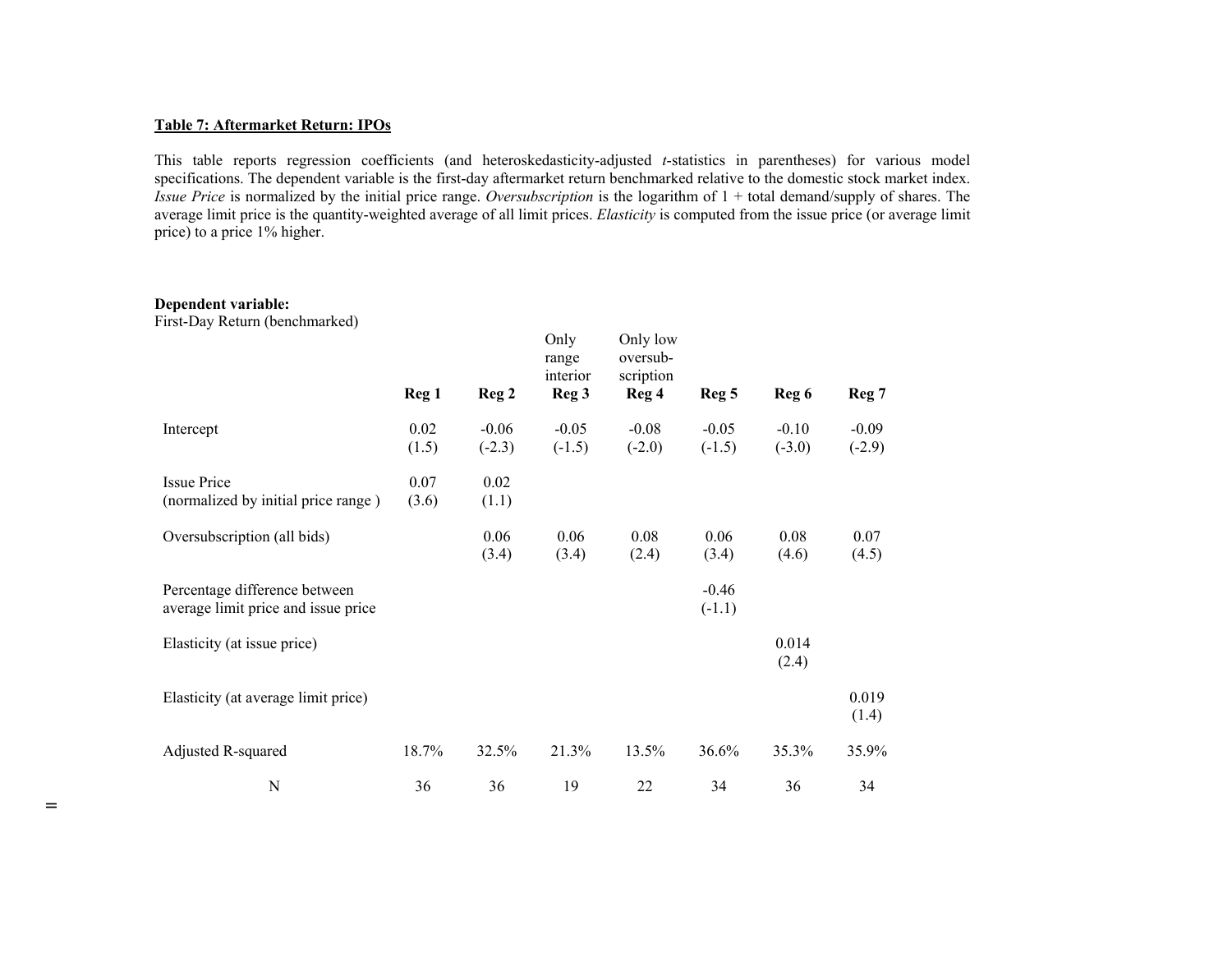## **Table 8: Effect of Uncertainty on Aftermarket Return and Volatility (IPOs)**

 $=$ 

This table reports regression coefficients (and heteroskedasticity-adjusted *t*-statistics in parentheses) for various model specifications. The dependent variable in Regressions 1 and 2 is the absolute value of the difference between the first-day return and the expected return, where the expected return is computed using the coefficient estimates in Regression 2 in Table 7. The dependent variables in Regressions 3 through 8 are the standard deviations of daily returns in the aftermarket over different time periods. *Elasticity* is computed from the issue price (or average limit price) to a price 1% higher. The average limit price is the quantity-weighted average of all limit prices. *Range Size* is measured relative to its midpoint.

| <b>Dependent variables:</b>                |                     | Absolute value of unexpected<br>first-day return | <b>Aftermarket volatility</b> |                            |                            |                     |                             |                     |  |  |
|--------------------------------------------|---------------------|--------------------------------------------------|-------------------------------|----------------------------|----------------------------|---------------------|-----------------------------|---------------------|--|--|
|                                            |                     |                                                  |                               | <b>One-week volatility</b> | <b>Two-week volatility</b> |                     | <b>Four-week volatility</b> |                     |  |  |
|                                            | Reg <sub>1</sub>    | Reg 2                                            | Reg <sub>3</sub>              | Reg 4                      | Reg <sub>5</sub>           | Reg 6               | Reg 7                       | Reg 8               |  |  |
| Intercept                                  | 0.07<br>(8.1)       | 0.07<br>$(-3.2)$                                 | 0.17<br>(1.9)                 | 0.16<br>(1.9)              | 0.20<br>(3.4)              | 0.22<br>(3.6)       | 0.14<br>(1.6)               | 0.12<br>(1.3)       |  |  |
| Elasticity<br>(at the issue price)         | $-0.01$<br>$(-2.1)$ |                                                  | $-0.03$<br>$(-2.7)$           |                            | $-0.02$<br>$(-1.4)$        |                     | $-0.03$<br>$(-2.6)$         |                     |  |  |
| Elasticity<br>(at the average limit price) |                     | $-0.02$<br>$(-3.2)$                              |                               | $-0.02$<br>$(-0.6)$        |                            | $-0.05$<br>$(-2.5)$ |                             | $-0.05$<br>$(-1.6)$ |  |  |
| Range Size                                 |                     |                                                  | 0.80<br>(1.4)                 | 0.66<br>(1.2)              | 0.77<br>(2.3)              | 0.64<br>(1.8)       | 1.26<br>(2.4)               | 1.32<br>(2.3)       |  |  |
| Adjusted R-squared                         | 3.9%                | 5.4%                                             | 7.3%                          | $-0.7%$                    | 12.5%                      | 17.3%               | 28.5%                       | 25.6%               |  |  |
| ${\bf N}$                                  | 36                  | 34                                               | 36                            | 34                         | 36                         | 34                  | 36                          | 34                  |  |  |
| $=$                                        | $=$                 |                                                  | $=$                           | $=$                        | $=$                        | $=$                 | $=$                         | $=$                 |  |  |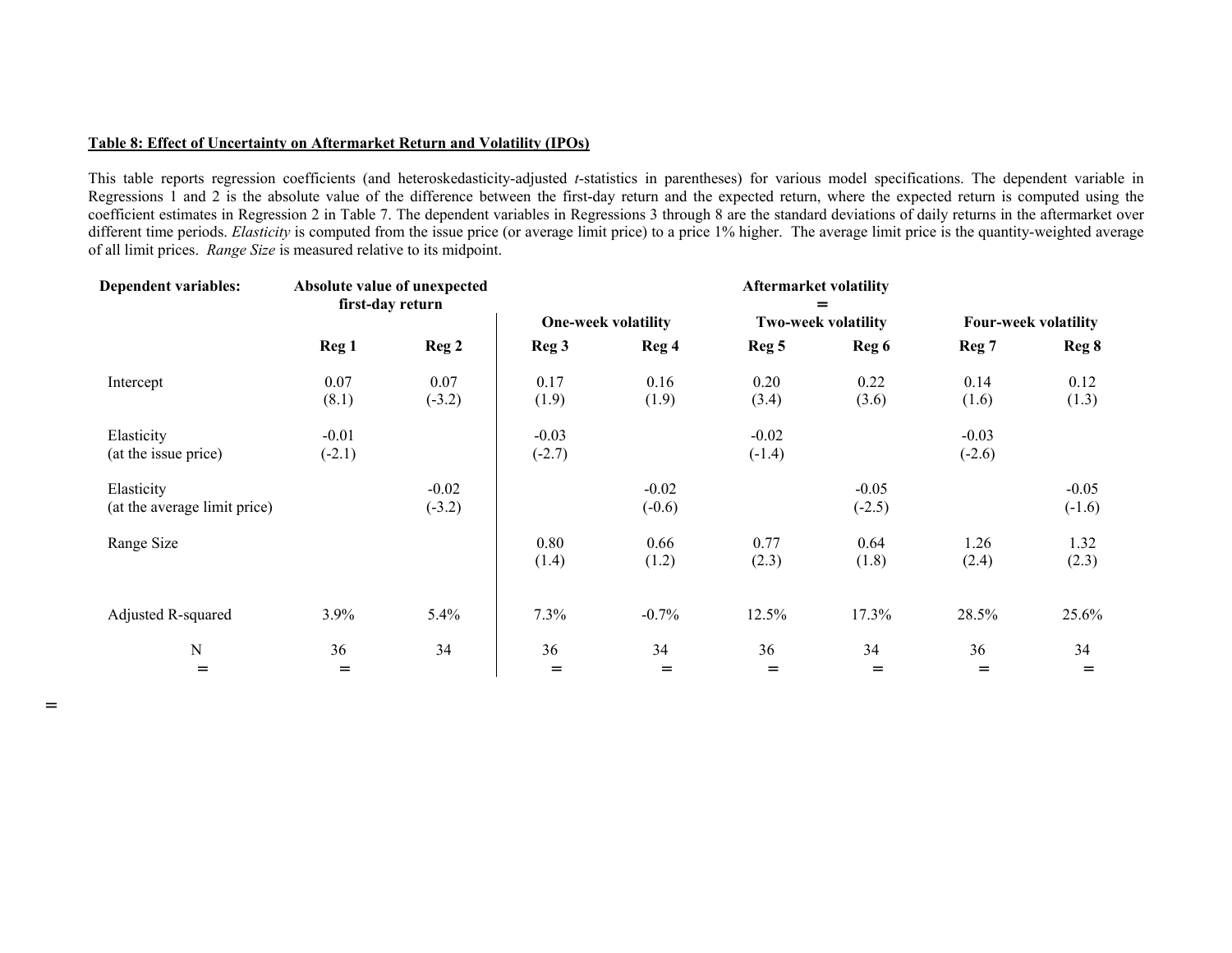## **Table 9: Aftermarket Return by Bidder Types: IPOs**

This table reports regression coefficients (and heteroskedasticity-adjusted *t*-statistics in parentheses) for various model specifications. The dependent variable is the first-day aftermarket return benchmarked relative to the domestic stock market index. The average limit price is the quantity-weighted average of all limit prices. *Oversubscription* is the logarithm of  $1 +$  total demand/supply of shares. Large (small) bids are bids with a quantity above (below) the median in an issue. Frequent (infrequent) bidders are bidders who participate in at least (fewer than) three issues. Early bids are bids received at least three days prior to the closing of the book. Late bids are bids received in the last three days.

#### **Dependent variable:**

First-Day Return (benchmarked)

| $\cdots$ , $\circ$ $\cdots$ $\cdots$                                 | Reg <sub>1</sub>                   | Reg <sub>2</sub>                  | Reg <sub>3</sub>    |
|----------------------------------------------------------------------|------------------------------------|-----------------------------------|---------------------|
| Intercept                                                            | $-0.10$<br>$(-2.6)$                | $-0.05$<br>$(-1.7)$               | $-0.10$<br>$(-1.6)$ |
| Percentage difference between<br>average limit price and issue price | $-0.47$<br>$(-1.2)$                | $-0.37$<br>$(-1.0)$               | 0.18<br>(0.3)       |
| Oversubscription (large bids)                                        | $0.13$ <sup>†††</sup><br>(3.6)     |                                   |                     |
| Oversubscription (small bids)                                        | $-0.20$ <sup>†††</sup><br>$(-2.5)$ |                                   |                     |
| Oversubscription (frequent bidders)                                  |                                    | $0.08$ <sup>††</sup><br>(3.4)     |                     |
| Oversubscription (infrequent bidders)                                |                                    | $-0.02$ <sup>††</sup><br>$(-0.7)$ |                     |
| Oversubscription (early bids)                                        |                                    |                                   | 0.04<br>(1.7)       |
| Oversubscription (late bids)                                         |                                    |                                   | 0.09<br>(2.2)       |
| Adjusted R-squared                                                   | 43.6%                              | 42.9%                             | 43.6%               |
| N                                                                    | 34                                 | 34                                | 34                  |

†††,†† *pairs of coefficients* that are significantly different from each other at the 1%, and 5% confidence levels, respectively.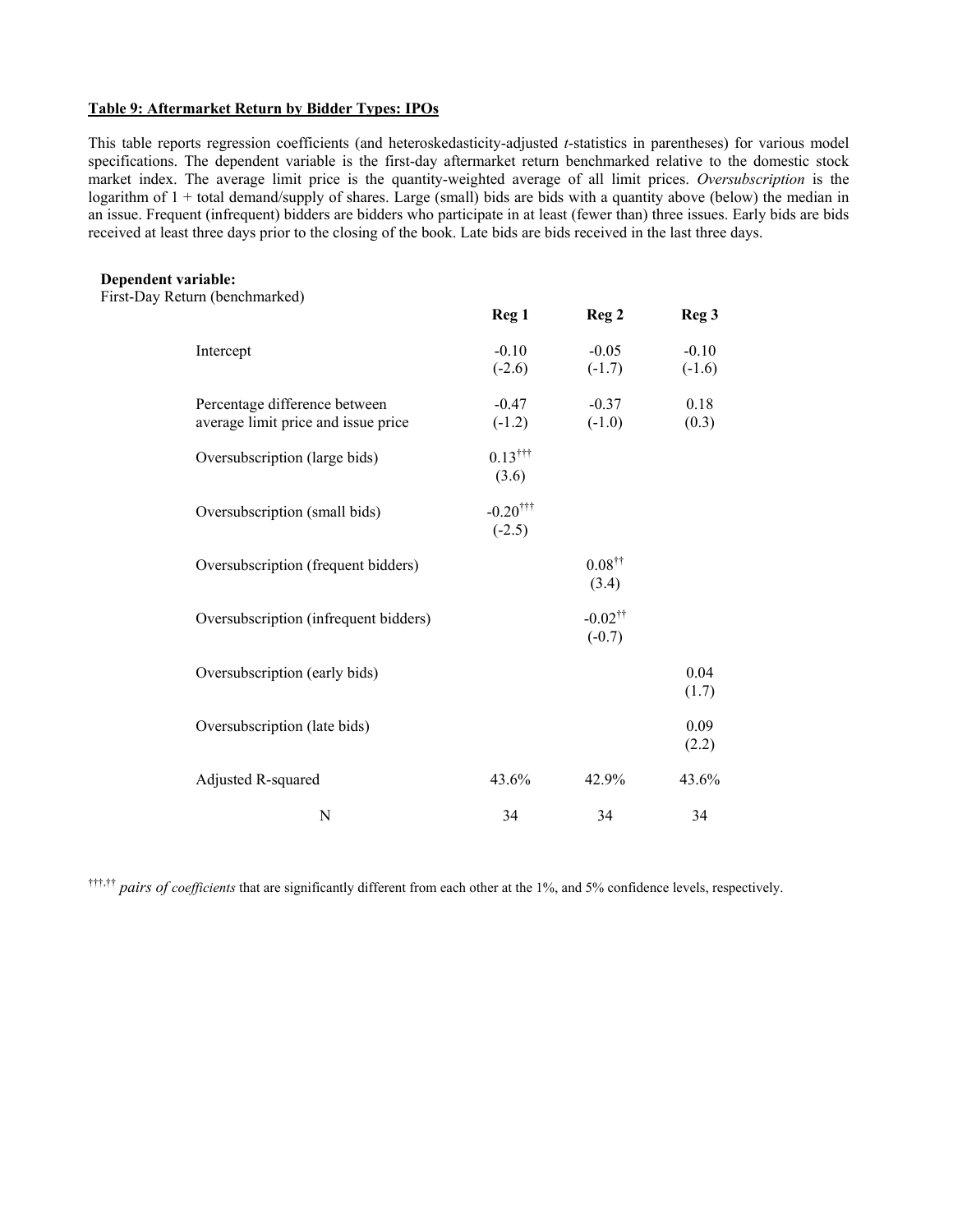## **Table 10: The Choice of the Issue Price (SEOs)**

This table reports regression coefficients (and heteroskedasticity-adjusted *t*-statistics in parentheses) for various model specifications. The dependent variable in Regressions 1 to 4 is the issue price normalized by the premarket price, while in Regression 5 the dependent variable is the absolute value of the percentage difference between issue price and average limit price. *Average Limit Price* is the quantity-weighted average of all limit prices and is normalized by the premarket price. *Oversubscription* is the logarithm of 1 + total demand/supply of shares. *Elasticity* is computed from the average limit price to a price 1% higher. Large (small) bids are bids with a quantity above (below) the median in an issue. Frequent (infrequent) bidders are bidders who participate in at least (fewer than) three issues. Favored bids are bids that are awarded more shares (as a percentage of the bid quantity) than the median bidder.

| Dependent variable:<br>Issue Price (normalized by premarket price) |                     |                           |                     |                               | Dependent variable:<br>Absolute value of the<br>percentage difference<br>between issue price and<br>average limit price |
|--------------------------------------------------------------------|---------------------|---------------------------|---------------------|-------------------------------|-------------------------------------------------------------------------------------------------------------------------|
|                                                                    | Reg <sub>1</sub>    | Reg <sub>2</sub>          | Reg <sub>3</sub>    | Reg 4                         | Reg <sub>5</sub>                                                                                                        |
| Intercept                                                          | $-0.01$<br>$(-1.3)$ | $-0.02$<br>$(-1.9)$       | $-0.02$<br>$(-1.7)$ | $-0.02$<br>$(-2.2)$           | 0.01<br>(2.1)                                                                                                           |
| Average Limit Price<br>(all bids)                                  | 0.58<br>(5.6)       |                           |                     |                               |                                                                                                                         |
| Oversubscription<br>(all bids)                                     | 0.00<br>(0.1)       | 0.00<br>(0.5)             | 0.00<br>(0.6)       | 0.00<br>(0.3)                 | 0.00<br>(0.7)                                                                                                           |
| Elasticity<br>(at the average limit price)                         | $-0.04$<br>$(-0.7)$ |                           |                     |                               | $-0.13$<br>$(-2.7)$                                                                                                     |
| Average Limit Price<br>(large bids)                                |                     | $0.64^{\dagger}$<br>(2.6) |                     |                               |                                                                                                                         |
| Average Limit Price<br>(small bids)                                |                     | $0.09^{\dagger}$<br>(0.9) |                     |                               |                                                                                                                         |
| Average Limit Price<br>(frequent bidders)                          |                     |                           | 0.38<br>(2.2)       |                               |                                                                                                                         |
| Average Limit Price<br>(infrequent bidders)                        |                     |                           | 0.40<br>(5.0)       |                               |                                                                                                                         |
| Average Limit Price<br>(favored bids)                              |                     |                           |                     | $0.75^{\dagger}$<br>(5.0)     |                                                                                                                         |
| Average Limit Price<br>(non-favored bids)                          |                     |                           |                     | $-0.01^{\dagger}$<br>$(-0.1)$ |                                                                                                                         |
| Adjusted R-squared                                                 | 55.6%               | 57.2%                     | 59.4%               | 64.3%                         | 2.4%                                                                                                                    |
| $\mathbf N$                                                        | 26                  | 24                        | 26                  | 25                            | 26                                                                                                                      |

† *pairs of coefficients* that are significantly different from each other at the 10% confidence level.